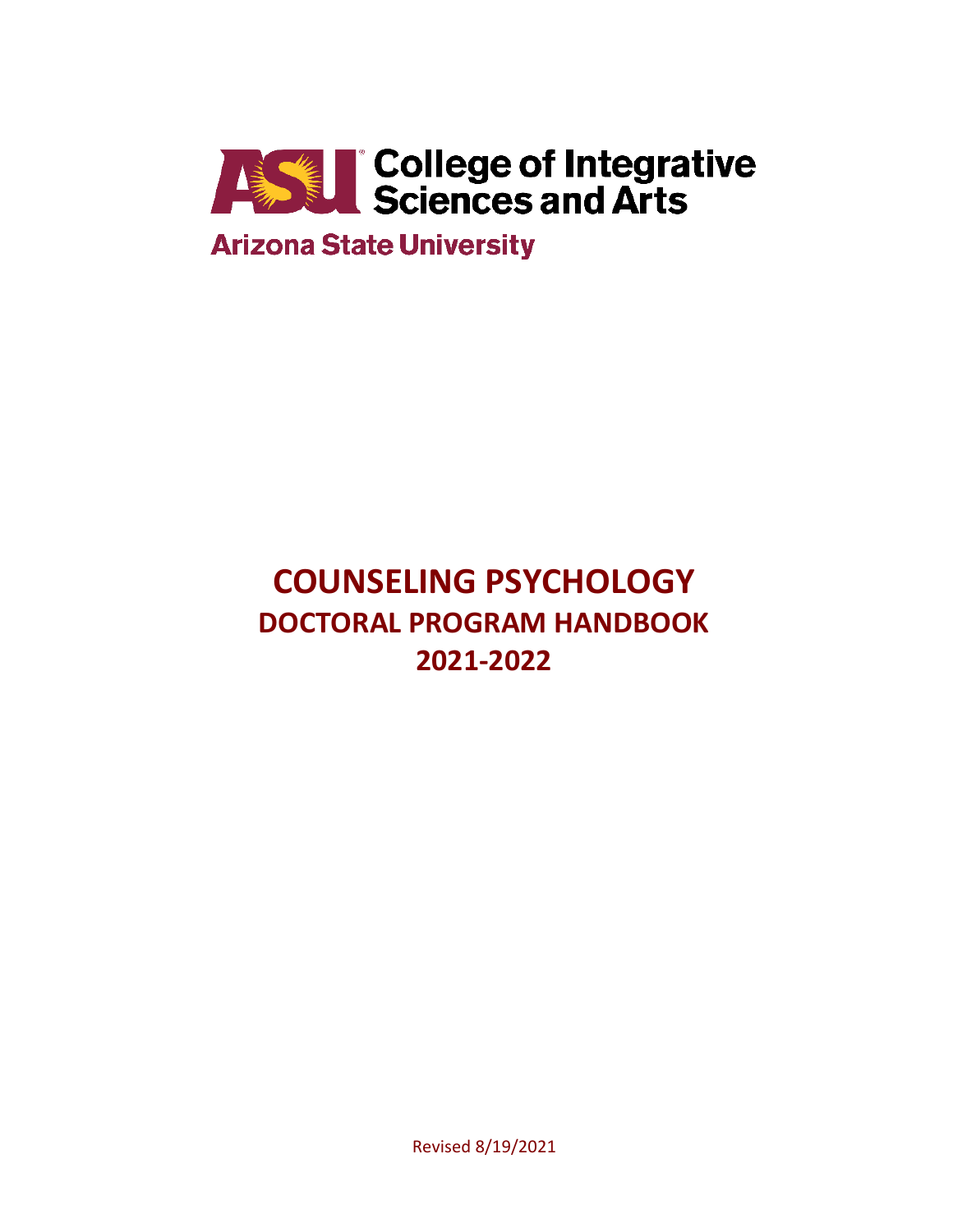

## **COUNSELING PSYCHOLOGY PhD PROGRAM**<br>HANDBOOK

<span id="page-1-0"></span>TABLE OF CONTENTS

[PROGRAM OVERVIEW, INTRODUCTION, & MISSION](#page-2-0) [PROGRAM AIMS](#page-3-0) [TRAINING VALUES OF THE COUNSELING PSYCHOLOGY PROGRAM](#page-3-1) [ADMISSIONS PROCESS](#page-4-0) [PLAN OF STUDY](#page-7-0) [ADVISING PROCESS](#page-9-0) [DOCTORAL CURRICULUM](#page-9-1) [CURRICULUM PERSPECTIVES](#page-10-0) [MASTER'S IN PASSING](#page-12-0) [CLINICAL TRAINING](#page-14-0)  [PRACTICUM](#page-14-1) [FIELD PLACEMENT](#page-15-0) [PRE-DOCTORAL INTERNSHIP](#page-15-1) [CULMINATING EXPERIENCES AND RELATED TASKS](#page-16-0) [MASTER'S THESIS/MASTER'S THESIS EQUIVALENCY](#page-16-1) [COMPREHENSIVE EXAM/PORTFOLIO ASSESSMENT](#page-17-0) [DISSERTATION REQUIREMENTS](#page-19-0) [PROFESSIONALISM](#page-22-0) [ACADEMIC INTEGRITY](#page-22-1) [ACADEMIC APPEALS POLICY](#page-22-2) [PROFESSIONAL DEVELOPMENT](#page-22-3) [PROFESSIONAL BEHAVIOR AND SOCIAL NETWORKS](#page-22-4) [INDEPENDENT PRIVATE PRACTICE](#page-23-0) [CPY EVALUATION AND DISMISSAL POLICIES](#page-23-1) [FORMAL MONITORING OF STUDENT PROGRESS](#page-23-2) [RECOMMENDING DISMISSAL FROM THE PROGRAM](#page-24-0) [GENERAL INFORMATION](#page-25-0) **[FACULTY](#page-29-0)** [COUNSELING PSYCHOLOGY PHD FREQUENTLY ASKED QUESTIONS \(FAQ\)](#page-39-0)  APPENDIX A – [COURSEWORK CHECKLIST](#page-43-0) APPENDIX B – [SECTION 600 STUDENT ACADEMIC GRIEVANCE PROCEDURES](#page-45-0)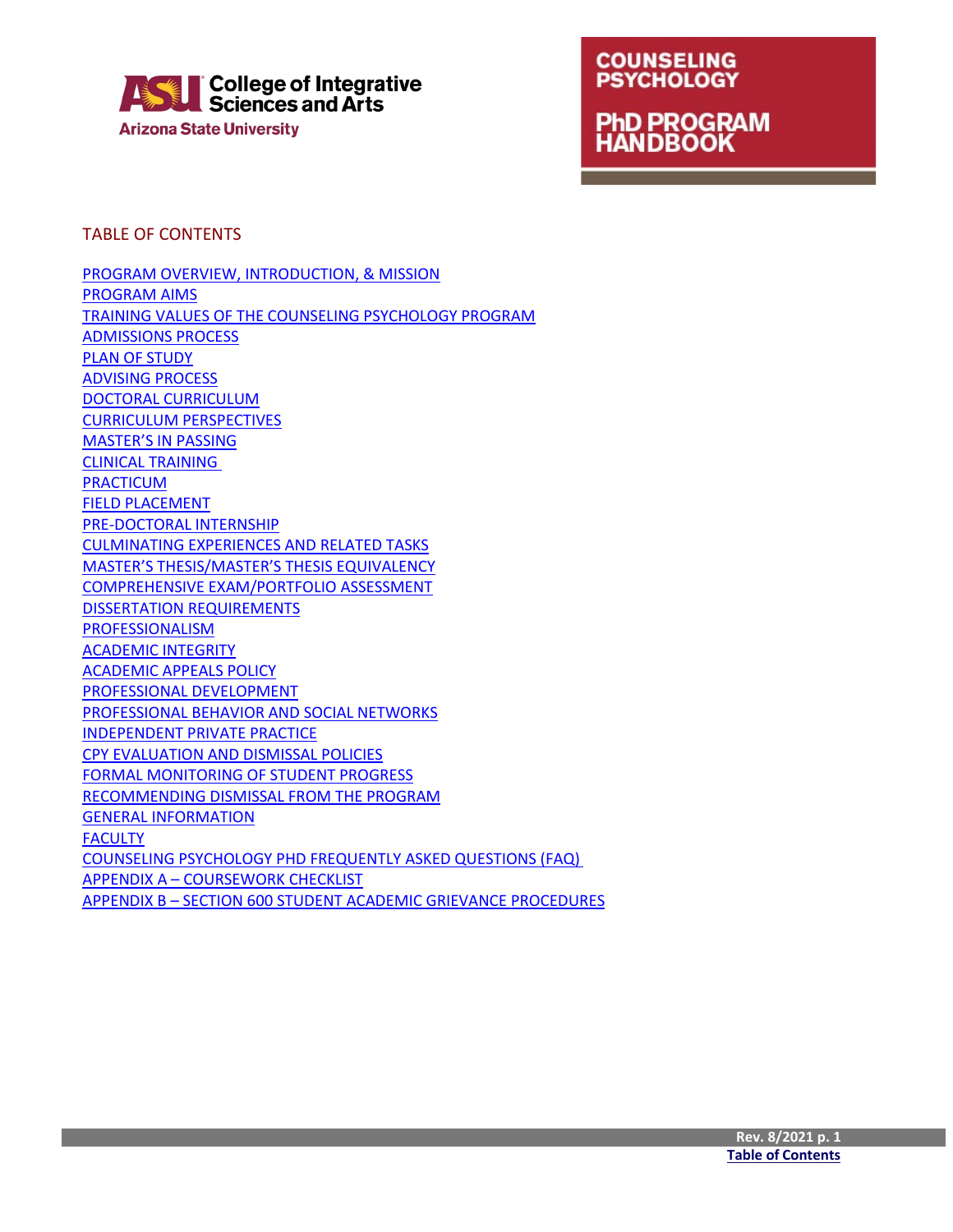

### **COUNSELING PSYCHOLOGY ID PROGRAM IDBOOK**

*Land acknowledgement from ASU American Indian Student Support Services: "We acknowledge that Arizona State University is built on the ancestral homelands of American Indian tribes who have inhabited this land for centuries, including the Akimel O'odham (Pima) and Pee Posh (Maricopa) peoples. We honor those who have stewarded this land throughout generations."*

#### **PROGRAM OVERVIEW**

The Counseling Psychology doctoral program is accredited by the Commission on Accreditation of the American Psychological Association (APA). The program was first accredited in 1972 and has maintained continuous accreditation, being most recently re-accredited until 2030.

Questions related to accreditation should be directed to the Commission on Accreditation: *Office of Program Consultation and Accreditation: American Psychological Association 750 1st Street, NE Washington, DC 20002 Phone: (202) 336-5979/ E-mail: [apaaccred@apa.org](mailto:apaaccred@apa.org) Web: [www.apa.org/ed/accreditation](http://www.apa.org/ed/accreditation)* 

In accordance with Arizona State University's (ASU) [Academic Affairs Manual,](https://www.asu.edu/aad/manuals/acd/acd401.html) the Counseling Psychology program is committed to providing an environment free of discrimination, harassment, and retaliation for the entire university community, including students, faculty members, staff, and guests. ASU expressly prohibits discrimination, harassment, and retaliation by employees, students, contractors, or agents of the university based on any protected status (i.e., race, color, religion, sex, national origin, age, disability, veteran status, sexual orientation, gender identity, and genetic information).

#### <span id="page-2-0"></span>**INTRODUCTION**

ASU is classified by the Carnegie Foundation as a doctoral university with highest research activity. The doctoral program in Counseling Psychology at ASU closely mirrors this function and adheres to the scientist-practitioner training model in preparing graduates for employment in academic and/or service delivery settings. Although faculty interests are diverse, there is a common emphasis on using empirical data as the basis for professional practice. In addition to the *[APA's Ethical Principles of](https://www.apa.org/ethics/code/ethics-code-2017.pdf)  [Psychologists and Code of Conduct](https://www.apa.org/ethics/code/ethics-code-2017.pdf)*, the program faculty has endorsed th[e APA'](http://www.apa.org/ed/accreditation)s *[Guidelines on](http://www.apa.org/pi/oema/resources/policy/multicultural-guidelines.aspx)  [Multicultural Education, Training, Research, Practice, and Organizational Change for Psychologists,](http://www.apa.org/pi/oema/resources/policy/multicultural-guidelines.aspx) [Guidelines for Psychological Practice with Girls and Women,](http://www.apa.org/practice/guidelines/girls-and-women.aspx) [Guidelines for Psychological Practice with](https://www.apa.org/practice/guidelines/transgender.pdf)  [Transgender and Gender Nonconforming People,](https://www.apa.org/practice/guidelines/transgender.pdf)* and the *[Guidelines for Psychological Practice with](http://www.apa.org/pi/lgbt/resources/guidelines.aspx)  [Lesbian, Gay, and Bisexual](http://www.apa.org/pi/lgbt/resources/guidelines.aspx) Clients.*

The Counseling Psychology program is committed to the scientist-practitioner training model. One manifestation of that commitment is the three complementary functions of the program's state-ofthe-art Counselor Training Center, namely research, clinical training, and service delivery. Research foci include: acculturative stress, cultural socialization, health disparities, microaggressions, racism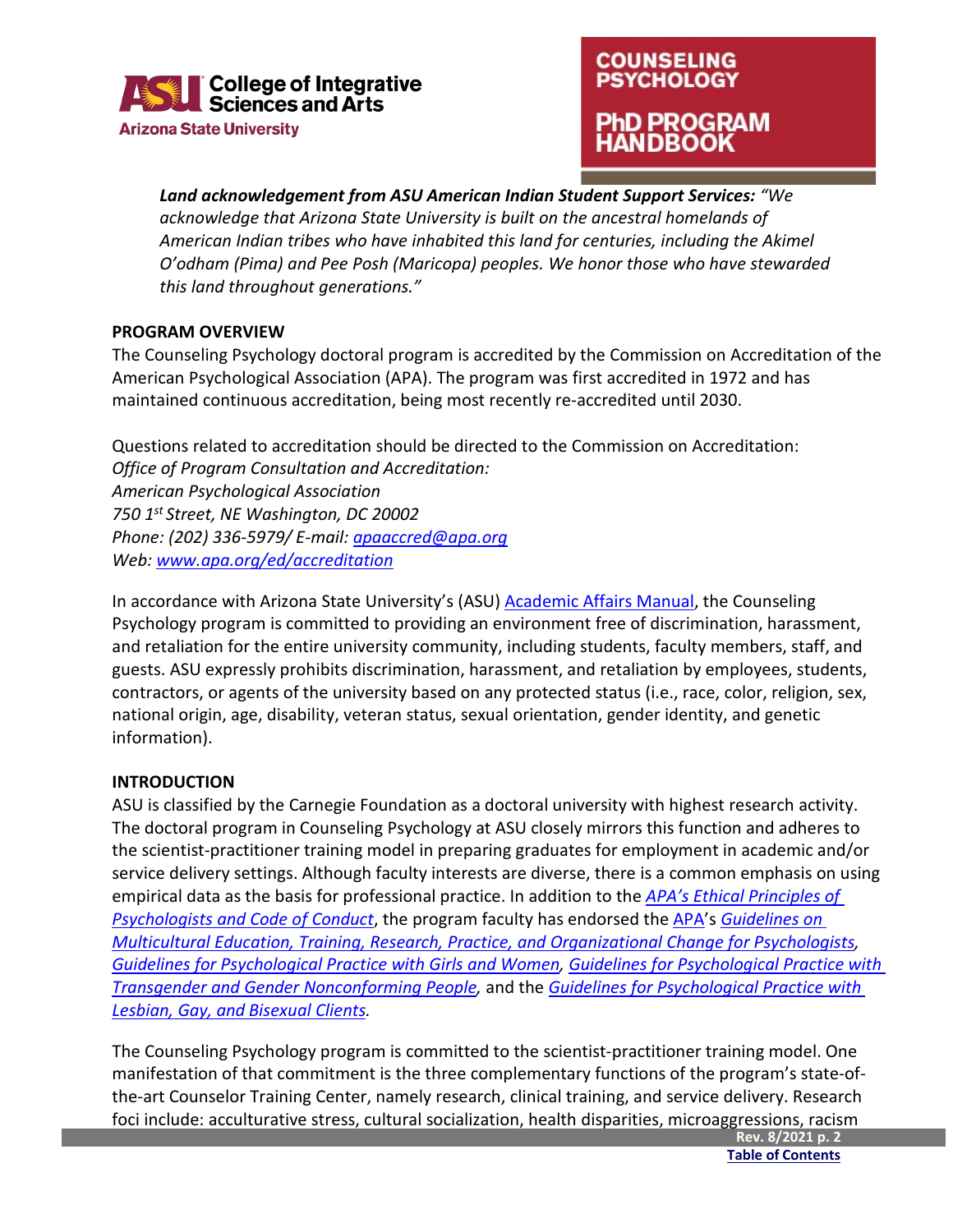



and racial attitudes, psychotherapy process and outcome, and social and personal relationships.

#### <span id="page-3-0"></span>**MISSION STATEMENT**

The counseling psychology program at Arizona State University (ASU) is a doctoral program in health service psychology that prepares students to become scientist-practitioners of counseling psychology. Graduates are license eligible as psychologists in Arizona and other states with comparable licensure requirements. With its central focus on multicultural competence and social justice, students learn to conduct empirical research and develop clinical skills to promote the health of individuals, families, groups, and organizations in a diverse society.

#### **PROGRAM AIMS**

Our program seeks to train scientist-practitioners who manifest the highest standards of excellence and cultural competency in academic and/or service delivery settings. Consequently, we provide extensive coursework and other learning opportunities in all areas relevant to the counseling psychology profession. These include:

- A general psychology core consisting of the traditional substantive areas, as well as seminars in ethics and history and systems.
- An empirical-foundations sequence that enables graduates to conduct independent scholarly inquiry, as well as to evaluate aspects of professional practice.
- A counseling theory and method curriculum that fosters a full array of assessment and intervention skills, ensures competence in the core areas of counseling psychology such as career development and multicultural competencies, and encourages the acquisition of specialized counseling capabilities.
- A counseling practice curriculum consisting of practica, field placements, and internships that promotes the acquisition and display of counseling skills with diverse client populations and presenting concerns.
- Opportunity to attain and demonstrate instructional, supervisory, and consultation skills appropriate for counseling psychologists.

Students should be aware that self-exploration and self-knowledge are prerequisites for effective counseling. Thus, many courses require students to engage in self-reflection.

We do not attempt to pre-select the specific career paths of our students. Rather, we hope to provide our students with a sufficient critical mass of empirical and applied skills that will enable them to find success and satisfaction throughout the field of counseling psychology. Some will opt to become researchers and/or clinical service providers, and all will be scientist- practitioners who use empirical evidence and a broad repertoire of obtained competencies in their careers.

#### <span id="page-3-1"></span>**TRAINING VALUES OF THE COUNSELING PSYCHOLOGY PROGRAM**

The Counseling Psychology program at Arizona State University subscribes, and expect all students to subscribe, to the American Psychological Association's (APA) Ethical Principles of Psychologists and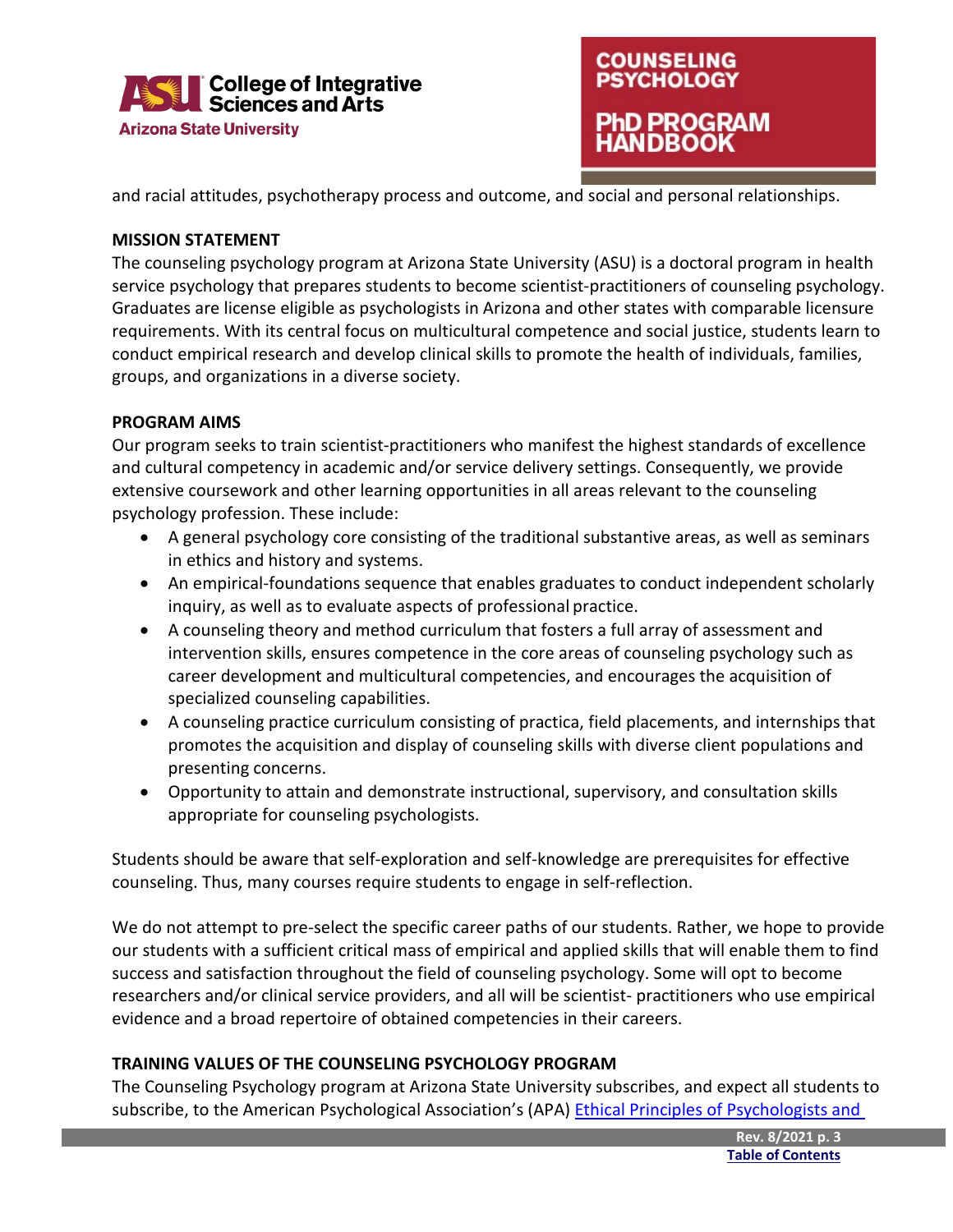

### **COUNSELING PSYCHOLOGY** hD PROGRAM **ANDBOOK**

[Code of Conduct](http://www.apa.org/ethics/code/ethics-code-2017.pdf) (2017). These principles apply to all aspects of professional behavior, including (but not limited to) the practice of counseling and psychotherapy, supervision, teaching, research, consultation, and collegial relations. In addition, the program is committed to creating and maintaining a positive training climate that (a) allows for open inquiry, free expression, and effective conflict resolution, and (b) promotes the understanding and affirmation of all aspects of human diversity. The specific implications of this position are elaborated as follows:

- 1. Freedom of expression is protected and encouraged. Students are expected to express themselves in a professionally responsible manner that demonstrates respect for others. Certainly, people may differ regarding whether particular communications are respectful. Students are urged to work through such difficult situations by maintaining an open mind, respect and empathy for others, and a commitment to continuing the dialogue. When necessary, faculty may play a facilitative role in these difficult dialogues. Unprotected forms of expression—threats, verbal abuse, and harassment—are not tolerated, and will be considered grounds for disciplinary action within the program. There are no acceptable excuses for such behavior; therefore, students are cautioned about what they may say as a "joke" or "in the heat of the moment."
- 2. An essential part of training is understanding and appreciating all aspects of human diversity, including race, ethnicity, national origin, citizenship status, language, gender identity, sexual orientation, religion, age, ability, socioeconomic status, and veteran status. Students are expected to use their training to free themselves, as much as possible, from prejudice related to any of these aspects of diversity. Again, people may differ regarding what constitutes prejudice, and students are encouraged to work through these issues in the manner described in Point 1 above.
- <span id="page-4-0"></span>3. Students should expect to work with colleagues (e.g., peers, faculty, and clinical supervisors) and clients who are different from themselves throughout theirtraining. Learning to work with people from different backgrounds is a central goal of professional training. Students who have difficulty in working with particular types of clients must address and resolve these difficulties in supervision.

#### **ADMISSIONS PROCESS**

Our program adheres to a "mentor-mentee" model wherein students are mentored closely by a faculty advisor who shares their area of interest. **Prospective students are encouraged to contact program faculty to discuss their research interests and program fit before applying.** Please email [ccp@asu.edu](mailto:ccp@asu.edu) if you have questions.

Counseling Psychology faculty take into consideration a number of factors when reviewing applications for admission. These include: the FRK index (optional – see below), personal statement, transcripts (undergraduate and graduate, when applicable), GRE scores (optional), English proficiency (TOEFL), letters of recommendation, and quality of writing sample.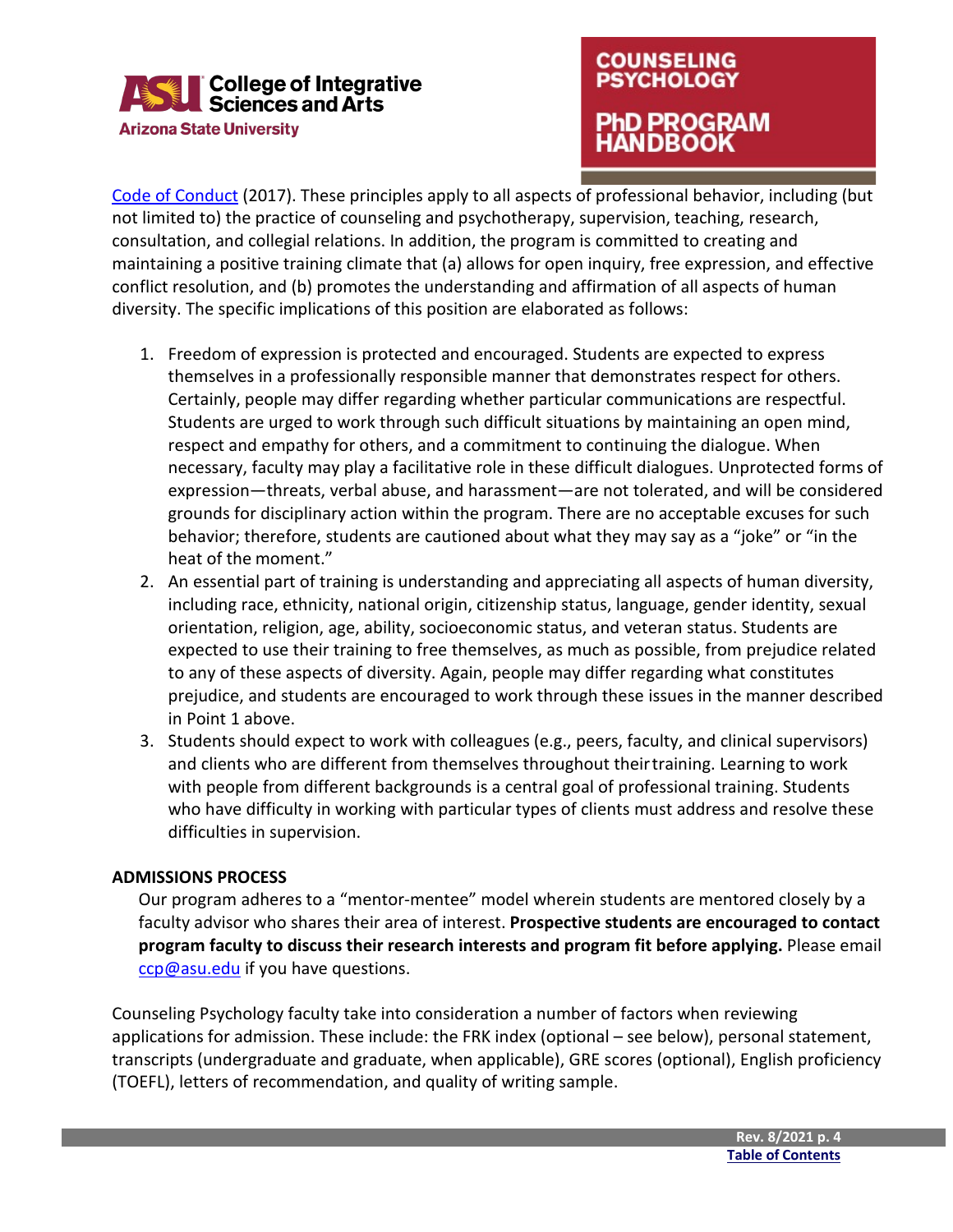

### **COUNSELING PSYCHOLOGY** PhD PROGRAM **NDBOOK**

#### **FRK INDEX (if applicable)**

To calculate FRK index, please use the following formula:

FRK index = Undergraduate GPA (or Jr/Sr GPA) + ((GREverbal + GREquant)/400)

The GRE score in this formula is the "old" GRE score ranging from 200-800. The "new" GRE ranges from 130-170. **You must convert the new GRE to the old GRE and plug it into the above equation**  using the ETS [conversion table.](http://www.ets.org/s/gre/pdf/concordance_information.pdf)

If you submit the optional GRE Score Report, the program will calculate your FRK index. A FRK index of 5.5 or higher is preferred. For example, a student might obtain a 5.5 FRK index with a 3.0 undergraduate GPA and GRE scores of 500 in both the verbal and quantitative areas. The FRK index formula permits higher GRE scores to compensate for lower GPA and vice-versa.

As with most doctoral programs in Counseling Psychology, admission is highly competitive. We receive 70-80 applications per year and accept approximately 4-6 students. Among students who entered the program during the past three years, the average upper-division undergraduate GPA has been 3.7.

#### **GRADUATE ADMISSION APPLICATION**

The [Graduate Admission application](https://webapp4.asu.edu/dgsadmissions/Index.jsp) is submitted online through [Graduate Admissions.](https://admission.asu.edu/graduate/apply) Applications are available starting September 1. It is the applicant's responsibility to peruse the application information and not overlook requirements that delay processing the application. Applicants are responsible for ensuring that their files are complete.

#### **SUPPLEMENTAL MATERIALS REQUIRED BY THE COUNSELING PSYCHOLOGY PROGRAM**

The following materials are required by the program and are to be submitted online.

Please upload the following to your application:

- A completed [Biographical Information](https://cisa.asu.edu/graduate/ccp/PhD-application-requirements) Form.
- A Curriculum Vitae (CV) documenting work and research experience. Please include:
	- o Education history
	- o Research experience (including presentations and publications)
	- o Relevant clinically-oriented experiences
	- o Honors, awards, and professional affiliations
	- o If applicable:
		- **Leadership experience**
		- **Teaching experience**
		- **Specialized training**
- A personal statement, no longer than 2 pages (single-spaced, roughly 600-800 words), that addresses your professional goals, preparation for doctoral training, and reasons for pursuing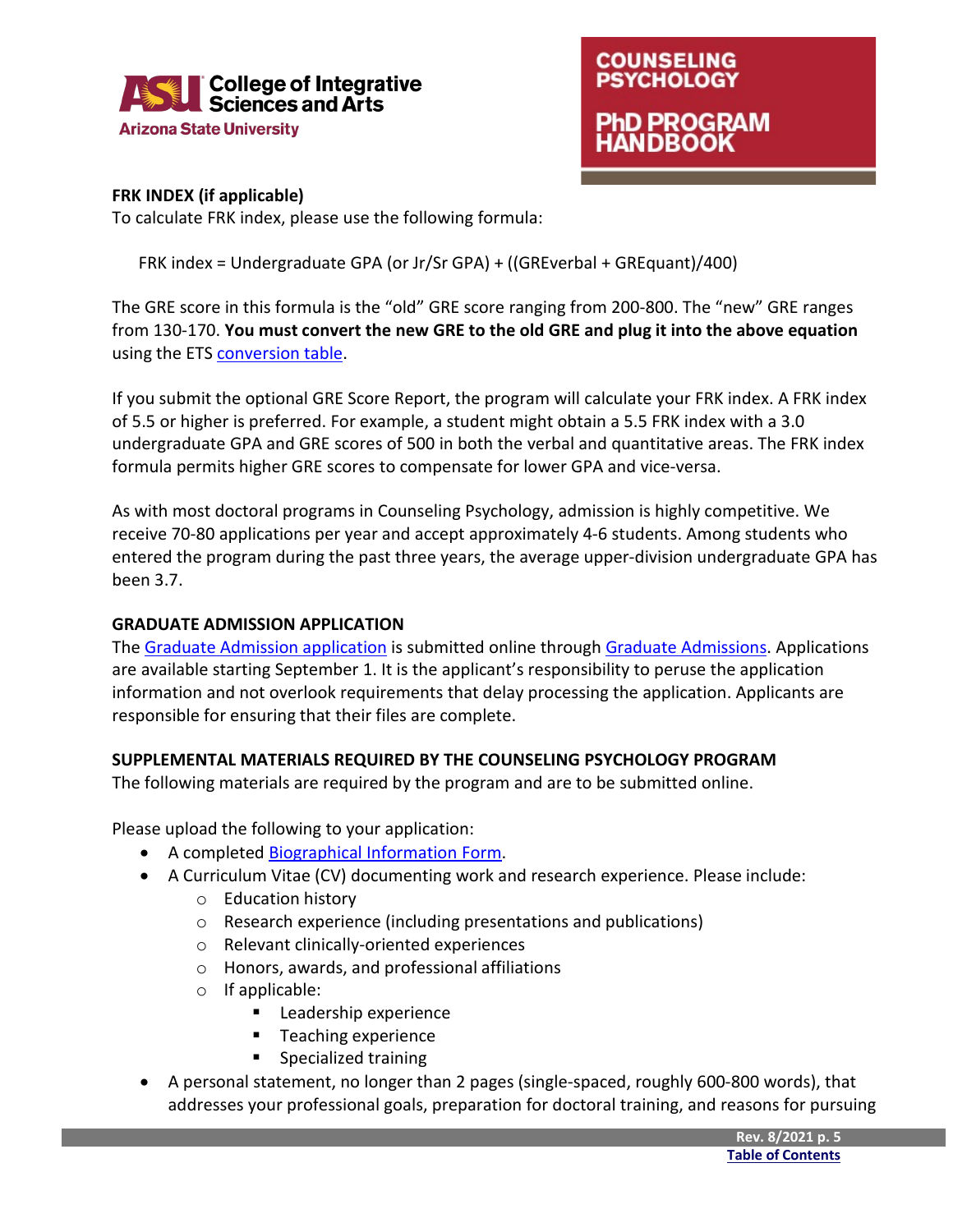

### **COUNSELING PSYCHOLOGY** PhD PROGRAM **NDBOOK**

a doctorate in counseling psychology. Additionally, please describe your research interests and how these fit with both ASU's counseling psychology program and potential faculty advisor(s). **We recommend that applicants contact at least one of the faculty with whom they are interested in working prior to submitting the application.**

• An example of your expository writing (e.g., conference paper, research manuscript, literature review, or a paper you have completed for a course) not to exceed 1 MB. In evaluating these samples, we look for evidence of scholarship and research potential as well as writing ability. For documents exceeding 1 MB, please select the excerpt that best highlights your scholarship, research potential, and writing ability.

#### **THREE LETTERS OF RECOMMENDATION**

As part of the online application, applicants are asked to provide the names and email addresses for each of their recommenders so that ASU can contact them directly to solicit letters of recommendation. As part of the application process, you will be asked if you do or do not waive your right to review the letter of recommendation sent on your behalf. Each recommender will be informed of your decision and asked to submit their letter of recommendation electronically to ASU. We prefer that two of these letters be from persons familiar with your academic work, unless you have been away from school for many years. It is in your best interests to request that these letters address, in a detailed way, your promise as a scientist-practitioner, career goals, and interpersonal competence. Please remind recommenders that they will upload directly through the ASU electronic system.

#### **GRE SCORE REPORT (OPTIONAL)**

The GRE General Test is **not required**. However, if you choose to submit GRE scores, please send separately to ASU Graduate College. Use University Code 4007 for submitting GRE. There is no department code. If a department code is requested, use 0000. GRE scores must be taken within five years of the start date of the semester to which the student applies. Therefore, test results older than September 1, 2016 are not considered valid for the 2022-2023 admission cycle.

#### **OFFICIAL TRANSCRIPTS**

Send separately to [ASU Graduate Admissions.](https://admission.asu.edu/transcripts) ASU accepts unofficial transcripts as part of the application. This is the only way we will accept unofficial transcripts. Emailed transcripts are not acceptable. If you are admitted to the university, you will be required to send official transcripts to the university. Official transcripts are original academic credentials issued by the registrar of the institution attended, bearing the original raised or colored seal of the institution and the signature of your institution's registrar, academic official or recognized international organization. If you attended ASU, you do not need to request ASU transcripts to be sent.

#### **APPLIATION PROCEDURES**

The Counseling Psychology program admits students once a year to begin the program in the fall semester. **The application deadline is December 1.**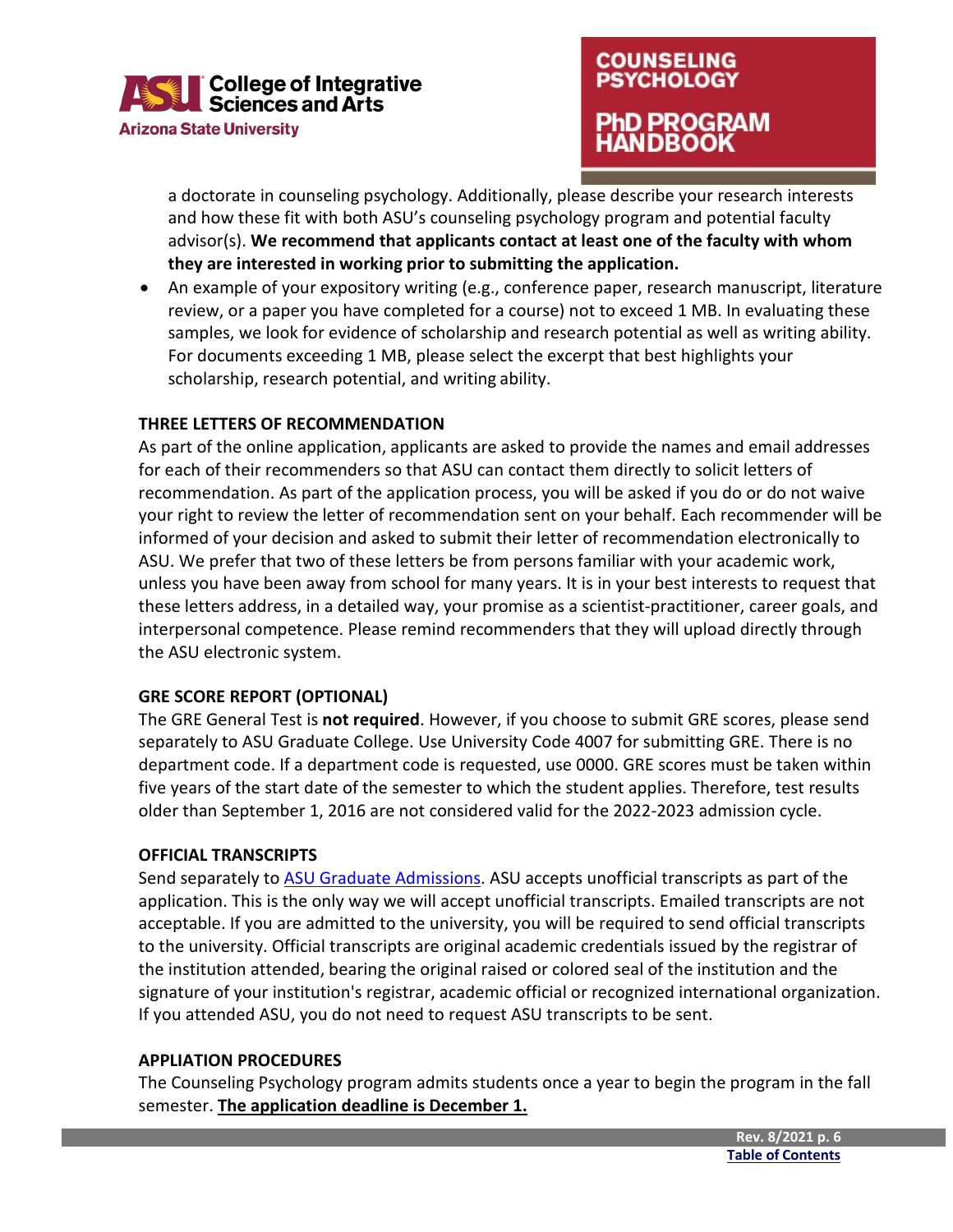

### **COUNSELING PSYCHOLOGY 1D PROGRAM NDBOOK**

To apply to the program, applicants must submit both the Graduate Admission application and the materials required by the Counseling Psychology program as directed in this section. Inquiries may be sent to [ccp@asu.edu.](mailto:ccp@asu.edu)

All of your application materials must be submitted by **December 1** to ensure consideration for admission the following fall semester. Keep in mind that processing takes time, so plan to take the optional GRE (an[d English proficiency exam](https://students.asu.edu/graduate/proficiency) if needed) well in advance of the deadline. It is the applicant's responsibility to make sure that all required materials are sent to the correct offices early enough to be received by the deadline. The faculty will not consider incomplete or late applications.

Soon after the application deadline, the faculty identifies a pool of the most promising applicants for further evaluation. Finalists will be asked to participate in an in-person interview, typically held in early to mid-February. In cases where a personal interview causes undue hardship, a Skype/Zoom interview may be substituted.

The program issues admissions offers shortly after interview day. In some cases, students are offered a place on our alternate list. Students offered admission have until April 15 to notify the program in writing of their decision to accept the offer of admission or not.

Applicants applying from ASU's Master of Counseling program are required to have passed their thesis proposal successfully before submitting their application (i.e., December 1). The thesis must be defended successfully prior to entry into the doctoral program.

#### <span id="page-7-0"></span>**PLAN OF STUDY (iPOS)**

The *Plan of Study* specifies the requirements that students must complete for their degree and is submitted and revised electronically via the interactive Plan of Study system (iPOS) by the time they have enrolled in 50% of the minimum credit hours required towards their degree program (typically the end of second year of program). The iPOS must be approved by the student's advisor, the faculty head, and ASU Graduate College. Once approved, the iPOS becomes a contract between the University and the student that guides the student in completing degree requirements. Refer to Graduate College [guide](https://graduate.asu.edu/current-students/completing-your-degree/your-plan-study-ipos) on how to submit your plan of study.

All work toward the PhD degree must be completed within 10 consecutive years. The 10 years begins with the semester and year of admission to the program. Graduate courses taken prior to admission that are to be included on the iPOS must have been completed with three years of the semester and year of admission to the program.

Prior to completing the electronic iPOS, the student should print and complete a CPY Coursework [Checklist](https://cisa.asu.edu/graduate/ccp/forms) and submit it to the advisor and then the faculty head for signatures. After the complete CPY Coursework Checklist is received, the student will receive an email from the program coordinator to submit the electronic iPOS. It may be helpful to retain a copy of your complete CPY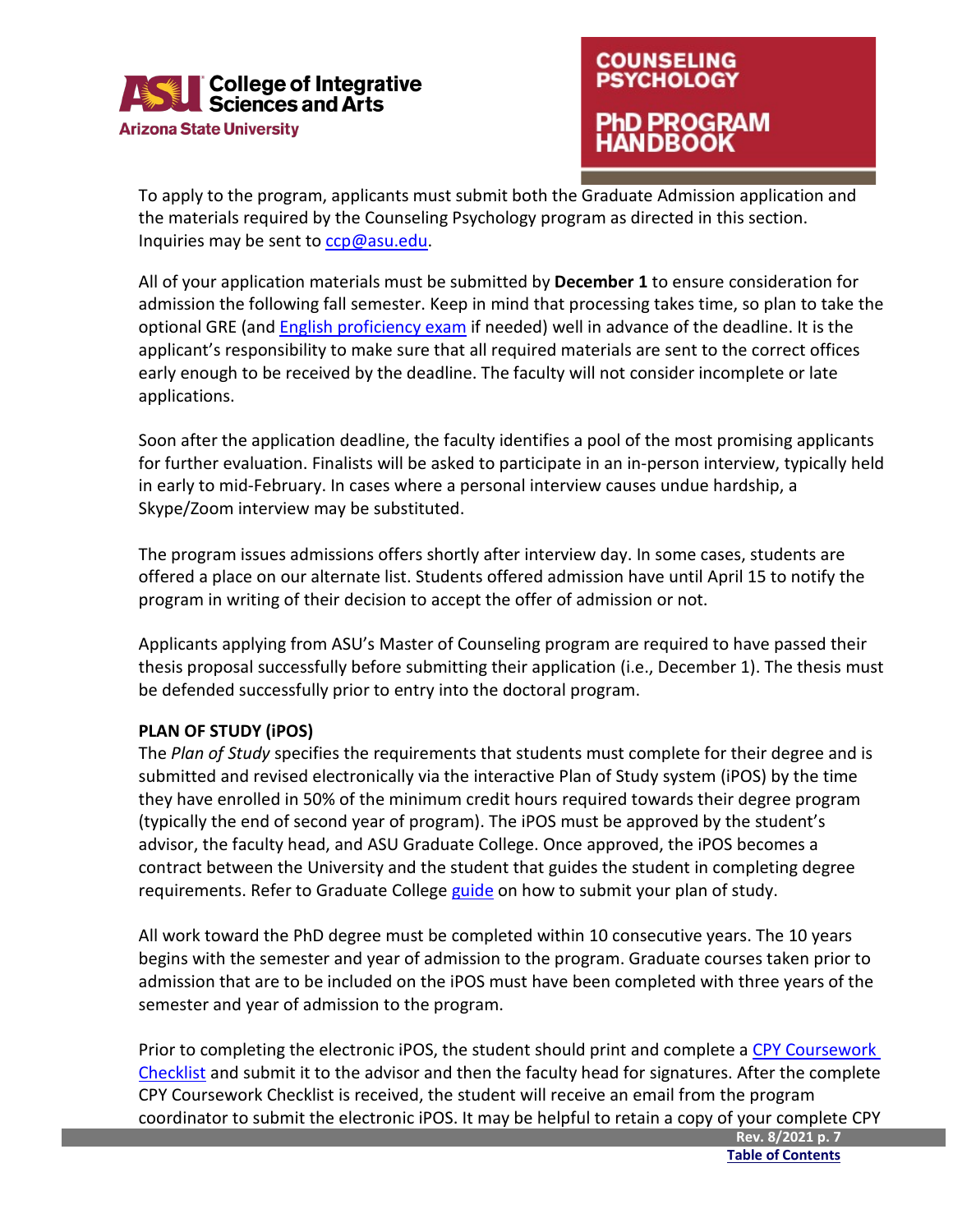



Coursework Checklist.

Once a student's official iPOS has been approved, course changes and changes in the committee are submitted electronically via the iPOS. Any changes must be approved by the advisor, the faculty head, and Graduate College. Students must have an approved iPOS prior to submitting [Comprehensive Examination Portfolio.](#page-17-0) Per program policy, "B-" is the minimum grade permitted on a student's iPOS. **If a student earns less than a B- in any course, they must retake the course or its equivalent.**

A student must achieve a 3.0 grade point average (GPA) on all three GPAs (iPOS GPA, Overall Graduate GPA, and Cumulative GPA) to maintain satisfactory academic progress and graduate. If a 3.0 GPA is not maintained, the student will be placed on academic probation. The student must work with her/his advisor to make meaningful progress toward meeting University and program requirements. Please see [Graduate College Policy and Procedures](https://graduate.asu.edu/current-students/policies-forms-and-deadlines/policy-manuals) for greater detail.

#### **COURSE SUBSTITUTION**

Students who have taken relevant graduate coursework at other universities, which may satisfy a program course requirement, could petition the faculty to waive the ASU requirement in favor of the previous coursework.

For each course, the student should complete [a Petition for Couse Substitution](https://cisa.asu.edu/graduate/ccp/forms) form and attached a copy of the course syllabus along with any other materials (e.g., reading list, exams, and so forth) that reflect the nature of the course. The student presents the petition to the advisor, who makes an initial determination of potential course equivalence. If the advisor approves, the petition is forwarded to the relevant course instructor. If the petition is approved, the faculty head signs the form, and places a copy in the student's file.

The student is required to submit these courses on their iPOS. No more than 30 hours of previous coursework may be included on the iPOS.

#### **APPLYING CREDITS FROM A PREVIOUS GRADUATE DEGREE (BLANKET 30-CREDITS)**

Pending Faculty and Graduate College approval, students may apply up to 30 credit hours from their previously earned graduate degree to the doctoral program. These credit hours are subtracted from the total amount of credits needed to complete the PhD. Students are encouraged to work with their advisor and the training director to determine courses that may be substituted (see Course Substitution above).

#### **PREADMISSION (TRANSFER) CREDITS**

Credits earned prior to admission to the Counseling Psychology program are subject to ASU Graduate College's policy on preadmission credits. Pending faculty approval, students can transfer up to 12 credit hours from courses taken within the past 3 years. Please refer to Graduate College [Policy and Procedures](https://graduate.asu.edu/current-students/policies-forms-and-deadlines/policy-manuals) for greater detail. With the approval of the academic unit and the Graduate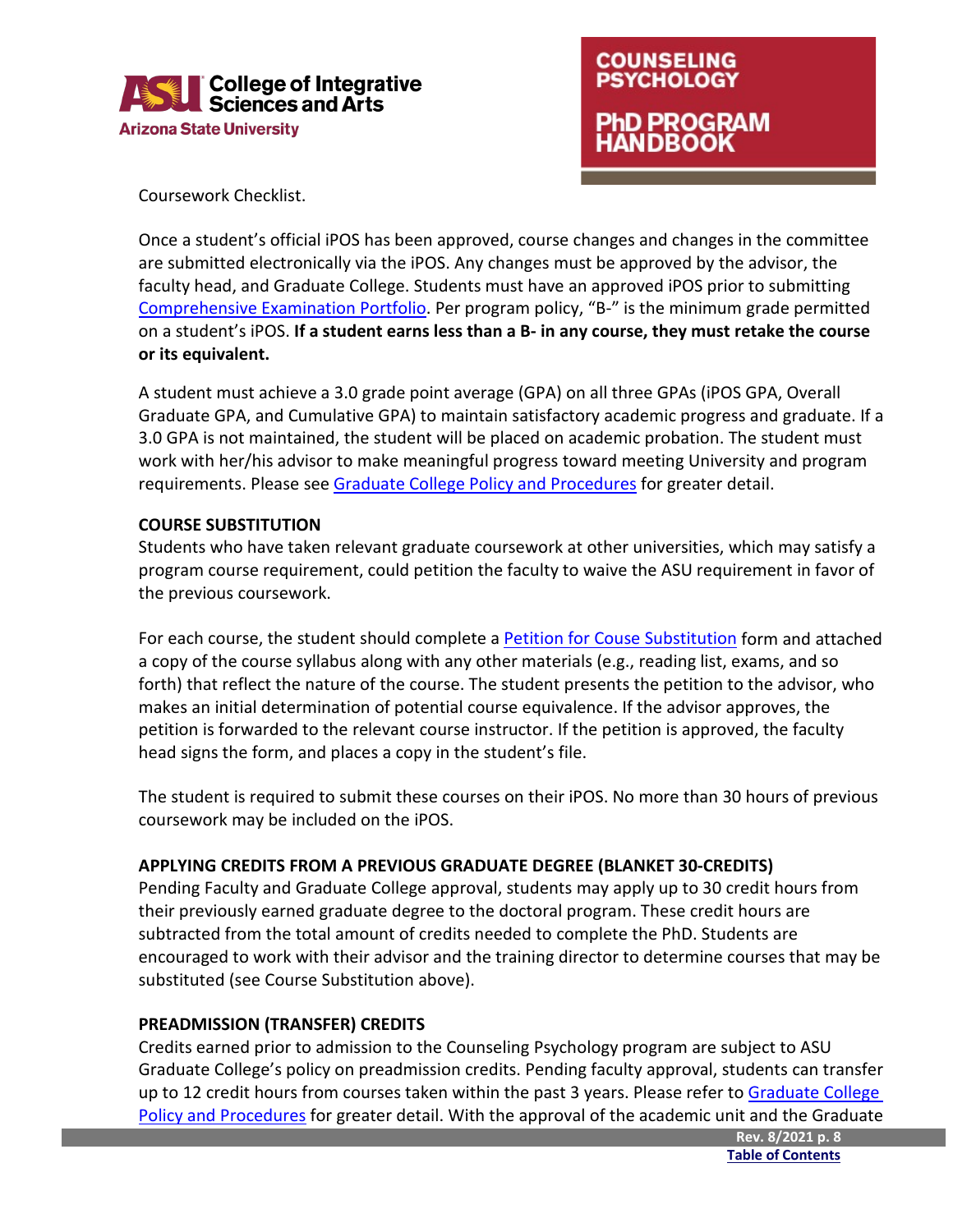



College, students may include a maximum of 12 graduate-level credit hours with grades of "B" or better that were not used towards a previous degree.

#### <span id="page-9-0"></span>**THE ADVISING PROCESS**

The faculty subscribe to APA's (2017) definition of mentoring as a dynamic and reciprocal, personal relationship. Ideally, the advising process provides: (1) both career and psychosocial mentoring functions, (2) a safe-harbor for self-exploration, and (3) a transformation in the mentee's professional identity. The faculty advisor is responsible for assisting and guiding the student through the program. It is expected that the faculty advisor and student mentee will meet as often as needed to discuss the student's progress in the program and any questions or concerns.

After the first year, there is an evaluation process whereby the advising relationship is reviewed.

While the faculty advisor and student work together to develop effective advising relationships, in some cases, students may wish to change advisors. The procedure is as follows:

- 1. Obtain consent from both the assigned and prospective faculty advisor. Submit [Change of](https://cisa.asu.edu/graduate/ccp/forms)  [Advisor](https://cisa.asu.edu/graduate/ccp/forms) form and/or [Committee Approval](https://cisa.asu.edu/graduate/ccp/forms) form as documentation.
- 2. Student must submit these changes on iPOS. Changes will be recommended for approval only when required forms are on file.
- 3. The student will be notified through MyASU when Graduate College approves the request.

#### <span id="page-9-1"></span>**THE DOCTORAL CURRICULUM**

Our program's curriculum is consistent with APA's Standards of Accreditation for Health Service Psychology. The faculty may need to revise specific requirements based on the current set of standards. As such, if your decision to apply for the program is based on specific course requirements, please be sure you have the latest [program description](https://webapp4.asu.edu/programs/t5/majorinfo/ASU00/EDCPSYPHD/graduate/false) before you accept any offer of admission. See also the [CPY Coursework Checklist.](https://cisa.asu.edu/graduate/ccp/forms) The faculty reserves the right to make modifications to the program, curriculum, and examinations to better address student, faculty, program, university, and community needs.

Our doctoral curriculum typically requires five to seven years of full-time graduate study, including the 12-month [pre-doctoral internship.](#page-15-1) Each of these years involves course work pertaining to theory, research, and practice in Counseling Psychology. **Students are expected to maintain fulltime status while in the program**, though exceptions may be made in consultation with the faculty. Full-time status involves being registered for at least 9 credit hours per semester in the course work years. This requirement applies only to the academic year (i.e., fall and spring) and not summer sessions. The program requires a minimum of three full-time academic years. Additionally, students are required to complete at least two years of course work in residence (typically the first two). ASU's Graduate College requires that students maintain continuous [enrollment.](https://graduate.asu.edu/current-students/policies-forms-and-deadlines/policy-manuals)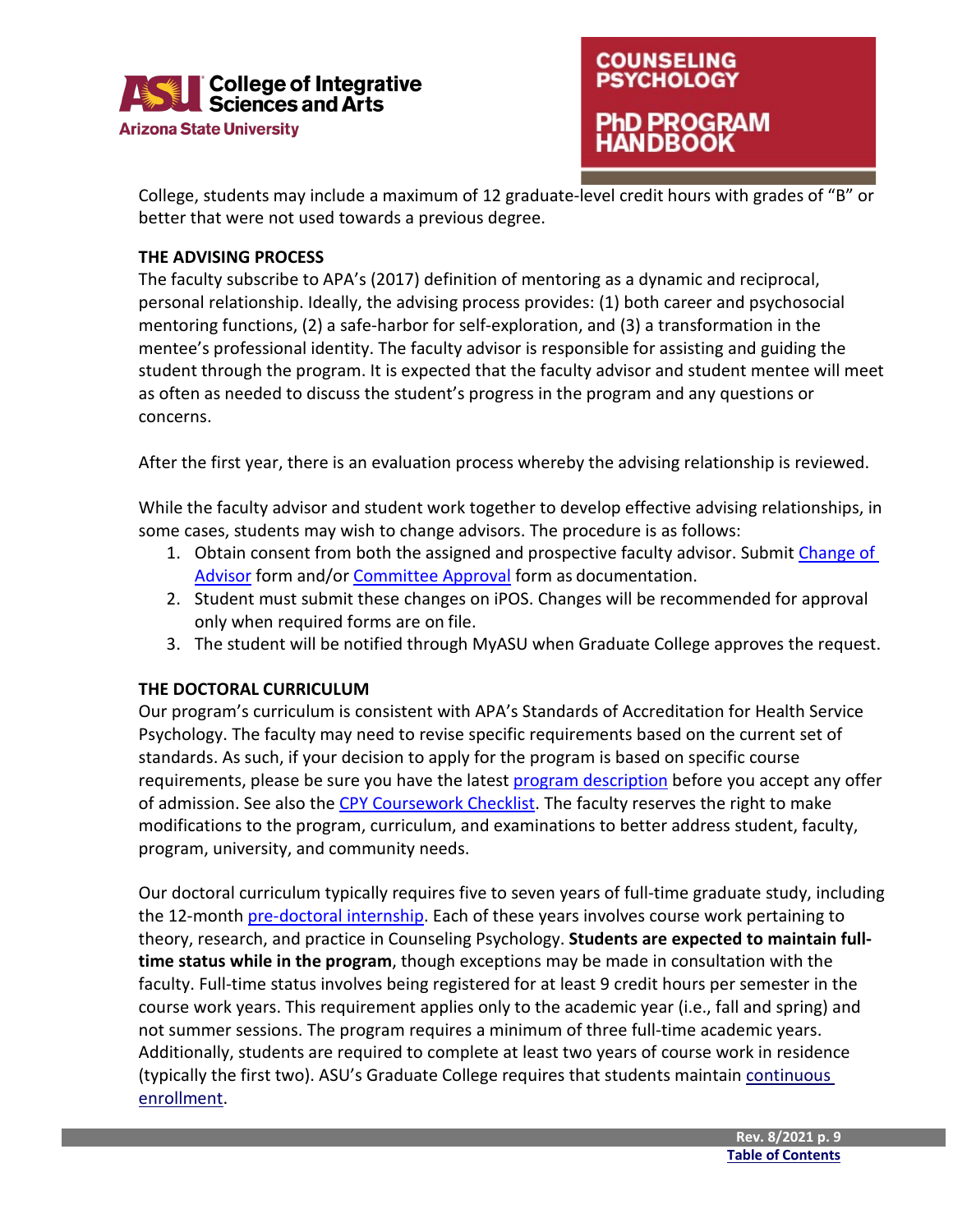

**COUNSELING PSYCHOLOGY 1D PROGRAM IDBOOK** 

#### <span id="page-10-0"></span>**CURRICULUM PERSPECTIVES**

Our doctoral curriculum can be described from two perspectives. The first provides a possible sequence of courses. The second details how the course work derives from the APA Standards of Accreditation and the discipline of Counseling Psychology. Refer to th[e CPY Coursework Checklist](https://cisa.asu.edu/graduate/ccp/forms) for complete requirements.

#### **CURRICULUM PERSPECTIVE 1: Possible Sequence of Courses**

Please consult with your advisor regarding the possible course sequence. The faculty recommends that students enroll in no more than 12-15 credit hours per semester (see Full-time Status above).

#### **CURRICULUM PERSPECTIVE 2: Curriculum Requirements and Rationale**

The Counseling Psychology program can be roughly divided into five basic domains: *Counseling Essentials, General Psychology Core, Empirical Foundations, Counseling Theory and Method,* and *Counseling Practice*. We have attempted to integrate these domains by providing simultaneous course work in each throughout all years of doctoral study. Moreover, a number of our courses address more than one domain. Because courses may be added periodically to reflect faculty expertise, this list of courses is not exhaustive.

#### **Domain 1: Counseling Essentials\***

- CED 522 Theories of Counseling and Psychotherapy
- CED 534 Occupations and Careers
- CED 545 Analysis of the Individual
- CED 567 Group Dynamics and Counseling
- CED 577 Counseling Pre-practicum
- CPY 645 Professional Issues and Ethics
- CPY 671 Multicultural Counseling
- CED 523 Psychological Tests
- *\*Or equivalent*

#### **Domain 2: General Psychology Core**

The program provides foundation courses in History and Systems of Psychology (CPY 679) as well as domain specific courses on the different psychological bases of behavior: affective, biological, cognitive, developmental, and social. These topics are also integral components of advanced professional course work and experiences. Students must complete at least one 3- credit hour course in each of these core areas of psychology (see note about biological aspects of behavior):

| Core Area                             | <b>Courses Offered</b>                                             |  |  |  |  |
|---------------------------------------|--------------------------------------------------------------------|--|--|--|--|
| <b>Affective Aspects of Behavior</b>  | CPY 691 Advanced Aspects of Cognitive and Affective<br>Psychology* |  |  |  |  |
| <b>Biological Aspects of Behavior</b> | CPY 654 Biobases of Behavior                                       |  |  |  |  |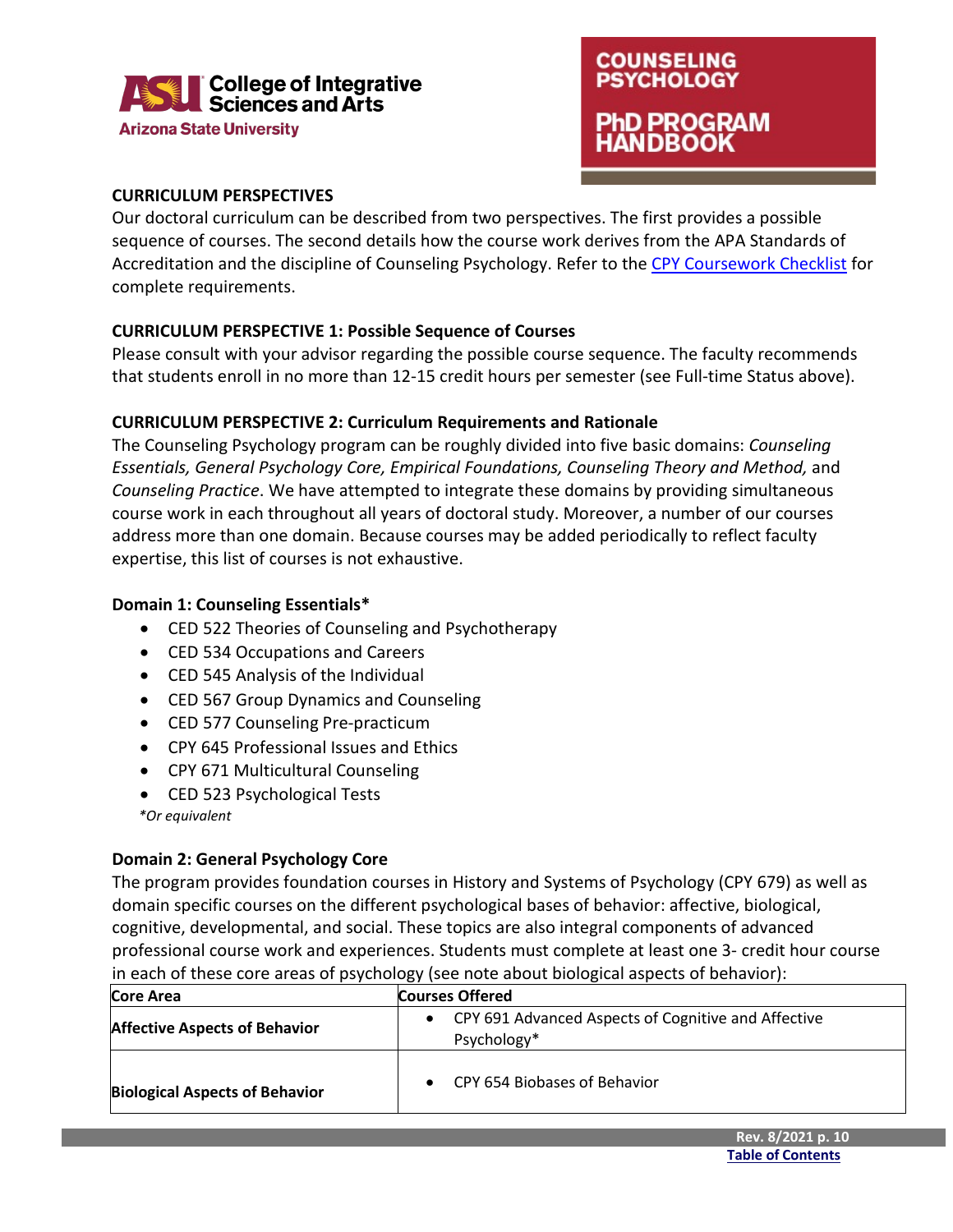

**Arizona State University** 

### **COUNSELING PSYCHOLOGY** PhD PROGRAM **ANDBOOK**

| Core Area                                | <b>Courses Offered</b>                                                                                                                                                                                                                 |
|------------------------------------------|----------------------------------------------------------------------------------------------------------------------------------------------------------------------------------------------------------------------------------------|
| <b>Cognitive Aspects of Behavior</b>     | CPY 691 Advanced Aspects of Cognitive and Affective<br>Psychology*<br>LSE 540 Theoretical Views of Learning in the Learning Sciences<br>$\bullet$<br>CDE 591 Seminar: Cognitive Perspectives on Learning &<br>$\bullet$<br>Development |
| <b>Developmental Aspects of Behavior</b> | CED 529 Lifespan Human Development                                                                                                                                                                                                     |
| <b>Social Aspects of Behavior</b>        | CPY 676 Social Bases of Behavior                                                                                                                                                                                                       |

\**CPY 691: Advanced Aspects of Cognitive and Affective Psychology meets the requirement of the Advanced Integrative Knowledge of Basic Discipline-Specific Content Areas, required by th[e CoA C-7D](https://www.apa.org/ed/accreditation/section-c-soa.pdf)*, Category 3.

In consultation with the training director, faculty advisors may approve alternative courses to fulfill these domain requirements. Completion of these requirements is consistent with APA accreditation criteria and enables graduates to meet the specific licensure requirements of most states. Because some states require six credits in each of the core psychology areas, students are advised to consult the licensing requirements for the state in which they intend to reside.

#### **Domain 3: Empirical Foundations**

This domain comprises courses in empirical foundations (i.e., research and statistics). To satisfy our requirements in methods and statistics, students must enroll in 18 semester credits, which are comprised of the following:

- CPY 702 Research Methods in Counseling Psychology
- CPY 701 Science and Practice of Counseling Psychology
- CED 502 Counseling Data Analysis
- CDE 597/EDP 552 Multiple Regression and Correlation Methods, or equivalent (see below)
- COE 503 Introduction to Qualitative Research
- Advanced Statistics Elective (3 credit hours)

#### Students are encouraged to consult with their advisor regarding statistics electives.

| <b>Statistic Course Topics</b> | Courses Offered*                                                      |
|--------------------------------|-----------------------------------------------------------------------|
|                                | EDP 554 Analysis-of-Variance Methods<br>$\bullet$                     |
| <b>Analysis of Variance</b>    | PSY 530 Analysis of Variance<br>$\bullet$                             |
| <b>Multiple Regression</b>     | PSY 531 Multiple Regression in Psychological Research<br>$\bullet$    |
| <b>Multivariate</b>            | PSY 532 Analysis of Multivariate Data<br>٠                            |
| <b>Structural Equation</b>     | CDE 591 Seminar: Structural Equation Modeling for Social<br>$\bullet$ |
| <b>Modeling</b>                | Sciences                                                              |
|                                | PSY 533 Structural Equation Modeling<br>$\bullet$                     |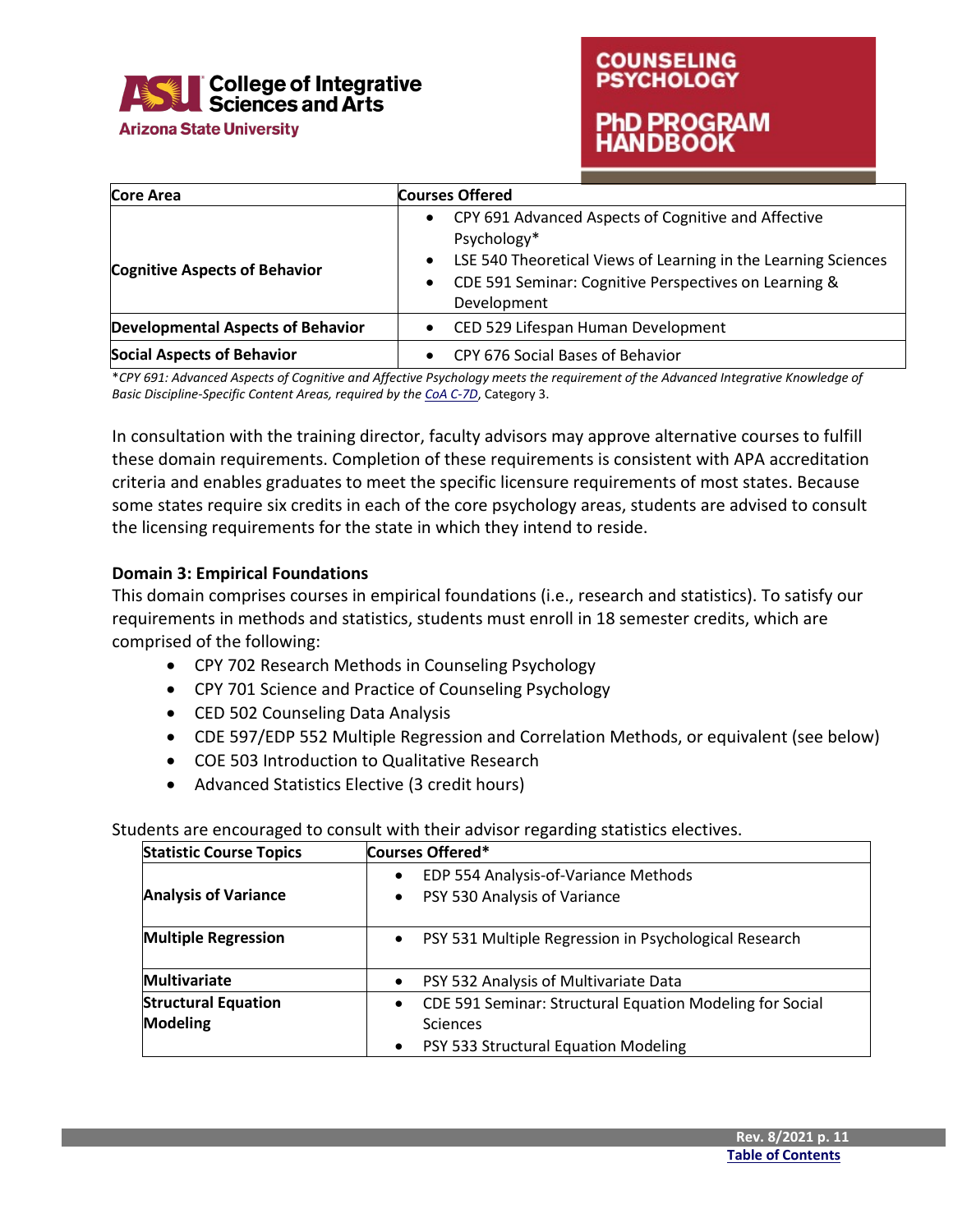

# **COUNSELING PSYCHOLOGY 1D PROGRAM**

| <b>Statistic Course Topics</b>      | <b>Courses Offered*</b>                                                                                                                                                                                                                                                                                            |
|-------------------------------------|--------------------------------------------------------------------------------------------------------------------------------------------------------------------------------------------------------------------------------------------------------------------------------------------------------------------|
| <b>Advanced Statistic Electives</b> | PSY 537 Longitudinal Growth Modeling<br>$\bullet$<br>PSY 555 Experimental and Quasi-Experimental Designs<br>٠<br>PSY 591 and FAS 598 Quantitative Seminar and Various Topics<br>$\bullet$<br>(e.g., Item Response Theory, Mediation Analysis, Missing Data<br>Analysis, Multilevel Modeling, Dyadic Data Analysis) |

*\*Students may need to contact program coordinator of department offering course to obtain an override to enroll. Consult with advisor.*

#### **Domain 4: Counseling Theory and Method**

This domain comprises five substantive areas important to the research and practice of counseling psychology. Students are expected to take at least one course in each of the five areas. Furthermore, students are expected to specialize in one of the five areas and thus are required to take a total of three courses in one of these areas. Specific courses (other than those required) are approved by the faculty advisor on the basis of the student's goals. Students can work with their advisors to determine the best courses for their area of emphasis. If in doubt, check with the training director, faculty head, or program coordinator.

The areas (with sample courses listed) are:

<span id="page-12-0"></span>

| <b>Counseling Theory and Intervention</b>        | <b>Consultation/Prevention</b>                      |
|--------------------------------------------------|-----------------------------------------------------|
| CPY 677 Advanced Counseling*<br>$\bullet$        | CPY 660 Prevention & Consultation*<br>$\bullet$     |
| CPY 678 Supervision Theory*<br>٠                 | CPY 668 Grant Writing and Grant Makers<br>$\bullet$ |
| CED 672 Couple & Family Counseling               | CPY 675 Health and Wellness Counseling              |
| CPY 691, 791 Advanced Seminars<br>٠              | CPY 591, 691, 791 Advanced Seminars<br>$\bullet$    |
| <b>Psychological Assessment</b>                  | <b>Diversity</b>                                    |
| CPY 651 Personality Assessment*                  | CPY 671 Multicultural Counseling*<br>$\bullet$      |
| CPY 652 Individual Intellectual                  | CPY 674 Counseling Women<br>$\bullet$               |
| Assessment                                       | CPY 691, 791 Advanced Seminars                      |
| CPY 591, 691, 791 Advanced Seminars<br>$\bullet$ | CPY 650 Counseling Latinos                          |
|                                                  | <b>CED 591 Counseling LGBT</b>                      |
| <b>Career Psychology</b>                         |                                                     |
| CPY 644 Psychology of Careers                    |                                                     |
| CPY 591, 691, 791 Advanced Seminars              |                                                     |

*\*Required course. Various advanced seminars (CPY 591, 691, and 791) will be offered each semester on latest content in the field.*

#### **Domain 5: Counseling Practice**

The course work and counseling experiences falling under this domain include CED 680 (Beginning Practicum), CPY 780 (Advanced Doctoral Practicum), CPY 783 (Field Placement), and finally, completion of an APA-approved Pre-doctoral Internship (CPY 784). Refer to Clinical [Training.](#page-14-0)

#### **MASTER OF ARTS IN PASSING (MIP)**

Doctoral students can earn a Master of Arts (MA) in Counseling Psychology en route to their PhD degree. Requirements consist of 24 credits of coursework already taken as part of the doctoral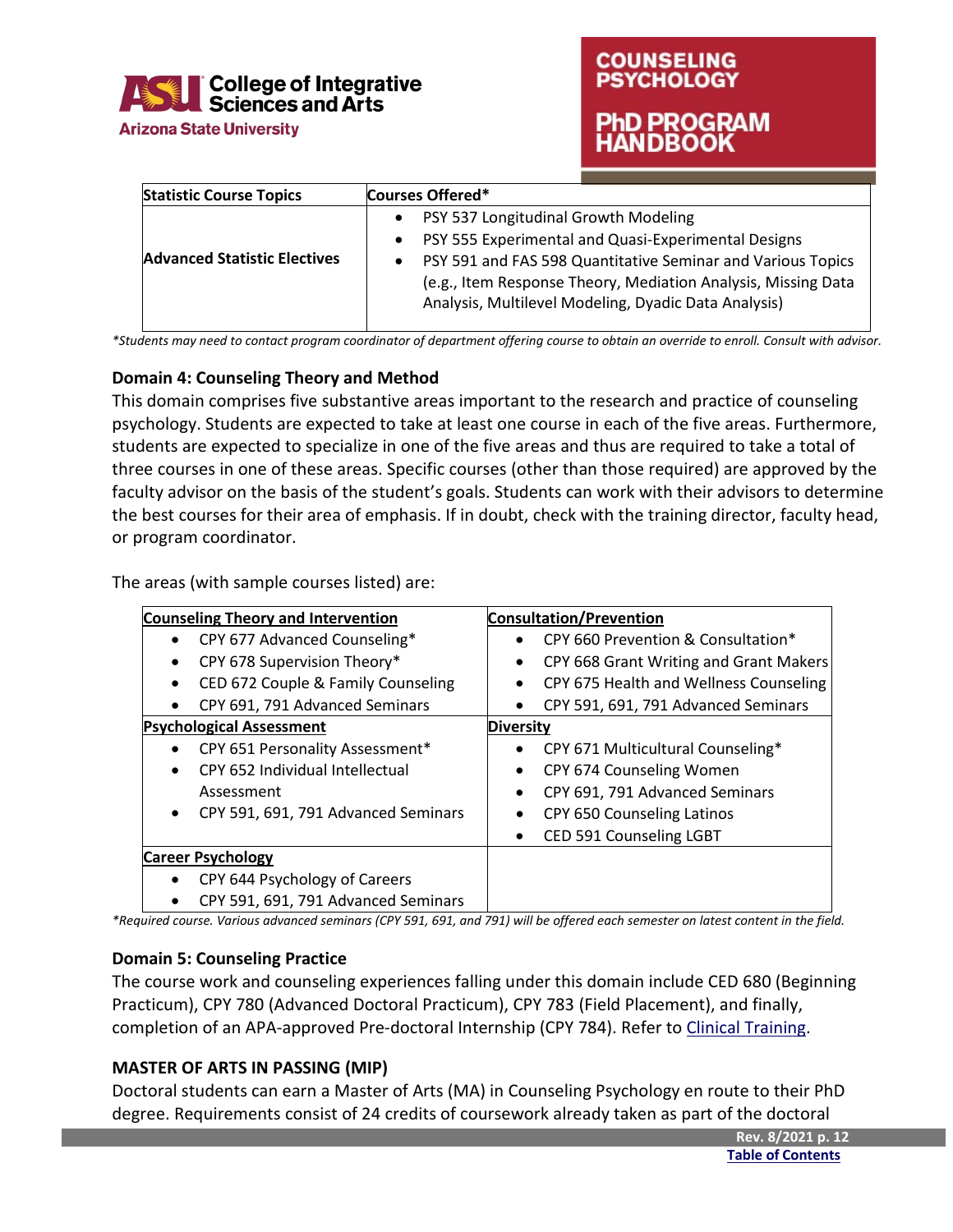

### **COUNSELING PSYCHOLOGY** PhD PROGRAM ANDBOOK

curriculum and completion of a Master's thesis, requiring enrollment in six (6) credits of CPY 599, for a total of 30 credit hours. Students who include any course credit hours from a previously awarded master's degree on their doctoral Interactive Plan of Study are not eligible for a Master's in Passing (MIP). That is, all coursework included in an MIP Interactive Plan of Study must have been completed after admission to the doctoral program.

#### **Required courses for Master of Arts in Passing:**

- CED 522 Theories of Counseling and Psychotherapy (3 credits)
- CED 523 Psychological Tests (3 credits)
- CED 534 Occupations and Careers (3 credits)
- CED 567 Group Counseling and Dynamics (3 credits)
- CED 577 Counseling Pre-practicum (3 credits)
- CED 680 Practicum Seminar (3 credits)
- CED 680 Practicum Clinic (3 credits)
- CPY 645 Professional Issues and Ethics (3 credits)
- CPY 599 Thesis (6 credits) TOTAL 30 credits

Please consult with your advisor regarding the MIP and notify the program coordinator during your first semester if you plan to complete the MIP. Once confirmed, the program coordinator will submit the appropriate paperwork for Graduate College's review and approval. The student and advisor should review the MIP information and conditions available [here.](https://graduate.asu.edu/sites/default/files/masters_in_passing_mip_process_1.pdf)

*Thesis proposal.* Students are expected to work closely with their advisors to propose their master's thesis by a suggested date of **September 15 of Year 2**. The thesis proposal consists of the following: literature review, purpose of the study, research questions, hypotheses, proposed methodology, analysis plan, and references. The student presents the proposal for approval to their committee, consisting of the advisor and at least two other faculty (one of whom must be core faculty in the program). Committee members outside of CCP must be approved by the CCP review committee and Graduate College prior to the proposal being scheduled. Unless other arrangements are made, students must provide a copy of the proposal to committee members **at least two weeks before the proposal meeting**. Students are required to submit their competed [Report of Master's Thesis](https://cisa.asu.edu/graduate/ccp/forms)  [Proposal](https://cisa.asu.edu/graduate/ccp/forms) form to the program coordinator.

Please note, a committee must be entered on your MIP iPOS. Please note, if you have an outside member for your thesis committee, please submit the internal "committee approval form" with your outside member's signature, the CV, and justification blurb with the form to the PhD training director. Scanned signatures are fine for our internal forms. Once your advisor, CCP faculty committee, and Graduate College approve your outside member, you could make the change on your iPOS electronically and include your outside member. An outside member is considered any person not endorsed by Counseling and Counseling Psychology on Graduate College's graduate faculty list (click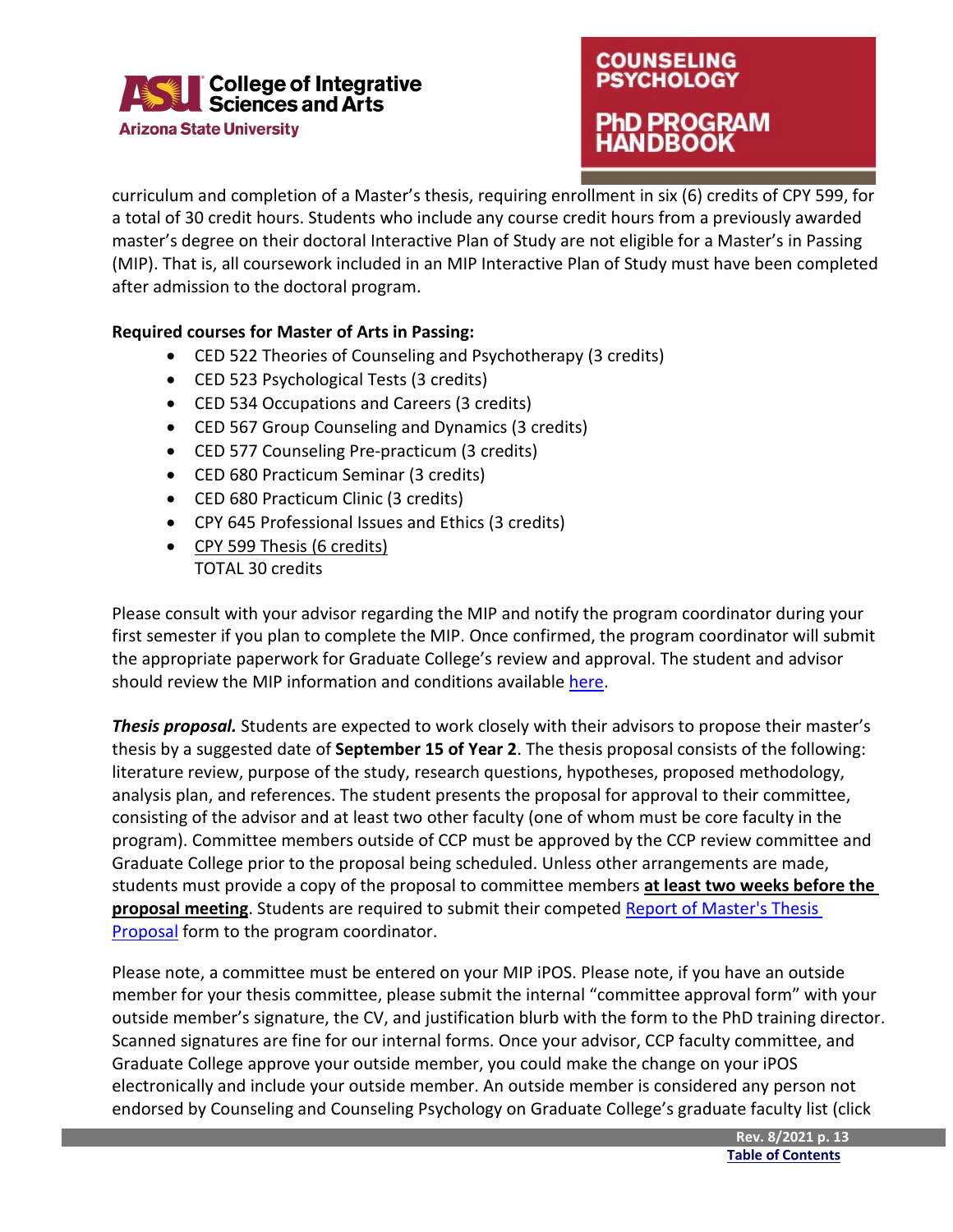



[here](https://graduateapps.asu.edu/graduate-faculty/degree/EDCPSYPHD) to see current faculty list).

To apply for Field Placement during Year 2 (for placement during Year 3), students must have proposed their thesis successfully and submitted their proposal form by February 1 of Year 2. **The faculty recommend strongly that students propose their thesis by the suggested date of September 15 to allow ample time to complete and defend their thesis by the spring deadline published each year by the Graduate College.**

**Thesis defense.** Students must defend their thesis successfully by the spring semester deadline set by Graduate College of their second year. Students who "pass with revisions" must deposit their final thesis with Graduate College approval no later than the summer deadline set by Graduate College. Failure to successfully defend by the spring semester deadline set by Graduate College and deposit by the summer semester deadline set by Graduate College will result in forfeiture of CCP assistantships and delay Field Placement until the subsequent spring semester contingent upon successful completion and deposit of thesis by the fall semester deadline set by Graduate College. Graduate College deadlines are available [here.](https://graduate.asu.edu/current-students/policies-forms-and-deadlines/graduation-deadlines) Please note, students would need to be enrolled in at least one credit when you defend and submit your revisions. More information regarding defense processes, procedures, formatting, etc. are available on Graduate College's webpag[e here.](https://graduate.asu.edu/current-students/completing-your-degree/about-your-defense)

Please note, if you are entering the PhD program with a master's degree, please see master's equivalency information [here.](#page-16-0)

#### <span id="page-14-1"></span><span id="page-14-0"></span>**CLINICAL TRAINING**

Students are required to obtain Professional Liability Insurance (e.g., [https://www.trustinsurance.com/Insurance-Programs/Student-Liability\)](https://www.trustinsurance.com/Insurance-Programs/Student-Liability) before seeing clients. Proof of Professional Liability Insurance should be submitted to the CTC Coordinator prior to enrollment.

#### **PRACTICUM**

Practicum clients are seen in the [Counselor Training Center,](https://cisa.asu.edu/graduate/ccp/ctc) located on the fourth floor of Payne Hall. This state-of-the-art facility is administered by our program and provides clinical services to university and community populations.

**Beginning Practicum.** One semester CED 680 (6 credits) is required for students entering the program without a master's degree or without an approved, equivalent beginning-level practicum. On the iPOS, list CED 680 Practicum as two separate classes (3.0 credit hours each): CED 680 Practicum Seminar and CED 680 Practicum Clinic, both during the same semester. Practicum is designed to provide the student with at least forty (40) direct client contact hours and at least sixty (60) indirect hours, equaling a minimum of one hundred (100) total hours over the course of a semester. **Advanced Doctoral Practicum.** Upon successful completion of CED 680, students should enroll in one semester of CPY 780 Practicum as required. A second semester of CPY 780 Practicum may be recommended at the advisor's discretion based on the student's clinical evaluations at the end of the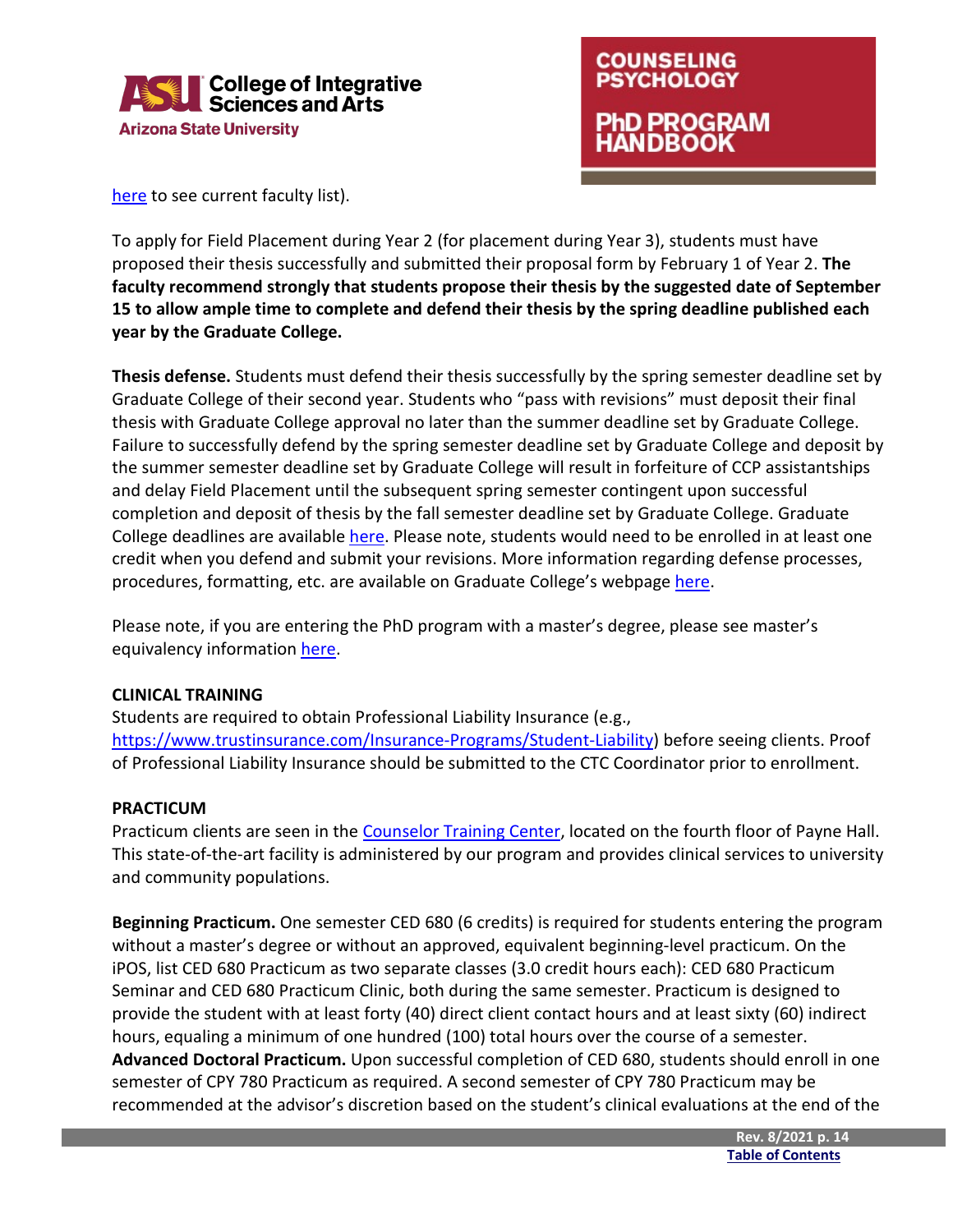



first semester. Practicum is designed to provide the student with at least forty (40) direct client contact hours and at least sixty (60) indirect hours, equaling a minimum of one hundred (100) total hours over the course of a semester.

**Supervision Practicum.** CPY 791 (Supervision Practicum) is available for students who may be preparing for supervisory clinical positions. Students wishing to enroll in CPY 791 should contact the instructor to request consent to enroll. Prior to approval, students must meet all entry-level requirements and complete the [Readiness for Supervision Experience](https://cisa.asu.edu/graduate/ccp/forms) form.

#### <span id="page-15-0"></span>**FIELD PLACEMENT**

CPY 783 (Field Placement) is a 3-credit advanced practicum course that occurs in settings both on and off campus. Field placements prepare students for their pre-doctoral internship. While two semesters of CPY 783 is the minimum requirement, students should consult their advisor on the number of field placements necessary to be competitive for pre-doctoral internship. To apply for Field Placement, students must be in good standing (i.e., 3.0 GPA, satisfactory clinical evaluations, and successful thesis proposal by February 1 or prior completion of master's thesis). **The [CPY Field Placement](https://cisa.asu.edu/graduate/ccp/forms) Application [Approval](https://cisa.asu.edu/graduate/ccp/forms) form must be submitted to the training director during the spring semester for the next academic year. The Field Placement application deadline is announced by the field placement supervisor. Field Placement applications are typically due mid to late January. Students may not apply to Field Placement sites until the Faculty approves the application.**

Students whose Field Placement sites may require the start of clinical placement prior to the first day of classes must make arrangements with the Field Placement Instructor and TD to enroll in a dynamicallydated CPY 783 that reflects the actual start date. Some sites require background checks. Students are encouraged to consult with the program's Field Placement Instructor and TD with any questions. **CPY 783 is a 3-credit course in fall, spring, and summer semesters.**

#### <span id="page-15-1"></span>**PRE-DOCTORAL INTERNSHIP**

Each student is required to complete a 12-month pre-doctoral internship (CPY 784) as part of the Counseling Psychology training program. The purpose of the internship is to apply new knowledge and skills with continuing supervision. The internship is critical in preparing students to function as independent doctoral-level professionals.

**Applying for Pre-Doctoral Internship.** Before applying for pre-doctoral internship, students must successfully complete: relevant coursework, clinical placements, the comprehensive exam portfolio, and their dissertation proposal. Th[e CPY Internship Application Approval f](https://cisa.asu.edu/graduate/ccp/forms)orm is due to advisors no later than September 30th during the year prior to the actual internship. **Students may not apply for pre-doctoral Internship until the faculty approve the application.**

Once approved by the faculty, students may apply for pre-doctoral internship. Students must apply to internship via the Association of Psychology Postdoctoral and Internship Centers [\(APPIC\) Match.](https://www.appic.org/Match/About-The-APPIC-Match) **We recommend strongly that all students complete an APA-accredited internship. If a student is not**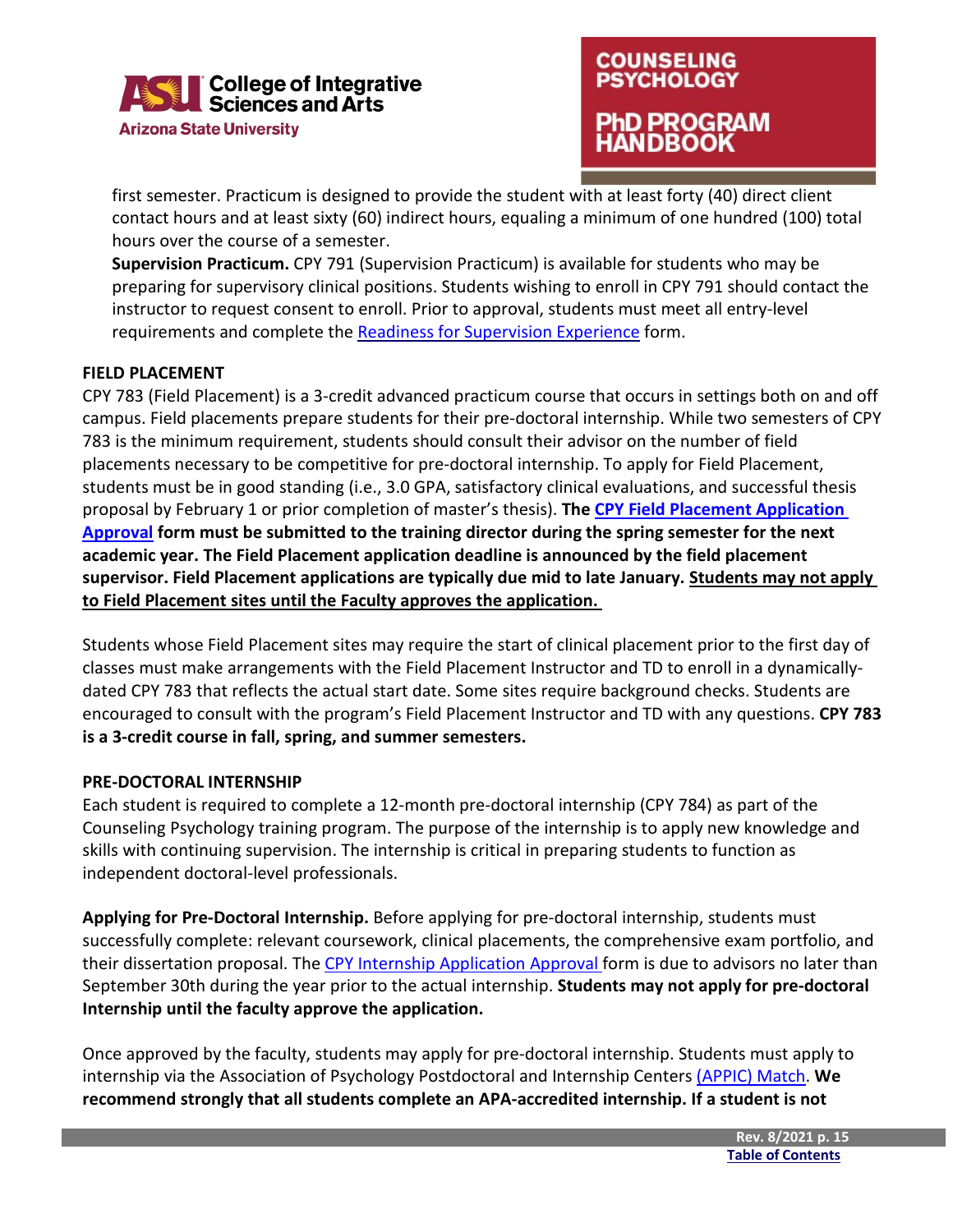

### **COUNSELING PSYCHOLOGY** PhD PROGRAM **ANDBOOK**

**matched, he or she may petition the faculty to complete an internship in a non-APA-accredited setting that meets all APA internship guidelines. However, we do not recommend this, as attending a non-APA-accredited internship could present undesirable obstacles for obtaining employment and licensure.** Since 2011, approximately 94% of our students have secured internships at APA-accredited sites across the nation (see [APA Student Admission, Outcomes and Other Data\)](https://cisa.asu.edu/graduate/ccp/CP_Student-Resources).

Students must enroll in one (1) credit hour of CPY 784 during fall, spring, and the final summer of the internship year (i.e., total three [3] credit hours]). Enrollment during the summer in which students begin internship is not required. Students should prepare to pay tuition for CPY 784. If a student has defended the dissertation successfully prior to the final summer semester of their pre-doctoral internship, they may submit a petition to enroll in GRD 595 instead of CPY 784 during the final summer session. Per an agreement with Graduate College, students do not pay tuition for enrollment in GRD 595. Because GRD 595 is not included on the iPOS, students should ensure they have the required number of credits to complete their degrees.

Students are not permitted to graduate until the pre-doctoral internship is completed and the dissertation has been defended successfully. **We recommend strongly that students complete their dissertation prior to attending pre-doctoral internship**.

#### <span id="page-16-1"></span>**CULMINATING EXPERIENCES AND RELATED TASKS**

Please note the master's equivalency requirements are relevant only for students who enter the program with a master's degree. For students pursuing the Masters in Passing (MIP), please refer to page 12.

#### **MASTER'S EQUIVALENCY REQUIREMENTS**

<span id="page-16-0"></span>The master's equivalency project is viewed by our Unit as identical to a master's thesis. The master's equivalency project does not involve filing with Graduate College.

**Entering with a master's degree (empirical thesis completed).** If the student has entered the program with a master's degree *and completed a thesis as part of that degree*, the thesis will be reviewed by the faculty advisor (thesis chair) and at least one other faculty member to see if it meets the equivalency requirement. A completed [Report of the Master's Thesis Equivalency Defense](https://cisa.asu.edu/graduate/ccp/forms) form is required to document this milestone.

**Entering with a master's degree (no thesis).** If students are completing their master's equivalency (i.e., a research project and course work in residence) within the program, they must enroll in 6 credits of CPY 792 Research. Students may enroll for these credits any time prior to the completion of the project (by the end of Year 2). Students should be aware of the deadlines concerning the proposal and defense of their thesis equivalency project and the implications on subsequent activities and milestones in their PhD program trajectories. **IMPORTANT**: As previously noted, to continue with Field Placement in Year 3, students must defend their thesis equivalency successfully by **the end of the spring semester of the second year in program. Please view the [Academic Calendar](https://students.asu.edu/academic-calendar) to determine the end of the semester.**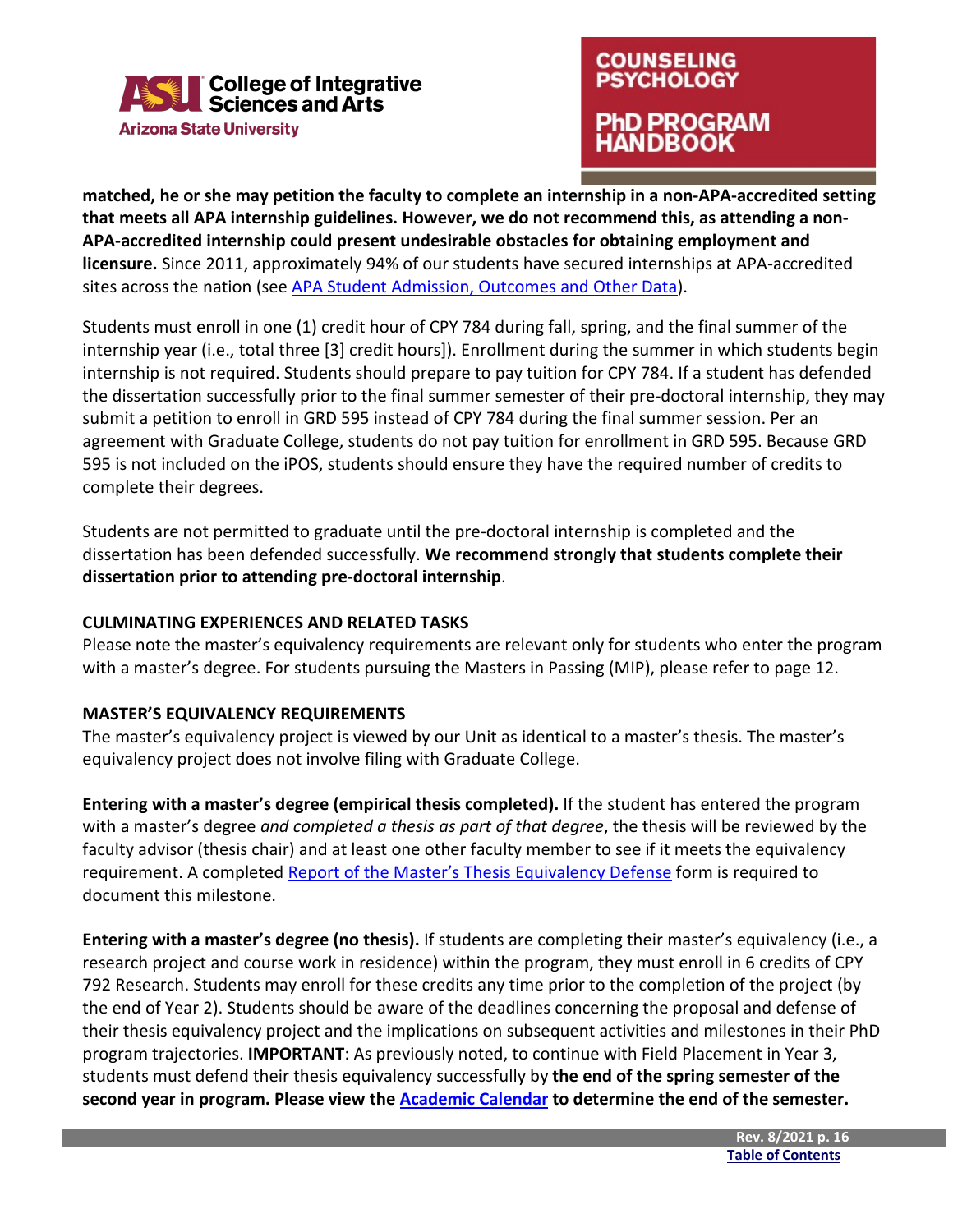

### **COUNSELING PSYCHOLOGY** PhD PROGRAM ANDBOOK

**Thesis equivalency proposal.** Students are *strongly encouraged and expected* to work closely with their advisors to propose their master's thesis equivalency project by a suggested date of September 15 of Year 2. The thesis equivalency proposal consists of the following: literature review, purpose of the study, research questions and/or hypotheses, proposed methodology, analysis plan, and references. The student presents the proposal for approval to their committee, consisting of the advisor and at least two other faculty (one of whom must be core faculty in the program). Committee members [outside of CCP](#page-20-0) must be approved by the CCP review committee and Graduate College. Unless other arrangements are made, students must provide a copy of the proposal to committee members at least two weeks before the proposal meeting. Once the student successfully completes their thesis equivalency proposal, they must submit their completed Report of Master's [Thesis Equivalency Proposal](https://cisa.asu.edu/graduate/ccp/forms) form to the program coordinator.

**As noted, to apply for Field Placement during Year 2 (for placement during Year 3), students must have proposed the thesis equivalency and submitted their proposal form successfully by February 1. The faculty recommend strongly that students work with their advisor to propose their thesis by September 15 (suggested) to allow ample time to complete and** *defend* **the thesis** *equivalency* **by the end of the spring semester (Y2). Please view the [Academic Calendar](https://students.asu.edu/academic-calendar) to determine the end of the semester.** For students pursuing the Masters in Passing (MIP), please refer to page 12.

**Thesis equivalency defense.** Students must defend their thesis equivalency successfully by the end of spring semester of their second year. Please view the **[Academic Calendar](https://students.asu.edu/academic-calendar)** to determine the end of the semester. Students who "pass with revisions" must deposit their final thesis equivalency and [Report of](https://cisa.asu.edu/graduate/ccp/forms)  [the Master's Thesis Equivalency Defense](https://cisa.asu.edu/graduate/ccp/forms) form to their advisor no later than the end of the summer semester of the second year of program.

Failure to successfully defend by the spring semester of the second year of program and deposit by the summer semester of the second year of program will result in forfeiture of CCP assistantships and delay Field Placement until spring semester contingent upon successful completion and deposit of thesis equivalency by the fall semester of the third year of program. The Academic Calendar is available [here.](https://students.asu.edu/academic-calendar) **Please note, students must be enrolled in at least one graduate credit when defending and submitting thesis equivalency revisions.**

#### <span id="page-17-0"></span>**THE WRITTEN COMPREHENSIVE EXAM/PORTFOLIO ASSESSMENT**

The Comprehensive Portfolio of the Counseling Psychology program is designed to establish essential tasks for students to demonstrate professional competencies outside the area of clinical practice. Practice is excluded from the portfolio because the practicum, field placements, and internship experiences required of all students allow for the systematic development of clinical skills and the thorough evaluation of those skills. The portfolio establishes a comparable set of tasks and accompanying evaluations with which students can demonstrate competency in research and scientific writing, professional presentation, teaching, grant development, clinical supervision, case consultation, organizational consultation, and professional leadership.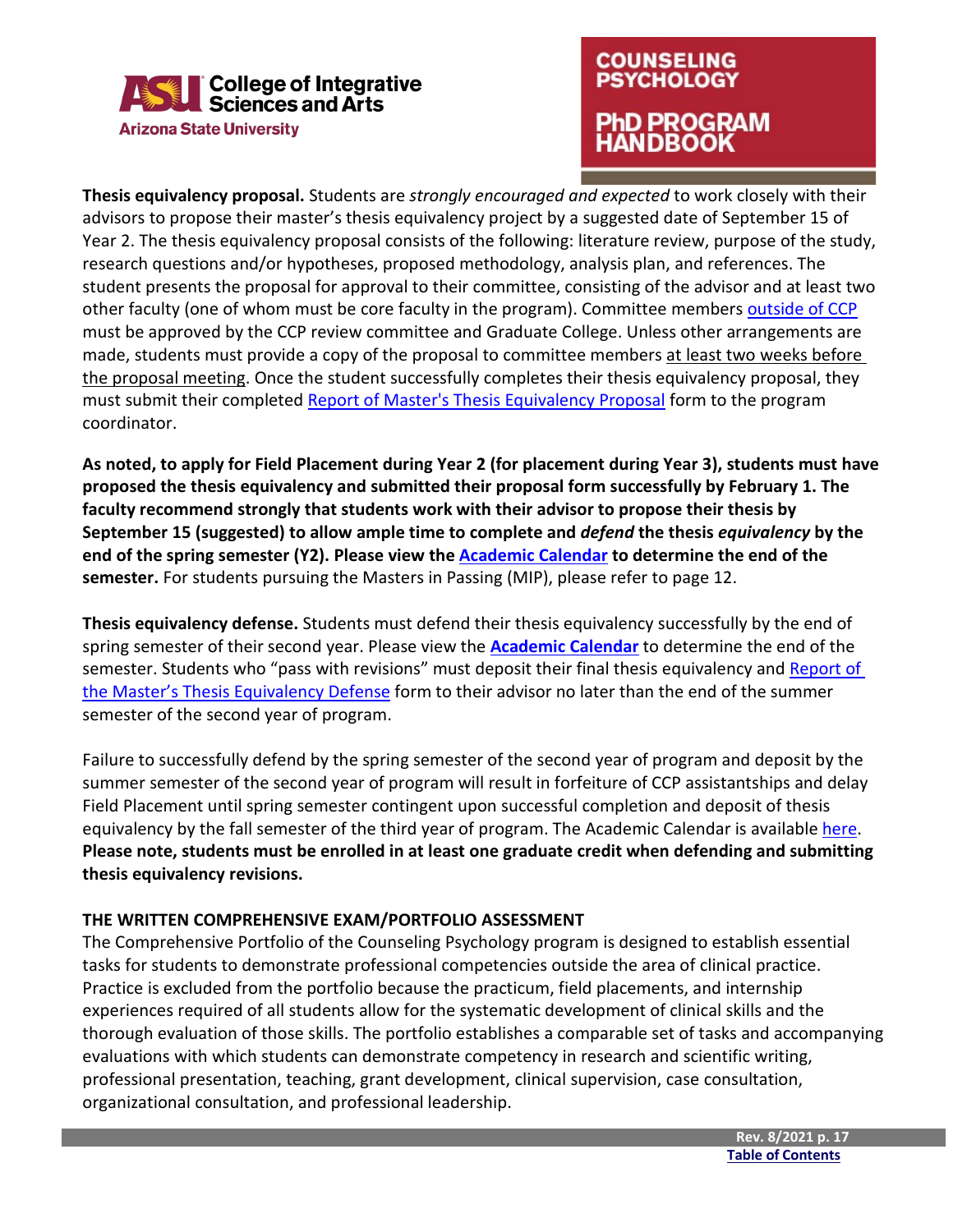

### **COUNSELING PSYCHOLOGY** PhD PROGRAM **HANDBOOK**

The portfolio consists of the documentation relevant to the completion of five tasks, as well as a copy of the Plan of Study (iPOS) as filed with Graduate College prior to submission of the completed portfolio. The required documentation is indicated below, along with the description of the tasks. The original portfolio is included in the student's official file in the CCP program office; the student also must retain a copy. It is the student's responsibility to retain appropriate records to include in portfolio. The student is to submit their completed portfolio to their committee and obtain the committee's signature on the Comprehensive Portfolio Checklist and [Report of Doctoral](https://cisa.asu.edu/graduate/ccp/forms) Comprehensive Examination form, which are both availabl[e here.](https://cisa.asu.edu/graduate/ccp/forms) All documents and the completed portfolio are then submitted to the training director for review and approval. Upon approval, the portfolio is submitted to the faculty head for final signature, attesting to the successful completion of the portfolio tasks. **The comprehensive exam/portfolio assessment must be submitted to the Training Director for review at least two (2) weeks prior to officially scheduling a student's dissertation proposal meeting to allow for review.**

The comprehensive portfolio comprises three required tasks and a choice of two among five others. One of these latter choices must be Option B or Option C. These tasks are as follows:

| <b>Task</b>                                                                                                                                                                                                                                                                                                                                   | Documentation                                                                                                                                                                                                                                                       |
|-----------------------------------------------------------------------------------------------------------------------------------------------------------------------------------------------------------------------------------------------------------------------------------------------------------------------------------------------|---------------------------------------------------------------------------------------------------------------------------------------------------------------------------------------------------------------------------------------------------------------------|
| 1. The student must serve as lead or sole author on a Acceptance letter from the conference; or page<br>paper or poster presented at a regional, national, or<br>international professional conference.                                                                                                                                       | from conference program listing the presentation;<br>and copy of the paper or poster. Unless there are<br>extenuating circumstances, students would need to<br>present the paper or poster at the conference.                                                       |
| 2. The student must serve as lead or sole author on a Written acknowledgement of receipt of the<br>research manuscript submitted to a national refereed manuscript from the journal editor with intention<br>journal; the manuscript must be deemed publishable to review; and memo from the student's advisor<br>by the student's committee. | attesting that the manuscript is publishable;<br>committee members' signatures attesting that the<br>manuscript is publishable; and copy of the<br>manuscript. Note: it is not necessary that the<br>manuscript be accepted for publication.                        |
| 3. The student must serve as a teaching assistant for<br>one semester while currently enrolled in the PhD<br>program. (Note. The student must assume a teaching feedback from a faculty member, or approved ASU<br>role, not the role of an aide.)                                                                                            | Course evaluations specifically attesting to the<br>student's effectiveness as a teacher; that is, written<br>administrator, who has observed at least one class<br>session, attesting to the student's effectiveness as<br>a teacher; copy of the course syllabus. |

#### **Three Required Tasks**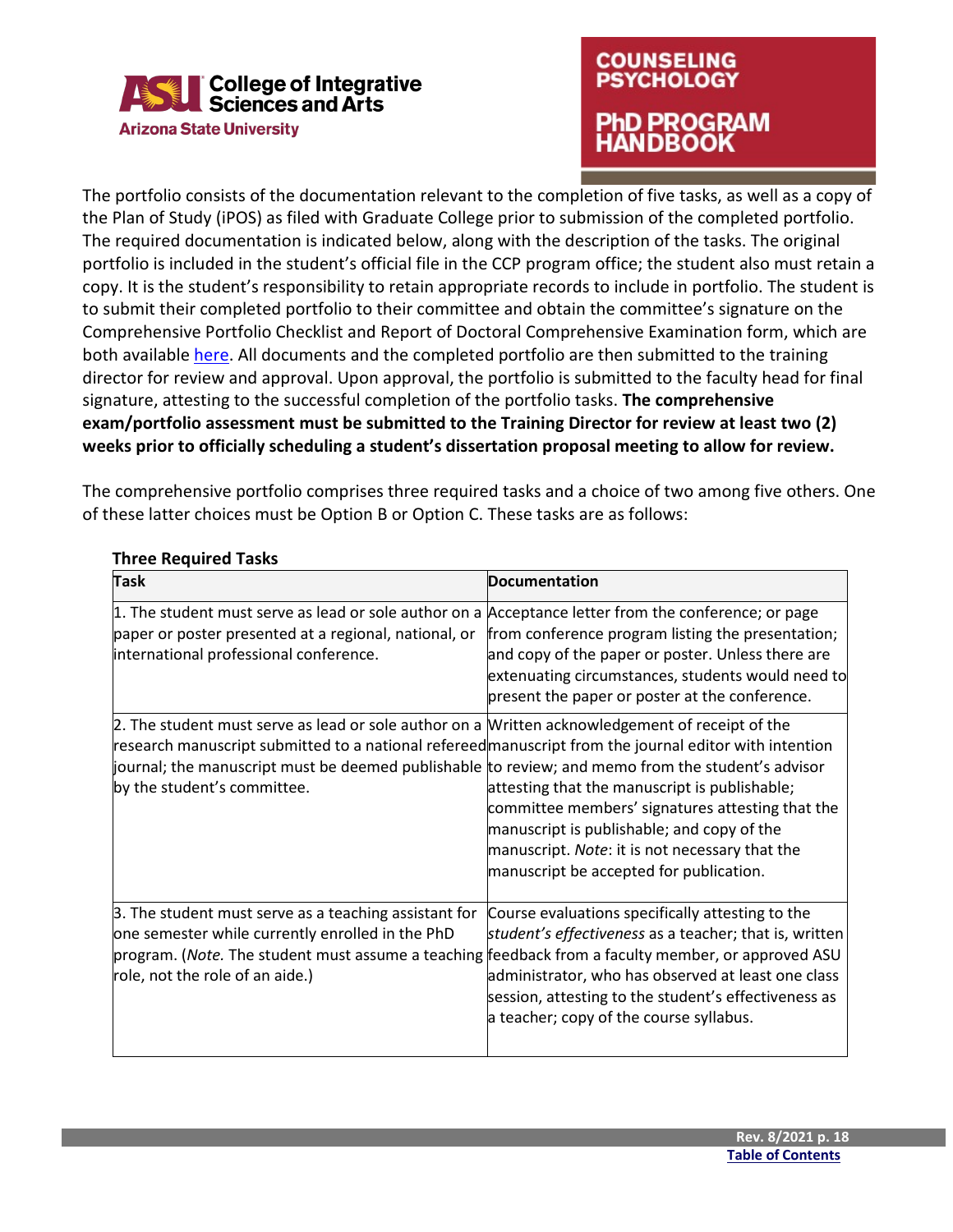

### **COUNSELING PSYCHOLOGY** PhD PROGRAM **NDROOK**

#### **Two of the Following Five Tasks Required (Student must complete either option B or C)**

| Task                                                                                                                                                                                                                                                                                                                                                                                                                                                | <b>Documentation</b>                                                                                                                                                                                                                                             |
|-----------------------------------------------------------------------------------------------------------------------------------------------------------------------------------------------------------------------------------------------------------------------------------------------------------------------------------------------------------------------------------------------------------------------------------------------------|------------------------------------------------------------------------------------------------------------------------------------------------------------------------------------------------------------------------------------------------------------------|
| A. The student must serve as lead or sole<br>author/investigator on a research or program grant                                                                                                                                                                                                                                                                                                                                                     | Written acknowledgement of receipt of the grant<br>application from the agency to which it is                                                                                                                                                                    |
| (not a travel grant) submitted to an internal                                                                                                                                                                                                                                                                                                                                                                                                       | submitted; and memo from the student's advisor                                                                                                                                                                                                                   |
| (university) or external agency. The grant must                                                                                                                                                                                                                                                                                                                                                                                                     | attesting that the grant meets the RFP                                                                                                                                                                                                                           |
| include a proposal and a budget.                                                                                                                                                                                                                                                                                                                                                                                                                    | stipulations; and copy of the grant.                                                                                                                                                                                                                             |
|                                                                                                                                                                                                                                                                                                                                                                                                                                                     |                                                                                                                                                                                                                                                                  |
| B. The student must supervise a master's-level<br>counseling student for one semester of practicum,<br>under the rubric of the supervision practicum in<br>Counseling Psychology.*                                                                                                                                                                                                                                                                  | Written feedback from the supervision course<br>instructor attesting to the student's satisfactory<br>supervision; and satisfactory grade in the<br>supervision course.                                                                                          |
| C. Student must serve as a case-facilitation<br>consultant in the CED 684 Internship where the focus case conceptualization. In addition, student must<br>is placed on assisting students in conceptualizing<br>their cases.*                                                                                                                                                                                                                       | Written feedback from the internship course<br>instructor attesting to the student's satisfactory<br>complete a 5-8 page paper detailing how the<br>experience fit with case consultation theory. The<br>adequacy of this paper is assessed by the<br>committee. |
| D. The student must serve as an organizational<br>consultant, or co-consultant, with a faculty member,<br>to an organization. This organization may be<br>academic, professional, commercial, industrial,<br>governmental, not-for-profit or the like. The<br>consultation may include (but is not limited to) such<br>strategies as needs assessment, training, conflict<br>resolution and group facilitation. A paper is required<br>(5-8 pages). | Written feedback from the student's consultation<br>supervisor attesting to the student's satisfactory<br>work as a consultant; copies of any reports or<br>materials developed (if these are not confidential).                                                 |
| E. The student must serve in a professional<br>leadership or advocacy role within the psychological<br>profession for one academic year, as committee<br>member of volunteer.                                                                                                                                                                                                                                                                       | Letter from the student's supervisor in the<br>association describing the student's activities; and<br>time log signed by supervisor. **                                                                                                                         |

**\*There are no set number of field placements; rather, students must have completed a minimum of 700 supervised clinical hours (with 280 of those being direct client contact). Students must meet the additional requirements indicated in the [Readiness for Supervision form.](https://cisa.asu.edu/graduate/ccp/forms)**

**\*\*A supervisor would be the person who is the student's director supervisor in the professional or community organization.**

#### <span id="page-19-0"></span>**DISSERTATION REQUIREMENTS**

General information on dissertation requirements appears in the [Graduate College Policy Manual.](https://graduate.asu.edu/current-students/policies-forms-and-deadlines/policy-manuals) Please consult the Graduate College [Format Manual](https://graduate.asu.edu/current-students/completing-your-degree/formatting-your-thesis-or-dissertation/asu-graduate-college) for information about preparing a thesis or dissertation including the process and format guidelines. Graduate College also offers format advising whereby graduate students may direct specific inquiries to format advisors by email to [gradformat@asu.edu.](mailto:gradformat@asu.edu)

Graduate College requires 12 credit hours of CPY 799 Dissertation on the iPOS. The faculty recommend enrolling in 12 credits of dissertation prior to pre-doctoral internship to minimize financial costs while on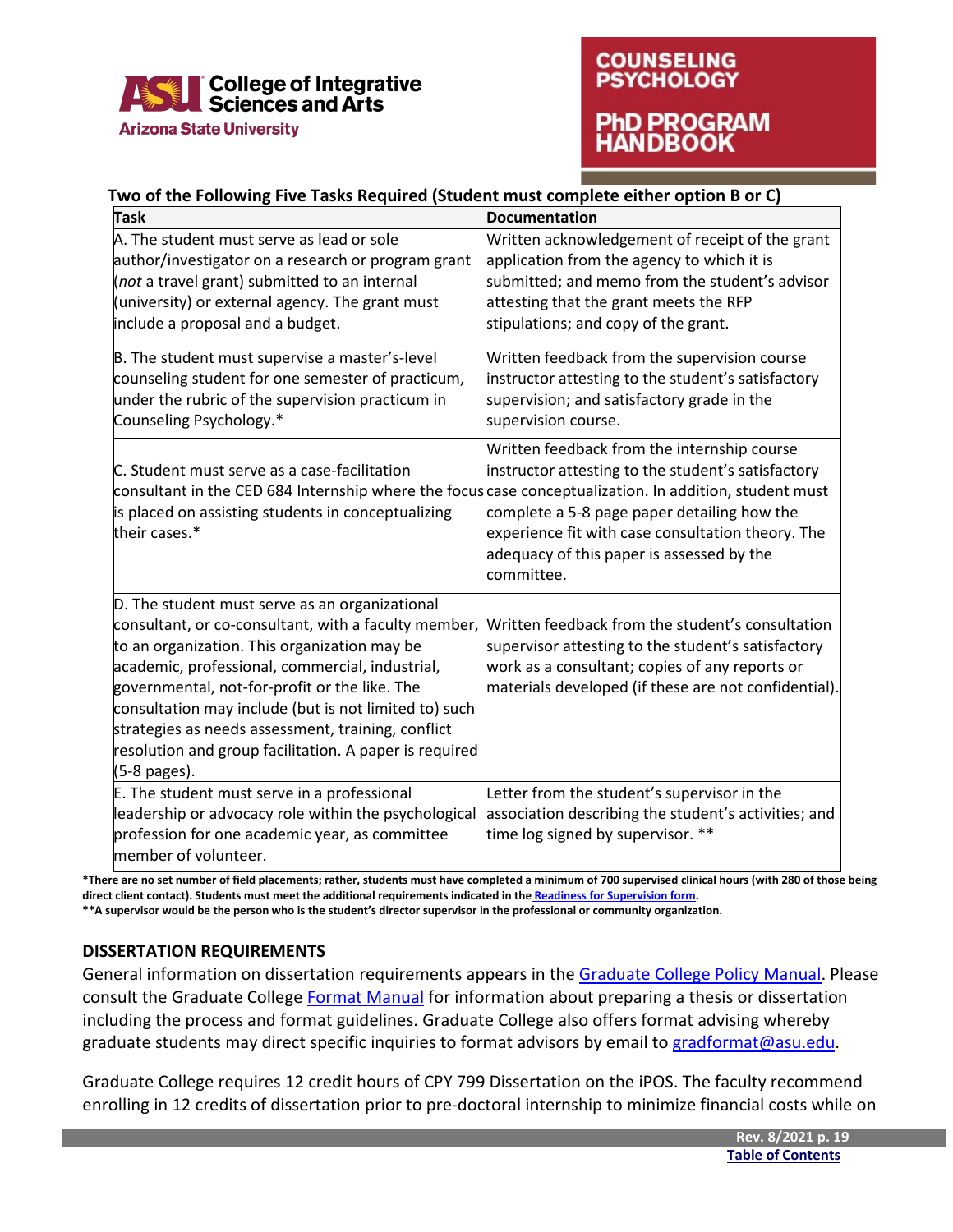



internship. Students should discuss timing of dissertation credit hours with faculty advisors.

**Dissertation Proposal/Prospectus and Doctoral Candidacy.** The dissertation proposal/ prospectus process consists of four steps and culminates in the student's admission to doctoral candidacy.

1. The student consults with advisor to choose a dissertation committee and updates the iPOS to include committee members who have agreed to serve. The dissertation chair must be faculty in the Counseling Psychology program; it is possible to include a co-chair from outside of the program. The committee should include at least two other faculty (one of whom must be core faculty in the program).

> <span id="page-20-0"></span>**Outside committee members.** For outside members, please submit the faculty member's CV, and a brief paragraph justification regarding relevant scholarly contributions with your Comps Portfolio. Committee members outside of CCP must be approved by the CCP review committee and Graduate College (see Graduate College Faculty at this [website\)](https://graduateapps.asu.edu/graduate-faculty/degree/EDCPSYPHD).

**Please keep in mind, outside members do not serve on comps committees, because oftentimes they are not in a position to evaluate.** If you plan to have an outside member on your dissertation committee, please add the training director or faculty head as your third committee member in place of the outside committee member as temporary members to review comps. Thus, your "comps committee" might be: chair, CCP faculty (member), and Dr. Warner (training director) or Dr. Spanierman (faculty head) (member). This will be reflected in Part III of the "Report of Doctoral Comprehensive Examination" form.

When you submit your Comprehensive Portfolio Checklist, please include the internal Report of Doctoral Comprehensive Examination and Committee Approval forms, which are available [here.](https://cisa.asu.edu/graduate/ccp/forms) The outside member needs to sign the Committee Approval form. If you have an outside member for your dissertation committee please include the CV and justification blurb with the forms. Scanned signatures are fine for our internal forms. As soon the CCP faculty and Graduate College approve comps and your outside member, you could make the change on your iPOS electronically to delete the training director or faculty head and include your outside member.

- 2. The student works closely with the chair and, as appropriate, committee members to develop a dissertation proposal. It is important for the student to learn what the particular chair's expectations are for the proposal. Generally, the proposal provides a statement of problem, rationale for the research supported by empirical literature, research questions or hypotheses, proposed methodology (including the projected data analysis), and references, with ancillary materials appended, per APA style.
- 3. Only after the approval of the [Comprehensive Examination portfolio](#page-17-0) may the student schedule a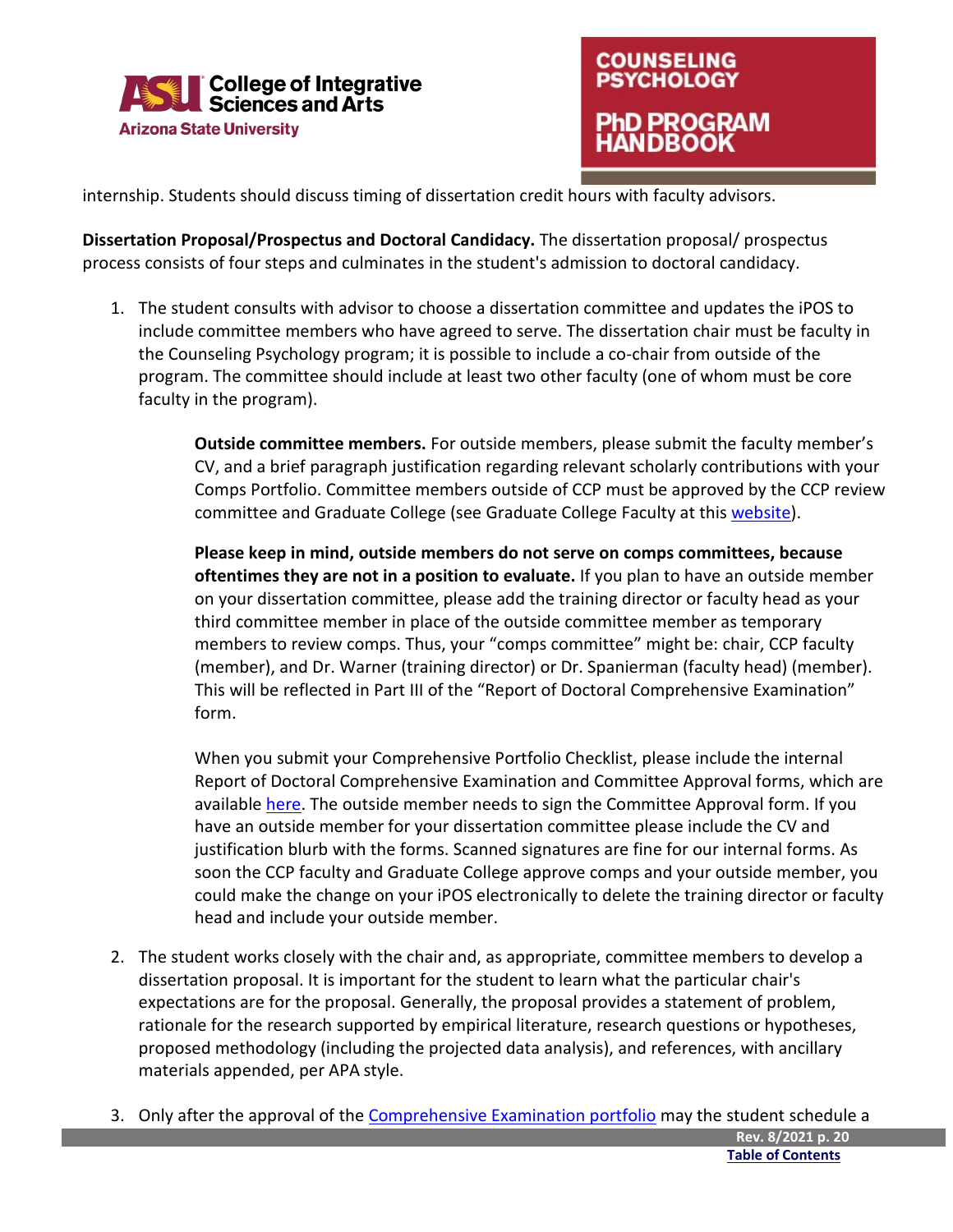

### **COUNSELING PSYCHOLOGY** PhD PROGRAM **ANDBOOK**

proposal meeting with the chair and committee to receive formal feedback on the proposal and approval to proceed with the dissertation research. **Unless other arrangements have been made with the committee, it is customary for the student to provide a copy of the proposal to their committee members two weeks before the proposal meeting.**

4. After the proposal has been approved by the committee, the student submits the completed and signed [Report of the Doctoral Dissertation Proposal](https://cisa.asu.edu/graduate/ccp/forms) form to the faculty head. Once this form has been approved by the unit, entered into the ASU system by the program coordinator, and approved by Graduate College, the student is considered to have been admitted to doctoral candidacy.

**Dissertation Defense**. Dissertation defenses are scheduled via MyASU. The "Defense" link in MyASU will not appear until the following conditions are met:

- Approved iPOS on file (no pending changes or petitions)
- All minimum 3.0 GPA requirements met (iPOS and Graduate)
- Approved full committee on iPOS (no pending changes)
- All milestone requirements have been satisfied (Doctoral students must have reached candidacyportfolio submitted and proposal accepted)
- Student is active and currently enrolled
- Applied for graduation

Per Graduate College, the request to schedule a defense must be submitted at least 10 working days before the planned defense date. Refer to [Graduate College](https://graduate.asu.edu/completing-your-degree#tabs-0-content_main-7) policy regarding formatting the dissertation and preparing for and scheduling defenses.

Students must confirm with their committee and reserve a room with the program coordinator prior to scheduling the defense in MyASU. Students are encouraged to consult with Graduate College directly to ensure compliance with the [Absent Committee Member Procedures.](https://graduate.asu.edu/sites/default/files/absent-committee-member-procedures.pdf)

*Oral defense***.** The oral defense is a public meeting that includes the student, chair, committee, and anyone else who would like to attend. As the defense is also an examination of the student's research, most of the meeting is devoted to the student's presentation of the research and the committee's questions to the student. The chair serves as the facilitator of the defense and determines whether, and when, those not on the committee can ask questions or offer comments. When the committee is determining the outcome of the defense, the student and non-committee members are asked to leave the room. Possible outcomes of the defense, as specified and defined on the Announcement and Report for Doctoral Dissertation Defense (Pass/Fail DocuSign form; supplied by [Graduate College\)](https://graduate.asu.edu/completing-your-degree#tabs-0-content_main-7), are pass, pass with minor revisions, pass with major revisions, or fail.

**Revisions and final submission to Graduate College.** Once the student has successfully defended the dissertation, the committee must sign the Pass/Fail DocuSign form electronically. **Students must**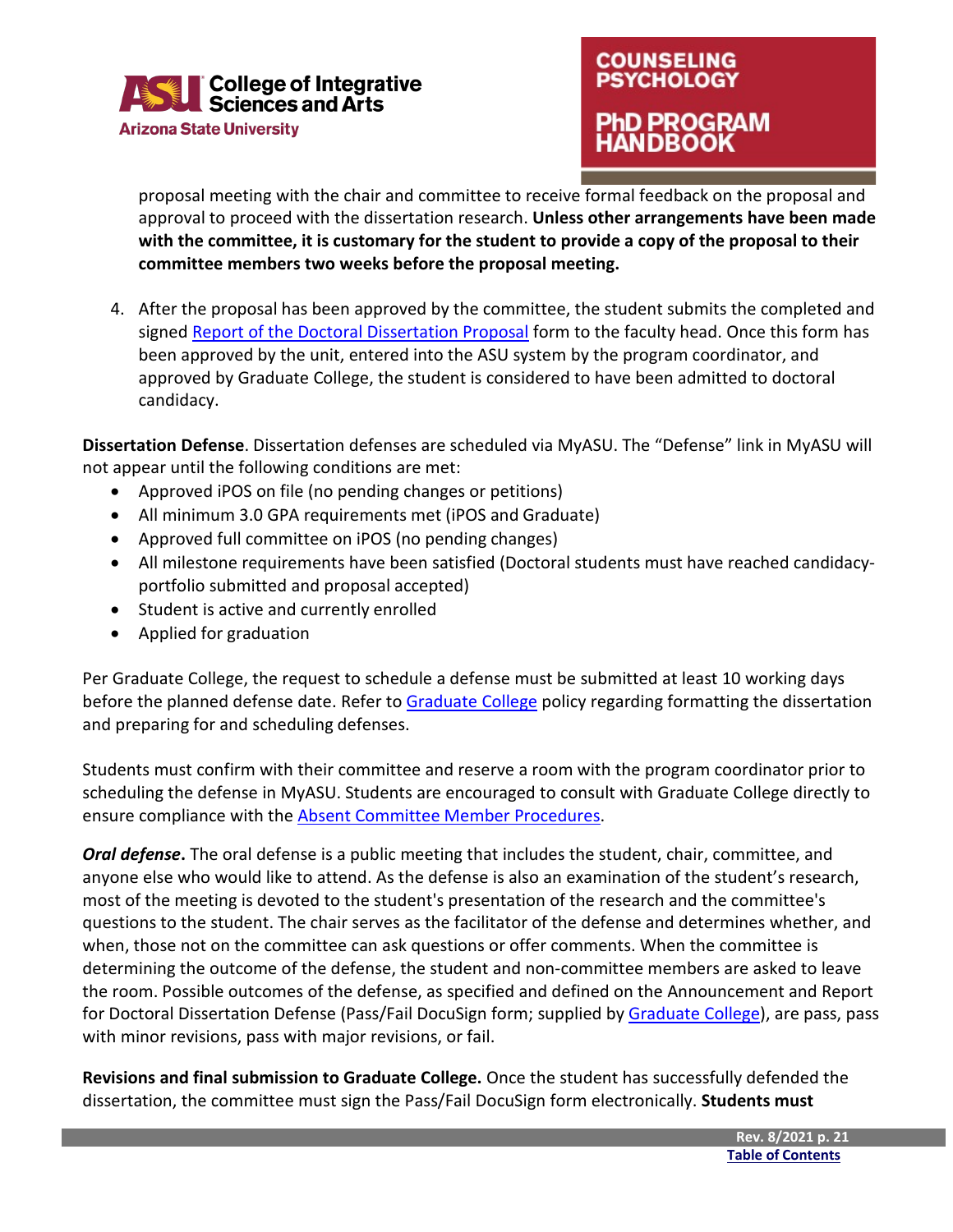

### <span id="page-22-2"></span><span id="page-22-0"></span>**COUNSELING PSYCHOLOGY** hD PROGRAM **NDBOOK**

**complete required revisions before the chair signs the form.** Students are then eligible to electronically submit the dissertation to *UMI/ProQuest*. The document will not be processed until all signatures have been obtained and the original Pass/Fail form has been recorded with Graduate College.

#### <span id="page-22-1"></span>**PROFESSIONALISM ACADEMIC INTEGRITY**

ASU has very clear definitions of [academic integrity.](https://provost.asu.edu/academic-integrity) The ASU student academic integrity policy lists violations in detail. These violations fall into five broad areas that include, but are not limited to:

- 1. Cheating on an academic evaluation or assignment.
- 2. Plagiarizing (includes self-plagiarism).
- 3. Academic deceit, such as fabricating data or information.
- 4. Aiding academic integrity policy violations and inappropriately collaborating.
- 5. Falsifying academic records.

#### **Violation of these standards can result in course failure or expulsion from the program.**

#### **ACADEMIC APPEALS POLICY**

Students who believe they have been unfairly or improperly graded may be assured of just treatment and fair consideration through the processes described in the College of Integrative Sciences and Arts (CISA) policy. Refer to Section *600 Student Academic Grievance Procedures* of the [CISA Academic Affairs Policies](https://cisa.asu.edu/sites/default/files/academic_affairs_policies_and_procedures_manual_1_11_19_final.pdf)  [and Procedures Manual.](https://cisa.asu.edu/sites/default/files/academic_affairs_policies_and_procedures_manual_1_11_19_final.pdf)

#### <span id="page-22-3"></span>**PROFESSIONAL DEVELOPMENT**

Doctoral students are encouraged to be active in the program's Doctoral Students in Counseling Psychology (DSCP), Psychology Students of Color for a Liberated Education (PSCLE), and their various leadership activities. DSCP serves as a peer mentoring organization, as well as a networking vehicle for prospective students, whereas PSCLE *was created to uphold the academic welfare and prowess of doctoral students of color in the field of psychology and in the administration of culturally-relevant mental health service delivery*. Students also are encouraged to become student affiliates of APA's Division 17 (Society of Counseling Psychology), [Student Affiliates of Seventeen.](https://www.div17.org/student-affiliates-of-seventeen--sas-#:%7E:text=Student%20Affiliates%20of%20Seventeen%20(SAS)%20is%20a%20national%20membership%20organization,counseling%20psychology%20and%20related%20fields.) Each year Counseling Psychology students are strongly encouraged to present their research at local, regional, national, and international conferences. Some funds are available to support student conference travel (e.g., [program funds,](https://cisa.asu.edu/graduate/ccp/forms) [GPSA,](https://gpsa.asu.edu/) [Graduate College,](https://graduate.asu.edu/current-students/funding-opportunities) and [APA\)](https://www.apa.org/about/awards).

#### <span id="page-22-4"></span>**PROFESSIONAL BEHAVIOR AND SOCIAL NETWORKS**

Students who use social networking sites (e.g., Facebook, Instagram, Twitter, etc.) and other forms of electronic communication should be mindful of how their communication may be perceived by clients, peers, faculty, and other mental health professionals. As such, students should not post visual or printed material that may be deemed inappropriate for a psychologist- in-training. To this end, students should set all security settings to "private" and avoid posting information/photos and/or using any language that could jeopardize their professional image. Students should consider limiting the amount of personal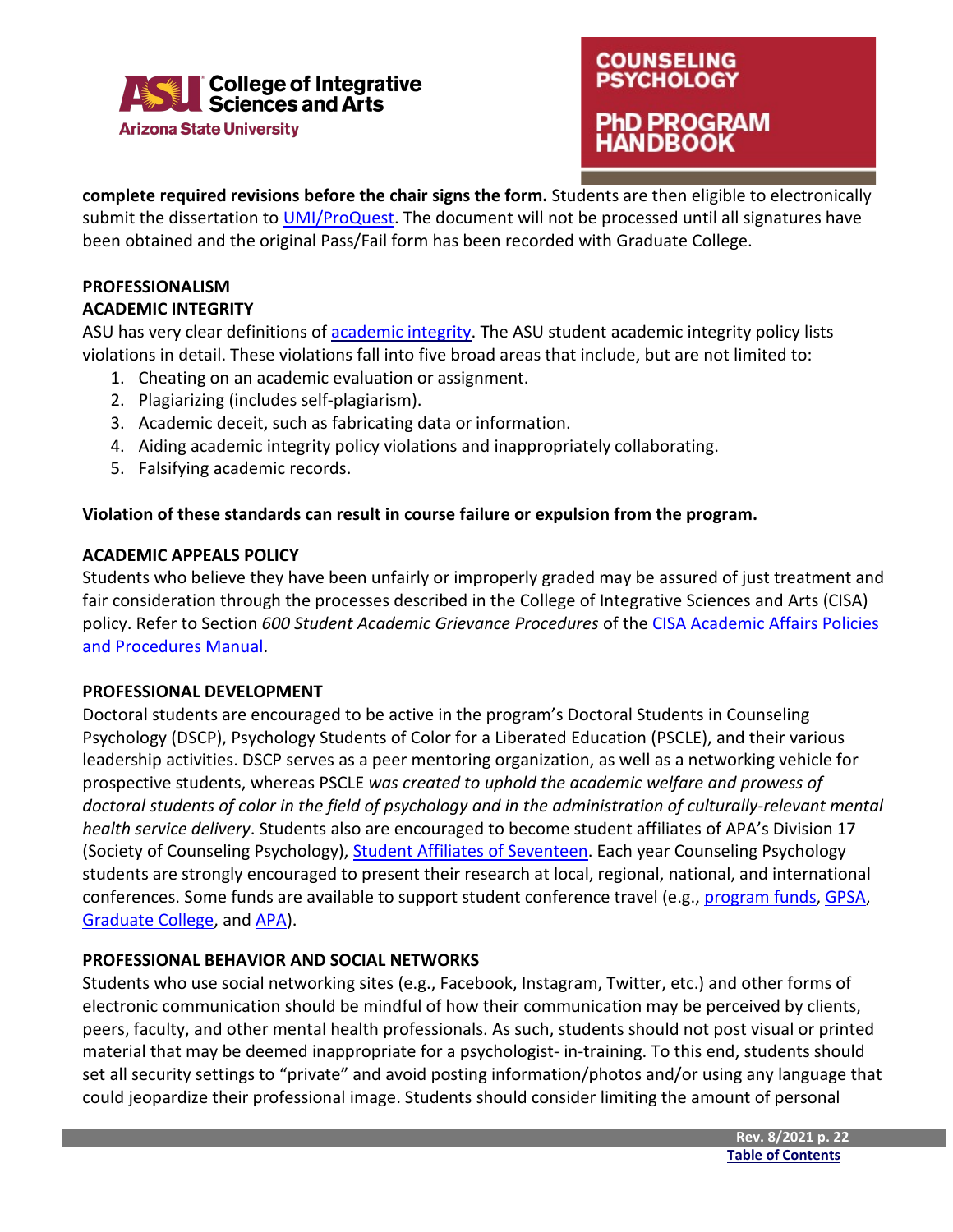

# **COUNSELING PSYCHOLOGY PROGRAM**

information posted on these sites and should never include information or comments about clients and/or students for whom they currently serve or have served as an instructor, clinical supervisor, and/or clinical consultant. Clients and current faculty and supervisors should not be included as part of a personal social network (e.g., Facebook friends), as doing so constitutes a boundary violation. Additionally, any information that might lead to the identification of a client or student (for TA's) represents a violation of confidentiality, which is a breach of the ethical standards that govern the practice of psychologists in training. Engaging in these types of actions could result in the student being dismissed from the program.

#### <span id="page-23-0"></span>**INDEPENDENT PRIVATE PRACTICE**

Although we encourage our graduates to pursue licensure, our primary training objectives are to prepare students for academic, research, and/or practice careers in, for example, university and other service delivery settings. Applicants to our program should be aware that the independent private practice of psychology, even on a part-time basis, prior to graduation would be a violation of Arizona Revised Statutes §32-2701 and §32-2083.

<span id="page-23-1"></span>Graduates of programs such as social work or counseling, who are licensed in the practice of their profession, are well within the law as long as they do not invoke the word "Psychologist" or "Psychology" to refer to themselves or their services. We are required to consider all facets of professional behavior in our annual reviews of student progress and to report any violations of APA ethical standards to APPIC, licensing boards, and future employers.

#### <span id="page-23-2"></span>**CPY EVALUATION AND DISMISSAL POLICIES FORMAL MONITORING OF STUDENT PROGRESS**

Faculty evaluate each student's progress on academic, research, clinical, and professional competencies at the end of every academic year. In anticipation of their year-end review, all students must submit electronically the Annual Review of Student Progress Form on or before the date announced by the training director in the spring semester. After this information has been submitted electronically, faculty meet to discuss students' progress through the program.

Faculty also evaluate first-year students at the end of their first-semester.

The standard for satisfactory performance is appropriate progress through the program. That is, all aspects of the program are completed at the expected time—and each aspect of the program is completed at a satisfactory level, as determined in advance for each aspect of the program (via course requirements, practicum and field work evaluation criteria, master's thesis or equivalency standards, comprehensive examination portfolio documentation standards, dissertation standards, and internship evaluation criteria).

Students are expected to:

• Maintain a 3.0 GPA consistent with Graduate College standards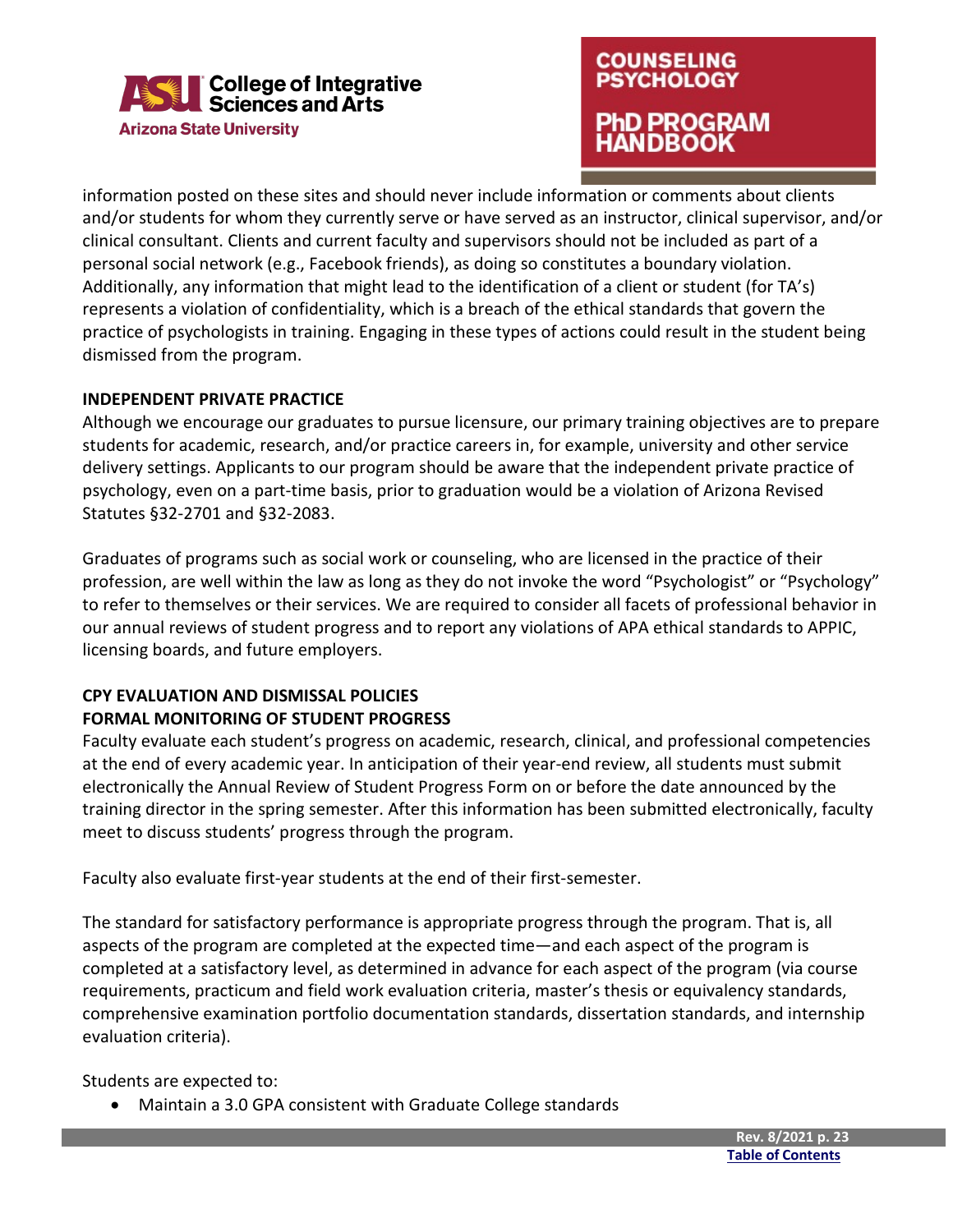

- Attain a B- or better for all courses on the iPOS
- Meet research milestones (e.g., thesis and dissertation)
- Achieve no less than "expected level" ratings (3 or higher) from CPY 780 and CPY 783 clinical supervisors on the Clinical Competency Rating Form
- Demonstrate professional and ethical conduct

The faculty maintains student records in a locked filing cabinet in the program coordinator's office and/or in a secure electronic file. Students may contact the program coordinator to view their file. Faculty also have access to student files. The hard-copy versions of student records are retained for three years. The program duplicates all records electronically and they are retained on a secure, password-protected ASU server for a minimum of 10 years.

#### <span id="page-24-0"></span>**RECOMMENDED DISMISSAL FROM THE PROGRAM**

A recommended dismissal of a student from the program represents the determination of the faculty that the student has not demonstrated an expected level of performance in academic work, including clinical tasks, or in other critical areas of professional conduct. At the point of recommended dismissal, the student will not be given additional opportunities to remediate the deficiency. Depending on the circumstances, recommended dismissal might follow a period of academic probation. In other cases, it might not involve probation. Rules regarding recommended dismissal of a student from the program include the following:

- 1. The dismissal discussion is confidential.
- 2. The student may appear before the faculty, or provide the faculty with a written statement, or both. Any oral or written statement by the student is expected to focus solely on the behavior at issue.
- 3. Performance standards on which a recommended dismissal could be based are written and made available to students upon entering the program. These standards may be found in a variety of sources internal and external to the program. Internal program documents include course syllabi, practicum and internship evaluation criteria, master's thesis or equivalency standards, and comprehensive examination standards. Documents external to the program include APA's Ethical [Principles of Psychologists and Code of Conduct](http://www.apa.org/ethics/code/ethics-code-2017.pdf) (2017), university regulations concerning academic or scientific misconduct, and federal regulations regarding the conduct of research with human subjects, as administered by the Institutional Review Board at ASU. In case of a discrepancy, external federal and state regulations as well as the APA's Ethical Code of Conduct supersede internal program documents.
- 4. The dismissal recommendation is made by the faculty as a whole by majority vote, based on examination of the evidence.
- 5. If the faculty's decision is in favor of dismissal, the recommendation to dismiss the student is communicated in writing to the student, the Dean of the College of Integrative Sciences and Arts, and the Graduate College.

The following paragraphs describe five circumstances that might be basis for dismissal.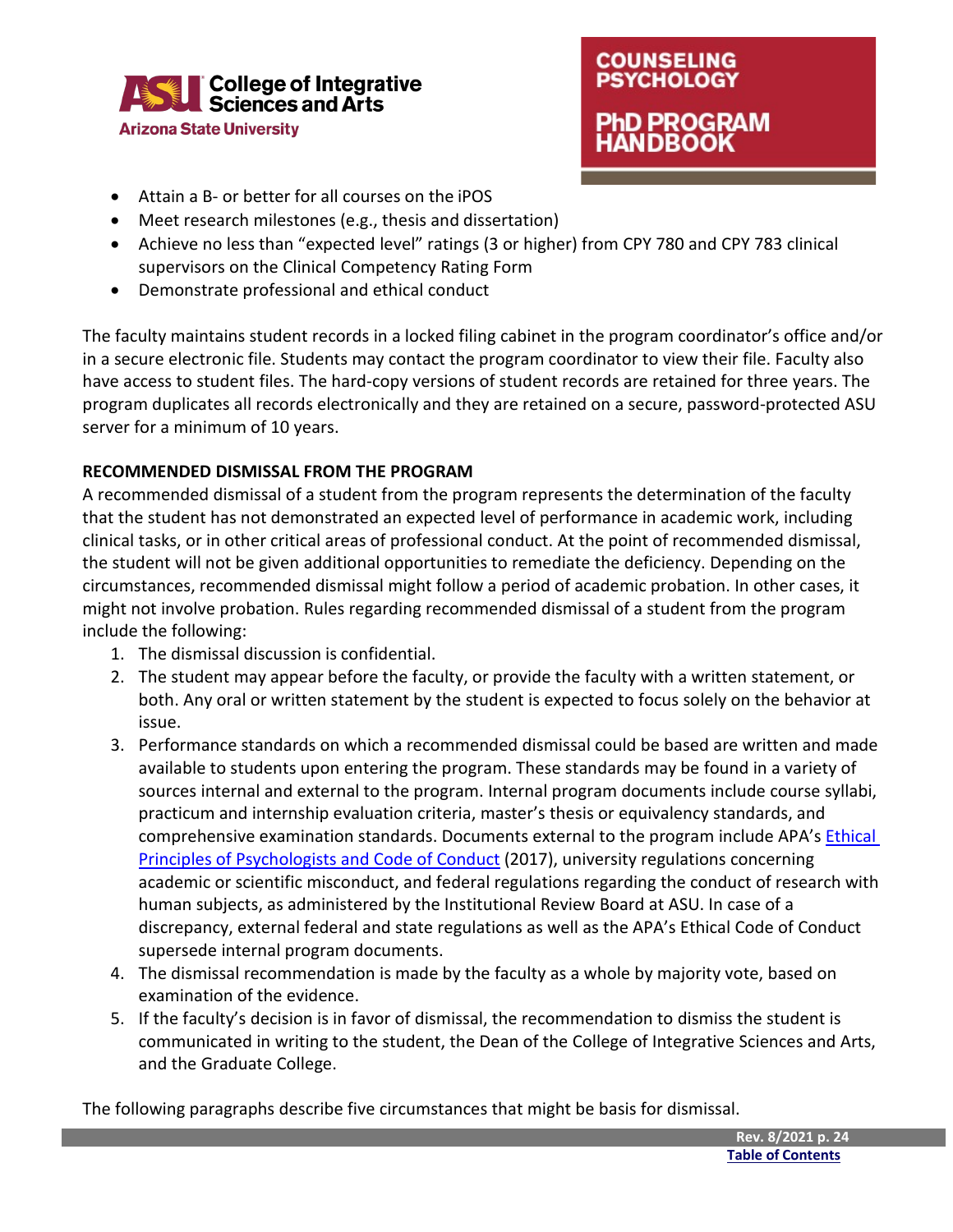

### **COUNSELING PSYCHOLOGY** PhD PROGRAM **NDBOOK**

#### **1. Failure to maintain minimum academic standards.**

- a. Students are placed on academic probation whenever their overall graduate GPA, cumulative ASU GPA, or iPOS GPA drops below 3.0.
- b. As a matter of program policy, no grades of Incomplete may accrue while a student is on probation, and Incompletes received prior to the probationary period must be completed by the end of the probationary period.
- c. When students are placed on probation, a formal letter will be issued by the program outlining the terms necessary to restore academic good standing.
- 2. **Unsatisfactory performance in counseling practicum, field work, or pre-doctoral internship.**  Students who receive an unsatisfactory performance evaluation from their clinical supervisor or the faculty member assigned to the clinical experience may, upon review by the faculty, be placed on a remediation plan or recommended for dismissal from the program for failure to meet the program's expectations for the quantity or quality of clinical work or supervision.
- **3. Unethical or unprofessional conduct.**

Students are referred to APA's [Ethical Principles of Psychologists and Code of Conduct](http://www.apa.org/ethics/code/ethics-code-2017.pdf) (2017), as well as to university regulations concerning academic or scientific misconduct and federal regulations regarding the conduct of research with human subjects, as administered by the Institutional Review Board at ASU. Substantial violation of any of these documents or other applicable professional standards, as determined by the faculty, may result in recommended dismissal from the program.

#### **4. Circumstances that interfere with training or threaten client welfare.**

Student conduct that, in the opinion of faculty, obstructs or threatens the training of fellow students or the welfare of clients, students, faculty, or supervisors may result in recommended dismissal from the program.

#### <span id="page-25-0"></span>**5. Felony conviction that affects ability to practice or be licensed.** Students whose conduct, within or outside the program, has resulted in a felony conviction that would preclude licensure in Arizona as a psychologist may be recommended for dismissal from the program.

#### **GENERAL INFORMATION**

#### **COMMUNICATING PROGRAM CHANGES**

The program utilizes the following procedures to disseminate new and/or changing information about the doctoral program:

- The faculty head will note programmatic changes in the faculty meeting minutes, which are distributed to all students via the [CPY student listserv](https://lists.asu.edu/cgi-bin/wa?SUBED1=CPYSTUD&A=1) (CPYSTUD).
- The Counseling Psychology program has an active Doctoral Students in Counseling Psychology (DSCP) organization with elected student representatives. These individuals meet with the faculty during regularly scheduled faculty meetings and are charged with communicating all program changes to their constituency. The DSCP holds regular meetings, where they also will announce programmatic changes.
- Doctoral students are given a file folder in 446 Payne Hall. These alphabetical student folders are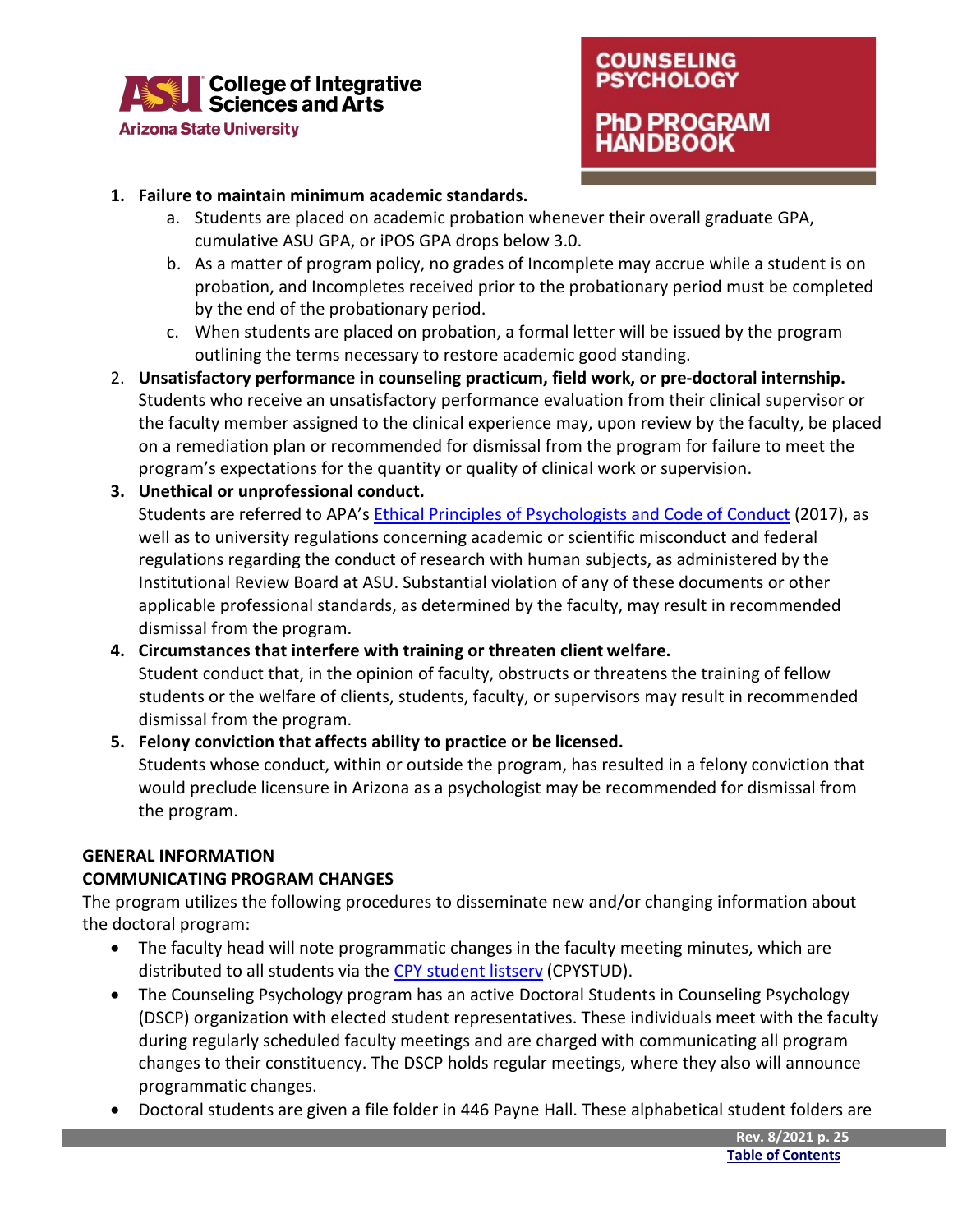



for receiving mail and other notices.

Email is the official method of university communications. **Students must use their assigned ASU email address or they will miss important program communications.** Please include your ten-digit ASU ID# in all email communications with the program coordinator and Graduate College.

#### **GRADUATION**

Students must apply for graduation via MyASU when ready. Credentials evaluators in the [Office](https://students.asu.edu/registration) of the [Registrar](https://students.asu.edu/registration) confirm that students meet all degree requirements. Students must meet all Counseling Psychology program an[d Graduate College requirements.](https://graduate.asu.edu/completing-your-degree#tabs-0-content_main-6)

**Graduation activities**[. Commencement](https://graduation.asu.edu/graduates/post-grad) is a University ceremony, whereas [Convocation](https://graduation.asu.edu/graduates/post-grad) is a College ceremony. These are held twice annually, in the Fall and Spring. Attendance is not required but students must RSVP via MyASU if they wish to attend. Additionally, CCP Staff and the Master of Counseling Student Organization (MCSO) coordinate the Counseling and Counseling Psychology program hooding ceremony, held once per year in the Spring.

**Policy on Summer Graduation.** Students graduating in Summer may participate in Spring Commencement and/or Convocation if they meet the following criteria:

- 1. Pre-doctoral Internship is the only Plan of Study course left to complete duringthe Summer semester (CPY 784 or GRD 595)
- 2. Dissertation defense must be completed successfully before Spring graduation deadline set by Graduate College.
- 3. Apply for Summer graduation by Graduate College early deadline (announced via email to listserv)
- 4. Must be enrolled in a minimum of 1.0 credit of CPY 784 or GRD 595 during the final Summer semester. Student may be enrolled in other classes during graduation term but those classes may not be included on the Plan of Study.

CCP Program Hooding does not have the same restrictions. All graduates for Spring and the following Summer are permitted to participate. Students should contact the program coordinator with questions about participating.

#### **LICENSURE**

Although the content of our program is consistent with the licensure requirements of most states, it is wise to determine the exact requirements of the state in which one intends to reside. Applying for licensure often requires submitting documents such as clinical hours logs, syllabi, and program/degree requirements. **It is the students' responsibility to retain their own copies of practicum, fieldwork, and internship logs and evaluations, training plans, program handbooks, course syllabi, waivers or course equivalency approval forms, and any other relevant documentation.**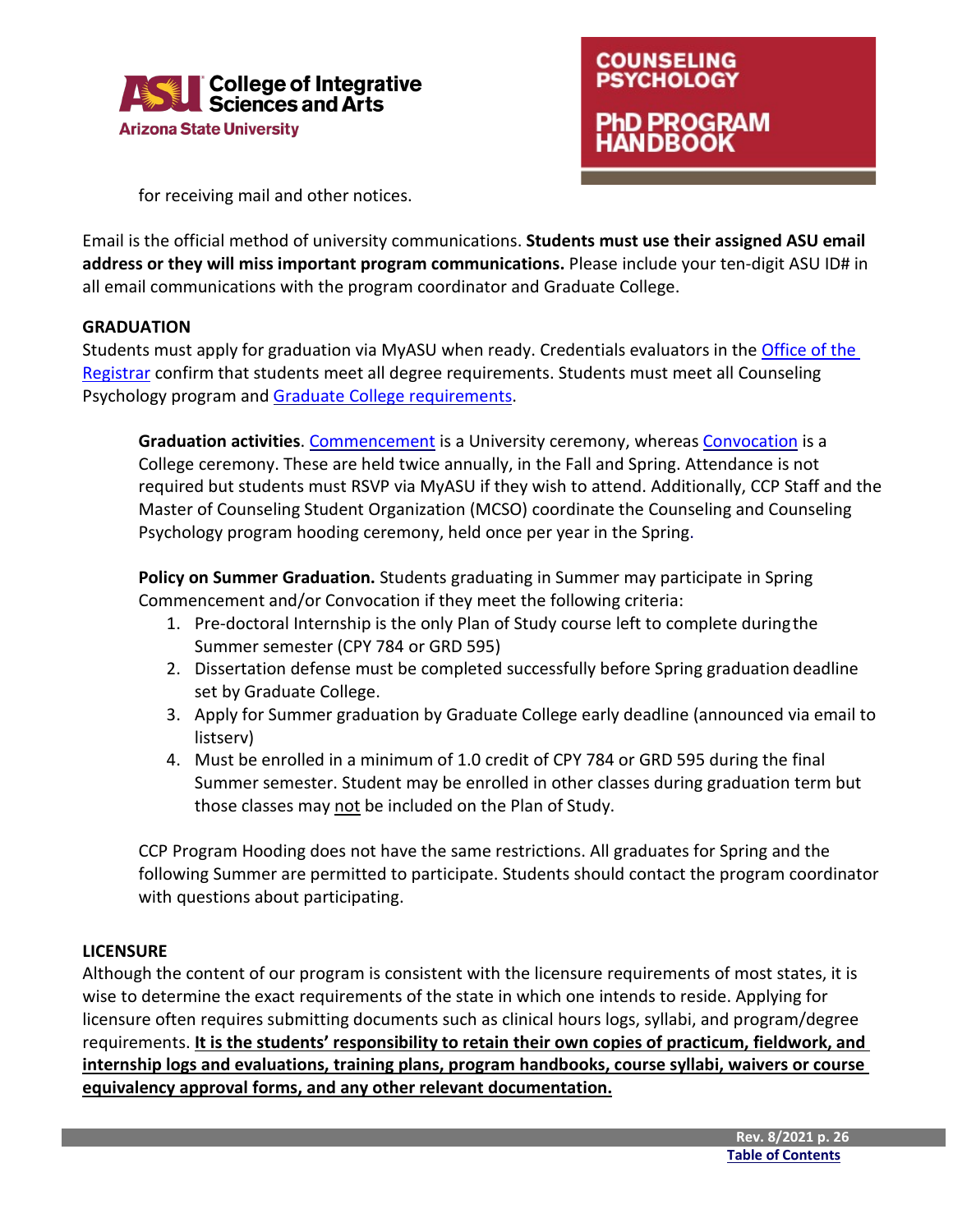

### **COUNSELING PSYCHOLOGY** PhD PROGRAM **NDBOOK**

**Graduates of our American Psychological Association-accredited doctoral program in counseling psychology meet the licensure requirements of most states. Because requirements vary by state, we recommend that students consult the licensing requirements for the state in which they intend to reside. Contact information for licensing boards by state is available at the [Association of State and](https://www.asppb.net/page/BdContactNewPG)  [Provincial Psychology Boards](https://www.asppb.net/page/BdContactNewPG) and [ASU's Professional Licensure](https://asuonline.asu.edu/about-us/licensure/) website.**

#### **RE-SPECIALIZATION**

The Counseling Psychology Program does not currently accept post-doctoral psychologists for respecialization training.

#### **COSTS**

The costs of enrollment can be obtained from th[e ASU Tuition Estimator.](http://students.asu.edu/costs) Tuition and fees are subject to annual approval by the Arizona Board of Regents. Current tuition and fees are listed below but can change. Always check the current costs. For questions or comments about tuition and fees, please contact the [Student Accounts Office.](https://students.asu.edu/contact-tuition-billing) For questions or comments about financial aid and cost of attendance, please contact [Student Financial Assistance.](https://students.asu.edu/contact/financialaid)

#### **GRADUATE ASSISTANTSHIPS**

Most doctoral students are able to secure graduate assistantships (i.e., teaching and research assistantships) either within the program or in other units across ASU. Assistantships with .50 FTE (20 hours per week) appointments receive a full tuition remission and [student health insurance](https://eoss.asu.edu/health/billing-insurance/coverage-options) at no cost; however, enrollment in the insurance plan is required each semester. Spring semester insurance coverage includes the summer months. Assistantships with .25 FTE (10 hours per week) appointments receive a 50% reduction in tuition, and are considered to be in-state residents for tuition purposes. Unfortunately, academic year assistantships do not cover summer tuition.

CCP assistantships pay an approximate stipend:

- TA compensation:
	- o .25 FTE for the academic year \$ \$9,282 (1 course per semester)
	- $\circ$  .50 FTE for the academic year \$18,564 (2 courses per semester)
- RA compensation:
	- o .25 FTE for the academic year \$ \$9,282 (10 hours per week)
	- $\circ$  .50 FTE for the academic year \$ \$18,564 (20 hours per week)

For more information on assistantship benefits, please refer to [Graduate College.](https://graduate.asu.edu/current-students/funding-opportunities/graduate-appointments-and-assistantships)

**All Graduate Teaching Assistants and Associates (TAs), and Graduate Research Assistants and Associates (RAs) must register for a minimum of six semester hours of appropriate credit during each academic term of their appointment. The six hours cannot include audit enrollment.**

TAs and RAs are treated as residents for tuition purposes. To be eligible for tuition remission, TAs and RAs must be employed a minimum of 10 hours per week (.25 FTE). TAs/RAs working 10-19 hours per week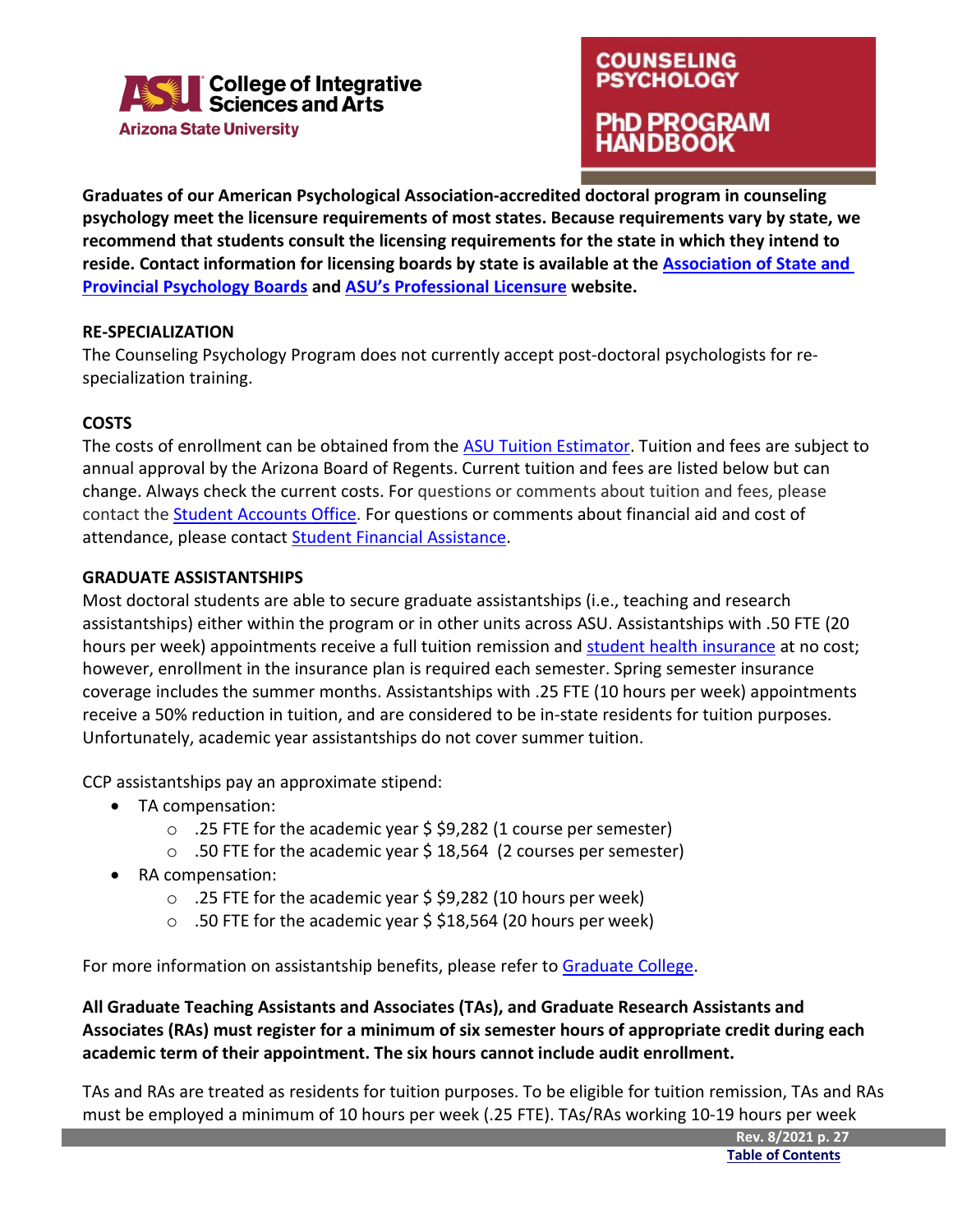

### **COUNSELING PSYCHOLOGY** D PROGRAM IDBOOK

(.25-.49 FTE) receive a 50 percent remission of tuition for the semester or summer session of their employment. TAs/RAs working 20 hours per week (.50 FTE) do not pay tuition during the semester or summer session of their employment. In addition, the university pays the individual health insurance premium for those TAs and RAs working 20 hours per week (.50 FTE).

Due to federal regulations, international students on F-1 and J-1 visas are allowed to work a maximum of 20 hours per week while school is in session (fall and spring semesters). International students are allowed to work 40 hours per week during summer sessions. International students typically are not allowed to seek employment outside the university; students must consult with the International Student and Scholars Center (ISSC).

Detailed information and application procedures regarding Graduate Assistantships can be found [here.](https://graduate.asu.edu/current-students/funding-opportunities/graduate-appointments-and-assistantships) In addition, information regarding international teaching assistants is available [here.](https://globallaunch.asu.edu/learn-english/special-programs/international-teaching-assistant)

Additional funding may also be available through the [Graduate and Professional Student Association](https://gpsa.asu.edu/) (GPSA). GPSA plans events, organizes activism, and promotes scholarships and grants for students to use for research or travel and so much more.

Please refer to ASU's [TA/RA Handbook](https://graduate.asu.edu/current-students/funding-opportunities/graduate-appointments-and-assistantships) for detailed information.

#### **FELLOWSHIPS AND OTHER FORMS OF FINANCIAL AID**

Doctoral students in Counseling Psychology in need of financial support are typically able to secure funding throughout all years of doctoral study. We have been very successful in providing generous firstyear funding packages to all of our incoming doctoral students. Given the vicissitudes of funding opportunities, we cannot guarantee future financial support; nevertheless, past history suggests a favorable future.

Students may be nominated by the program for the [University Graduate Fellowship](https://graduate.asu.edu/current-students/funding-opportunities/awards-and-fellowships/university-graduate-fellowships) and th[e Graduate](https://graduate.asu.edu/current-students/funding-opportunities/awards-and-fellowships/graduate-college-fellowship)  [College Fellowship,](https://graduate.asu.edu/current-students/funding-opportunities/awards-and-fellowships/graduate-college-fellowship) pending criteria. Counseling Psychology students may also apply to the **Arthur John** [Fitzgerald Fellowship.](https://scholarships.asu.edu/scholarship/510) Students should consult with their faculty advisors regarding external fellowships. Our students have been successful in procuring national fellowships like the MFP and NIH.

Applicants will be informed of the financial-support commitment for their first year. It is important to note that an applicant's acceptance of an offer of financial aid becomes binding in accordance with a [resolution adopted by the Council of Graduate Schools in the United States.](https://cgsnet.org/april-15-resolution) Four granting agencies and 317 institutions of higher learning support this resolution.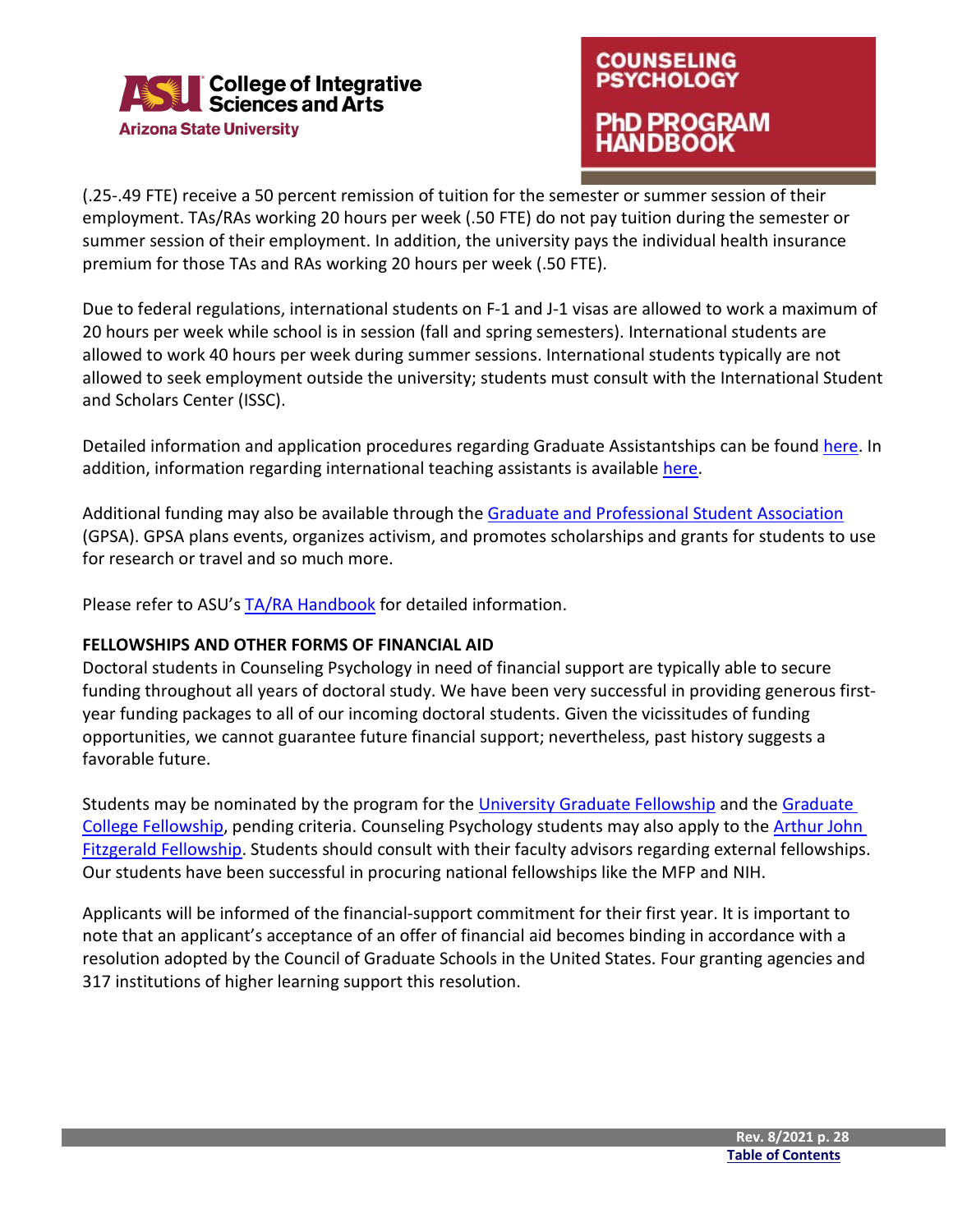



#### <span id="page-29-0"></span>**[COUNSELING FACULTY](https://cisa.asu.edu/people/faculty/ccp?dept=159349&id=2)**

**Jamie Bludworth (PhD, Arizona State University), Clinical Assistant Professor, Director of the Counselor Training Center, Associate Faculty Head**

Specialties: Crisis assessment and intervention, training and supervision, theories of counseling/psychotherapy, ethics, counseling center administration.

Sample publications and presentations:

- Bludworth, J., Tracey, T.J.G., & Glidden-Tracey, C. (2010). The bi-level structure of the Outcome Questionnaire-45. *Psychological Assessment, 22*(2), 350-355.
- Corey, G., & Bludworth, J. (2007). Case approach to counseling and psychotherapy: The case of Stan. Supplementary video for: Corey, G. (2007). *Theory and Practice of Counseling and Psychotherapy* (8th ed.). Pacific Grove, CA: Brooks/Cole.
- Corey, G., & Bludworth, J. (2017, March). Counseling theory in practice. Day-long preconference learning institute conducted at the American Counseling Association Annual Conference, San Francisco, CA (10th consecutive pre- conference learning institute presentation).
- Tracey, T. J. G., Bludworth, J., & Glidden-Tracey, C. E. (2012). Are there parallel processes in psychotherapy supervision? An empirical examination. *Psychotherapy: Theory, Research, Practice, Training, 49*(3), 330-343.
- Tracey, T. J. G., Glidden-Tracey, C. E., & Bludworth, J. (2012). Parallel process: When does a parallel occurrence carry meaning? *Psychotherapy: Theory, Research, Practice, Training, 49*(3), 347-348.

Email[: james.bludworth@asu.edu](mailto:james.bludworth@asu.edu)

#### **Cristalís Capielo Rosario (PhD, The University of Georgia), Assistant Professor**

Specialties: Latinx psychology; Puerto Rican migration and health disparities, sociopolitical determinants of health (e.g., colonialism); ethics and culture.

Sample publications:

Capielo Rosario, C., Abreu, R. L., Gonzalez, K. A., & \*Cardenas Bautista, E. (2020). "That day no one spoke": Florida Puerto Ricans Reaction to Hurricane María. *The Counseling Psychologist*. <https://doi.org/10.1177/0011000019899382>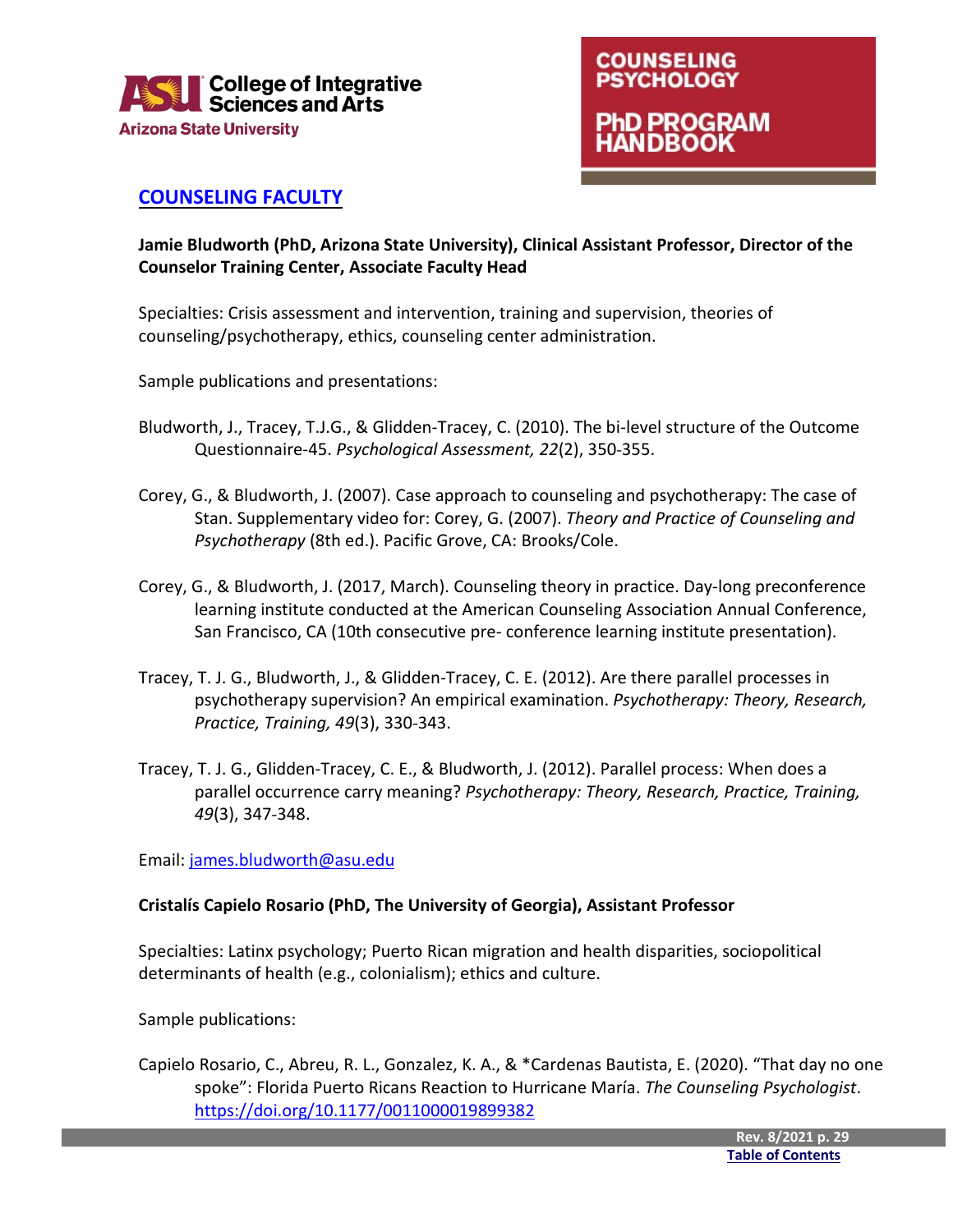

### **COUNSELING PSYCHOLOGY 1D PROGRAM** ANDBOOK

- Capielo Rosario, C., \*Schaefer, A., \*Ballesteros, J., \*Rentería, R., & David, E. J. R. (2019). A Caballo Regalao no se le Mira el Colmillo: Colonial Mentality and Puerto Rican Depression. *Journal of Counseling Psychology, 66*(4), 396-408.<http://dx.doi.org/10.1037/cou0000347>
- Capielo Rosario, C., Adames, H., Chavez-Dueñas, N., & \*Rentería, R. (2019). Acculturation Profiles of Central Florida Puerto Ricans: Examining the influence of perceived ethnic-racial discrimination and neighborhood ethnic-racial composition. *Journal of Cross-Cultural Psychology 50*(4), 556-576. doi: 10.1177/0022022119835979
- Capielo Rosario, C., & Dillon, F. (2020). Ni de aquí, ni de allá: Puerto Rican Acculturation-Acculturative Stress Profiles and Depression. *Cultural Diversity and Ethnic Minority Psychology*. Advance online publication[. http://dx.doi.org/10.1037/cdp0000272](http://dx.doi.org/10.1037/cdp0000272)

Email[: Cristalis.Capielo@asu.edu](mailto:Cristalis.Capielo@asu.edu)

#### **Frank R. Dillon (PhD, University of Missouri–Columbia), Associate Professor**

Specialties: Health disparities affecting racial, ethnic, and sexual minority groups in the United States; cultural and social determinants of health; multicultural counseling research and practice.

Sample publications:

- Dillon, F. R., Eklund, A., Ebersole, R., Ertl, M. M., Martin, J. L., Verile, M. G., Gonzalez, S. R., Johnson, S., Florentin, D., Wilson, L., Roberts, S., & Fisher, N. (2019). Heterosexual selfpresentation and other individual- and community-based correlates of HIV testing among Latino men who have sex with men. *Psychology of Men and Masculinity, 20*(2), 238-251. <https://doi.org/10.1037/men0000166>
- Dillon, F. R., Ertl, M. M., Verile, M., Siraj, N., Babino, R., & De La Rosa, M. (2018). A social ecological study of psychological distress among recently immigrated, Latina young adults. *Journal of Latina/o Psychology*, 7(1), 39–58.<https://doi.org/10.1037/lat0000106>
- Dillon, F.R., Ertl, M.M., Corp, D., Babino, R., & De La Rosa, M. (2018). Latina young adults' use of health care during initial months in the United States. *Health Care of Women International, 39*, 343-359. doi: 10.1080/07399332.2017.1388382
- Dillon, F.R., Odera, L., Fons-Scheyd, A., Sheu, H., Ebersole, R.C., & Spanierman, L. (2016). A dyadic study of multicultural counseling competence. *Journal of Counseling Psychology, 63*, 57-66. <https://doi.org/10.1037/cou0000118>

Dillon, F. R., Alessi, E., Craig, S., Ebersole, R. C., Kumar, S., & Spadola, C. (2015). Development of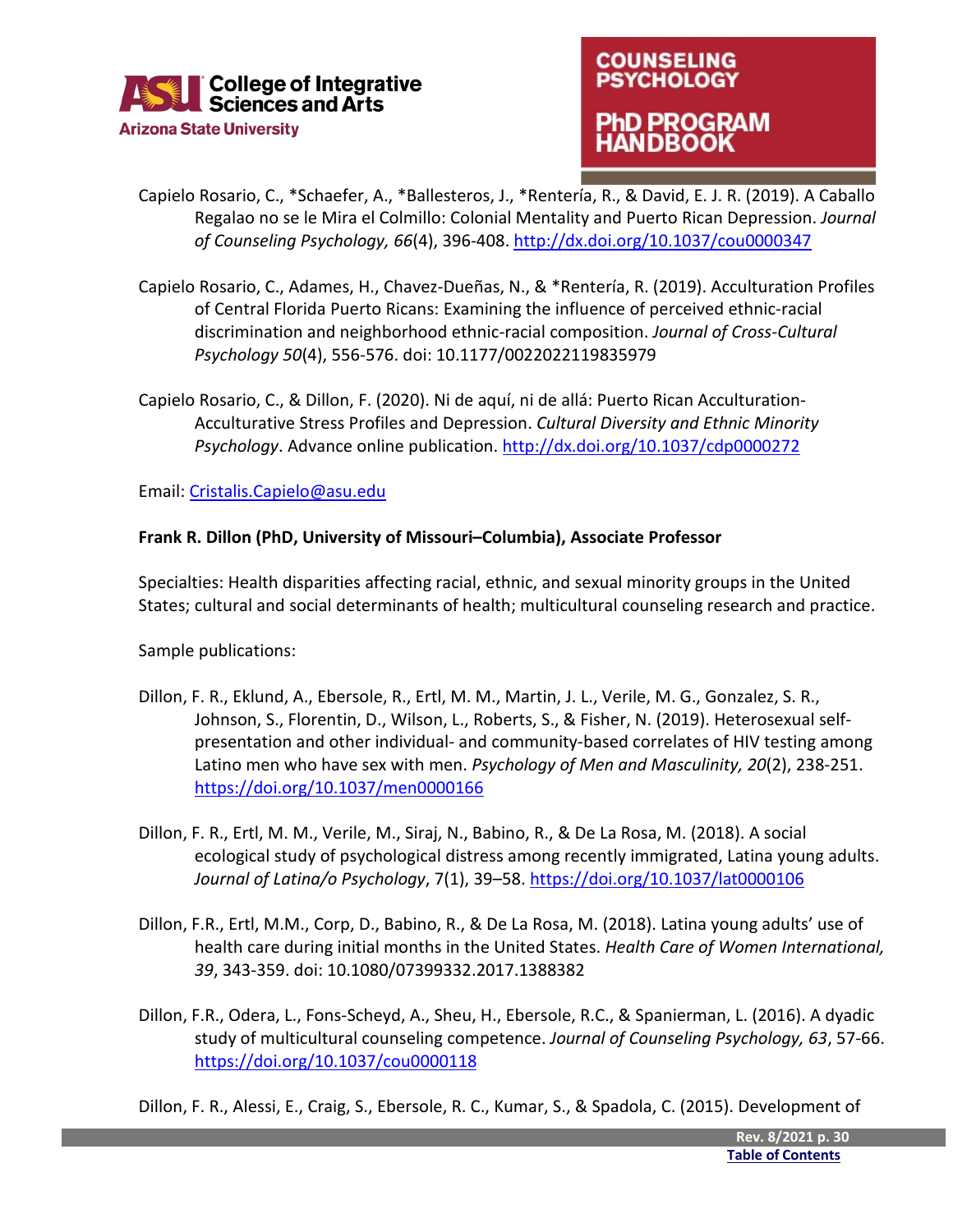



the Lesbian, Gay, and Bisexual Affirmative Counseling Self-Efficacy Inventory – Short form. *Psychology of Sexual Orientation and Gender Diversity, 2*, 86-95. <https://doi.org/10.1037/sgd0000087>

Email[: Frank.Dillon@asu.edu](mailto:Frank.Dillon@asu.edu)

#### **Em Matsuno (PhD, University of California, Santa Barbara), Assistant Professor**

Specialties: Trans and nonbinary populations, minority stress and resilience, intervention research, trans and nonbinary affirmative therapy.

Sample publications:

- Matsuno, E., & Israel, T. (2021). The Parent Support Program: Development and Acceptability of an Online Intervention Aimed at Increasing Supportive Behaviors Among Parents of Trans Youth. *Journal of GLBT Family Studies*.<https://doi.org/10.1080/1550428X.2020.1868369>
- Israel, T., Matsuno, E., Choi, A.Y., Goodman, J. A., Lin, Y., Kary, K., Merrill, C. (2020). Development and Efficacy of an Online Intervention to Reduce Internalized Transnegativity. *Psychology of Sexual Orientation and Gender Diversity*. Advance online publication. <https://doi.org/10.1037/sgd0000447>
- Matsuno, E. (2019). Non-binary affirming psychological interventions. *Cognitive and Behavioral Practice, 26*(4), 617-628.<https://doi.org/10.1016/j.cbpra.2018.09.003>
- Matsuno, E., & Israel, T. (2018). Psychological Interventions Promoting Resilience Among Transgender Individuals: Transgender Resilience Intervention Model (TRIM). *The Counseling Psychologist, 46*(5) 632-655[. https://doi.org/10.1177/0011000018787261](https://doi.org/10.1177/0011000018787261)

Email[: Em.Matsuno@asu.edu](mailto:Em.Matsuno@asu.edu)

#### **Jenn Pereira (PhD, University of Florida), Clinical Associate Professor (LPC, LMHC-S, RPT-S), Clinical Coordinator of the MC Program, Director of Master of Counseling Training**

Specialties: Play Therapy/child counseling, counseling trauma, counseling skills/pedagogy, supervision/pedagogy

Sample Publications:

Pereira, J. K. (2017). Michael and the Camouflage Crutches. In Child and Adolescent Counseling Case Studies: Fostering developmental, relational, systemic, & multicultural contexts. Eds.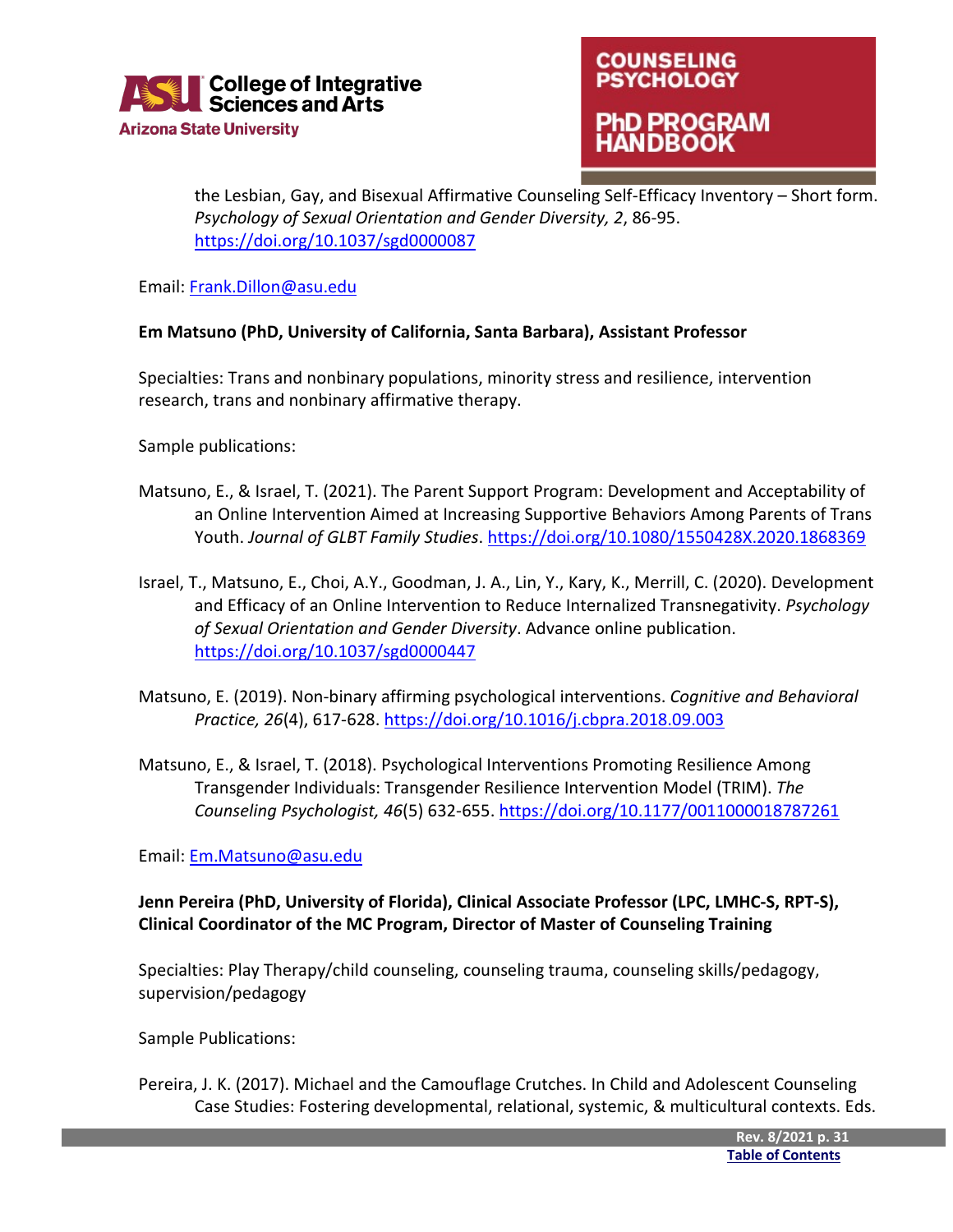



Jones, B.; Duffy, T.; Haberstroh, S.

- Pereira, J. K. & Smith-Adcock, S. (2017). The Emotion of Touch: Healing reactive attachment disorder through child centered play therapy. In: Touch in Child Counseling and Play Therapy: An ethical and Clinical Guide. Eds. Courtney, J. A. & Nolan, R. D. p. 149-161.
- Davis, E., & Pereira, J. (2016). Using song lyrics to enhance counselor trainee perceptions of their reflective listening skills. *The Journal of Counselor Preparation and Supervision, 8(*1), 31-56.
- Smith-Adcock, S. & Pereira, J. (2016). The Counseling Process: Establishing a therapeutic alliance. In: Counseling Children and Adolescents: Connecting Theory, Development, and Diversity (Counseling and Professional Identity). Eds. Smith- Adcock, S. & Tucker, C. Sage Publications, Thousand Oaks, CA.
- Smith-Adcock, S., Shin, S. M., & Pereira, J. (2015). Critical incidents in learning child-centered play therapy: Implications for teaching and supervision. I*nternational Journal of Play Therapy, 24*(2), 78-91.

Email[: jkpereir@asu.edu](mailto:jkpereir@asu.edu)

#### **Ashley K. Randall (PhD, University of Arizona), (PhD, University of Arizona), Associate Professor, Honors Faculty, ADVANCE Faculty Fellow, Editor of** *Personal Relationships*

Specialties: Stress and dyadic coping; interpersonal emotion systems; romantic relationships.

Sample Publications:

- Randall, A. K., Tao. C., Leon, G., & Duran, N. D. (in press). Couples' Co-regulation dynamics as a function of perceived partner dyadic coping. *Anxiety, Stress & Coping.*
- Bar sella, A., Randall, A. K., & Zilcha-Mano, S. (in press). A two-person perspective of patients' and therapists' affective states, and the therapeutic interventions that predict them. *Journal of Counseling Psychology.*
- Robbins, M., Karan, A., & Randall, A. K. (2021). Initial examination of social compensation and honing frameworks for sexual minority social life and well-being. *Journal of Social and Personal Relationships, 38*, 301-321.
- Cooper, A.N, Tao, C., Totenhagen, C. J., Randall, A. K., & Holley, S. (2020). Emotion regulation and daily stress in same-sex couples. *Journal of Social and Personal Relationships, 37*, 1245- 1267.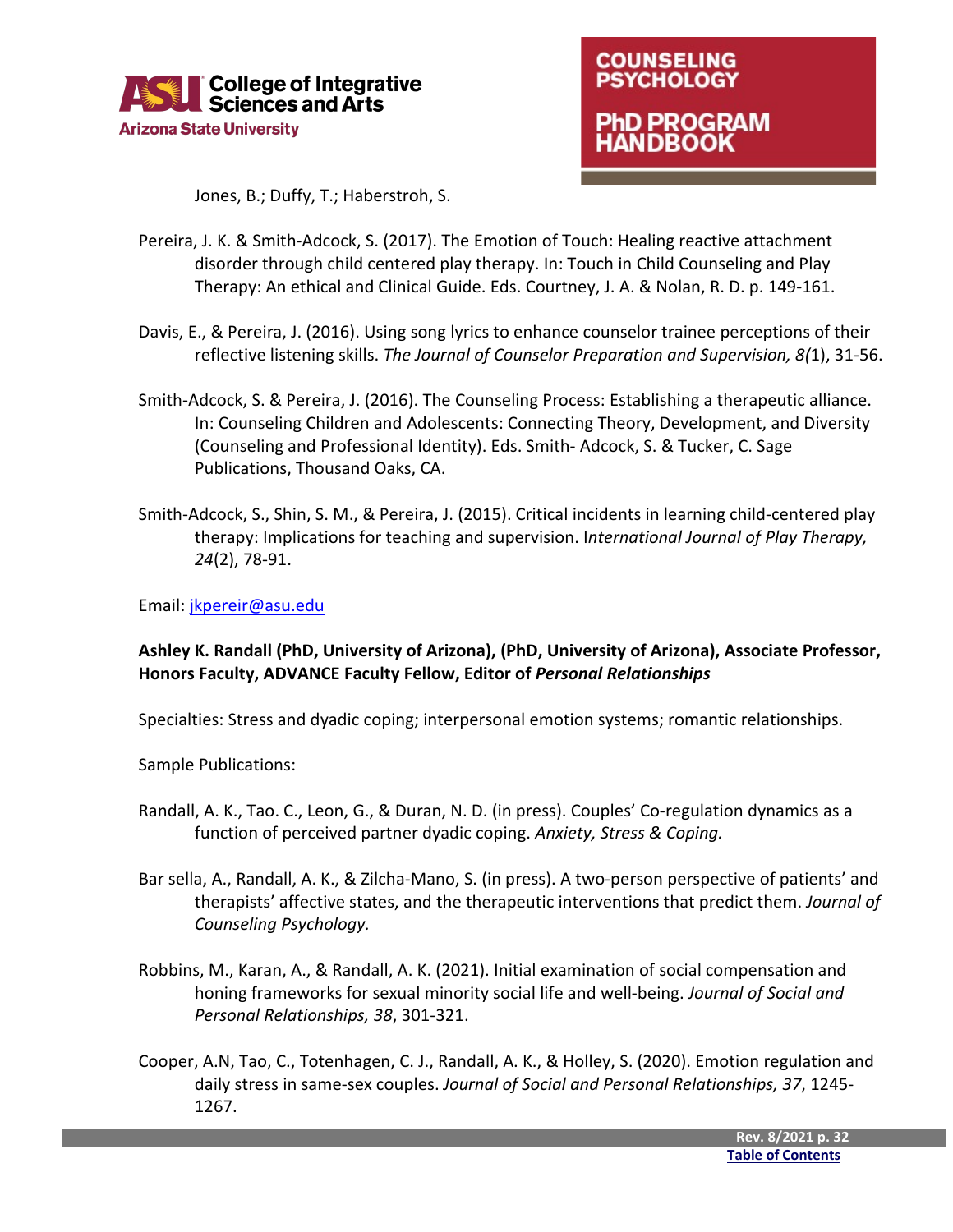



Gilmour, A.L., Whisman, M., & Randall, A. K. (2019). Relationship discord and depressive symptoms in sexual minority individuals over time. *Journal of Family Psychology, 33*, 994- 999.

Email[: Ashley.K.Randall@asu.edu](mailto:Ashley.K.Randall@asu.edu)

#### **Lisa B. Spanierman (PhD, University of Missouri, Columbia), Professor and Faculty Head**

Specialties: Microaggressions, diversity in higher education, white racial attitudes and ally behavior, multicultural counseling competence.

Sample publications:

- Sue, D. W., & Spanierman, L. B. (2020). Microaggressions in everyday life (2nd ed.). Hoboken, NJ: Wiley.
- Houshmand, S., Spanierman, L. B., & DeStefano, J. (2019). "I have strong medicine, you see": Community members' responses to racial microaggressions. *Journal of Counseling Psychology, 66* (6), 651-664.
- Spanierman, L. B. & Smith, L. (2017). Roles and responsibilities of White allies: Implications for research, teaching, and practice. *The Counseling Psychologist, 45,* 606-617.
- Spanierman, L. B., Poteat, V. P., Whittaker, V. A., Schlosser, L. Z., & Arévalo Avalos, M. R. (2017). Allies for life? Lessons from White scholars of multicultural psychology. *The Counseling Psychologist, 45,* 618-650.

Email[: Lisa.Spanierman@asu.edu](mailto:Lisa.Spanierman@asu.edu)

#### **Alisia (Giac-Thao) T. Tran (PhD, University of Minnesota), Associate Professor**

Specialties: Racism, discrimination, and bias; cultural socialization; financial/socioeconomic stress and disparities; minority mental health; student-athlete mental health.

Sample publications:

Tran, A. T. (in press). In or out of the game? Counter-stereotype paradoxes and Asian-identified student-athlete mental health. *Cultural Diversity and Ethnic Minority Psychology.* 

Tran, A. T., Mintert, J. S.\*, Llamas, J. D., & Lam, C.\* (2018). At what costs? Student loan debt and racially/ethnically diverse students' health. *Cultural Diversity and Ethnic Minority*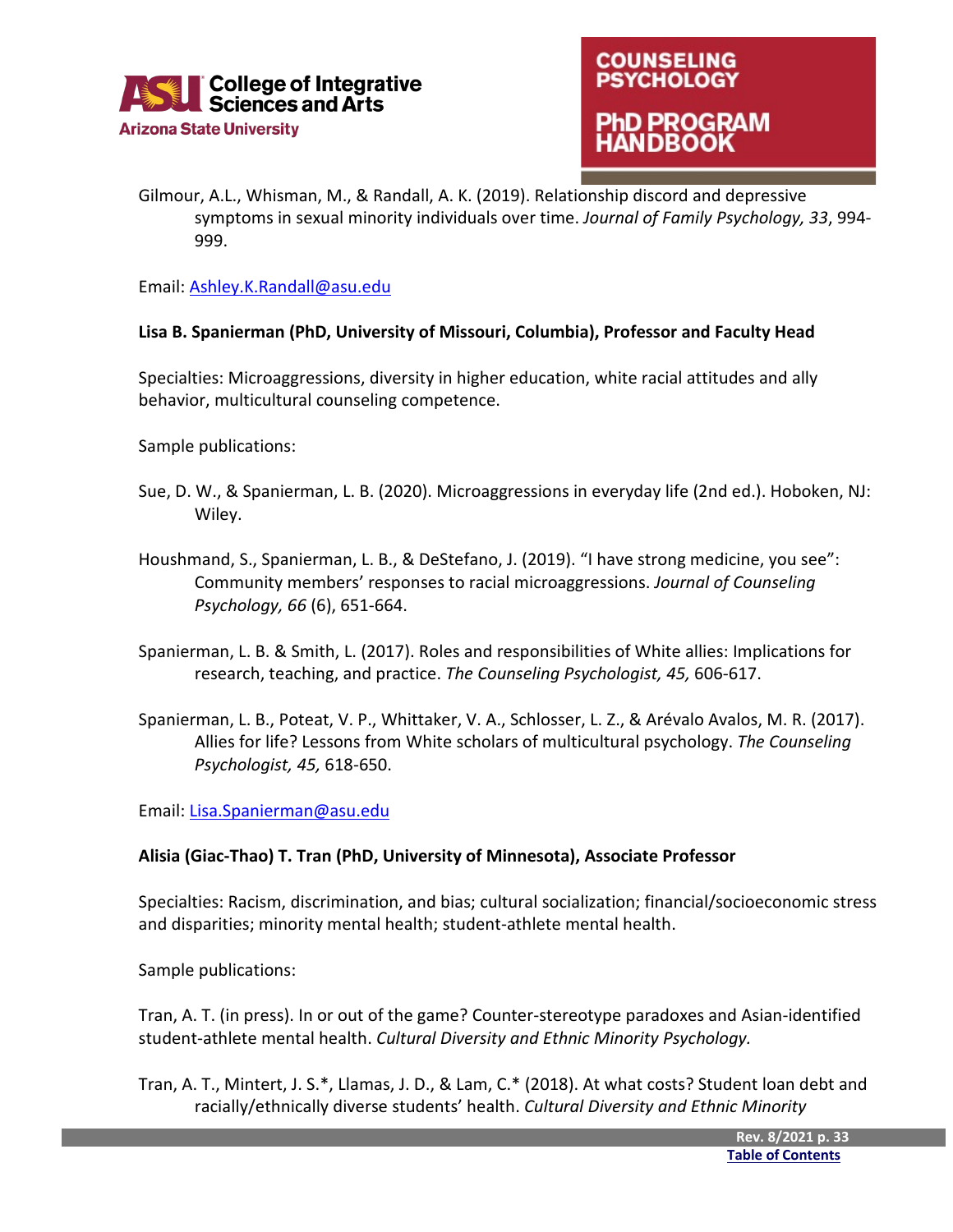



*Psychology, 24,* 459-469.

- Tran, A. T., Miyake, E. R.\*, Martinez-Morales, V.\*, & Csizmadia, A. (2016). "What are you?" Multiracial identities and responses to racial identification inquiries. *Cultural Diversity and Ethnic Minority Psychology, 22,* 26-37.
- Tran, A. T., & Lee, R. M. (2014). You speak English well! Asian Americans' reactions to an exceptionalizing stereotype. *Journal of Counseling Psychology, 61,* 484-490.

Email[: alisia@asu.edu](mailto:alisia@asu.edu)

#### **Nancy Truong (PhD, University of Maryland), Clinical Assistant Professor**

Specialties: multicultural counseling and training, career development, and Asian-American mental health.

Sample Publications:

- Miller, M. J., Keum, B. T., Thai, C. J., Lu, Y., Truong, N. N., Huh, G. A., Li, X., Yeung, J. G., & Ahn, H. (2018). Practice recommendations for addressing racism: A content analysis of the Counseling Psychology literature. *Journal of Counseling Psychology, 65,* 669-680. doi: 10.1037/cou0000306
- Keum, B. T., Thai, C. J., Truong, N. N., Ahn, H., & Lu, Y. (2018). Factor structure and measurement invariance of the perceived Ethnic Discrimination Questionnaire-Community Version Brief. *International Journal of Culture and Mental Health*, 1-15. doi: 10.1080/17542863.2018.1436578
- Truong, N. N., & Miller, M. J. (2017). Family and social cognitive predictors of Southeast Asian American college students' academic satisfaction. *Journal of Career Assessment, 26,* 488- 502. doi: 10.1177/1069072717714543
- Lent, R. W., Sheu, H. B., Miller, M. J., Cusick, M. E., Penn, L. T., & Truong, N. N. (2017). Predictors of science, technology, engineering, and mathematics-related choices: A meta- analytic path analysis of the Social Cognitive Choice Model by gender and race/ethnicity. J*ournal of Counseling Psychology, 65,* 17-35. doi:10.1037/cou0000243

Email[: Nancy.Truong@asu.edu](mailto:Nancy.Truong@asu.edu)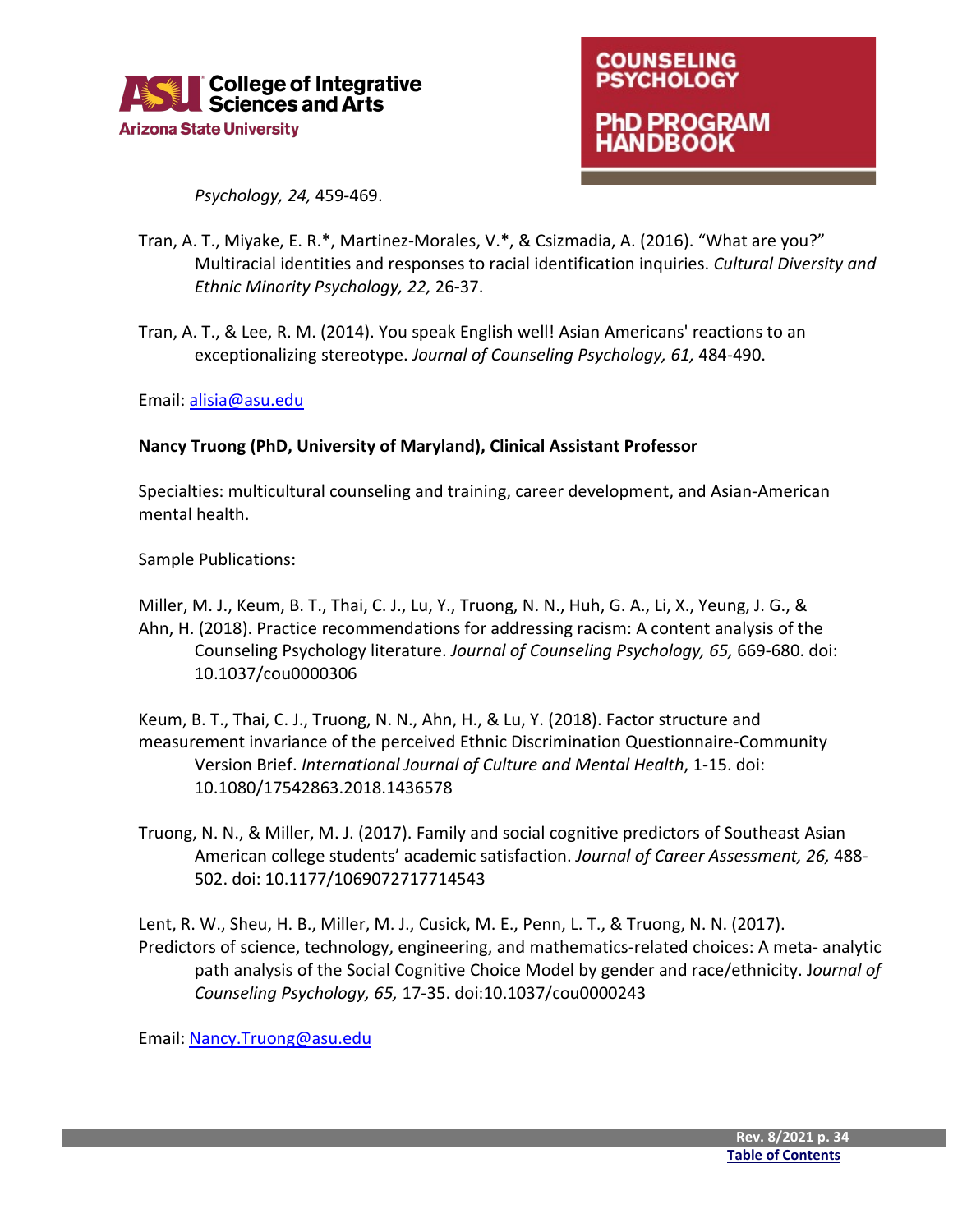



#### **Elisa Vasquez (PhD, University of California, Santa Barbara), Clinical Assistant Professor**

Specialties: Clinical Training and Supervision, Psychodynamic Therapy, Feminist Therapy, College Counseling, Latinx and LGBTQ populations

Sample publications:

Vasquez, M.J.T. & Vasquez, E. (2017). Psychotherapy with women. In L. E. Beutler, A. Consoli, & B. Bongar (Eds.), Comprehensive textbook of psychotherapy (2nd ed).

Vasquez, E. (2017). Cultural Differences in Post-Traumatic Growth and Coping for Adult Sexual Assault Survivors: An Examination of Latina, Chicana and Hispanic Women. UC Santa Barbara. ProQuest ID: Vasquez\_ucsb\_0035D\_13545. Merritt ID: ark:/13030/m50s4n9q. Retrieved from<https://escholarship.org/uc/item/41k4p09p>

Email[: Elisa.Vasquez.1@asu.edu](mailto:Elisa.Vasquez.1@asu.edu)

#### **Cheryl B. Warner (PhD, University of Georgia), Clinical Associate Professor, Director of Counseling Psychology PhD Training**

Specialties: Multicultural education and training; clinical supervision; professional development.

Sample Publications:

- Warner, C. B. (2015). The role of clinical supervision in moving cultural awareness to cultural competence through case conceptualization. *World Journal of Psychotherapy, 1*(8), 33-39.
- Warner, C. B., Phelps, R. W., Pittman, D., & Moore, C. S. (2013). Anticipating and Working with Controversy in Diversity and Social Justice Topics. In D. S Dunn, R. A. R. Gurung, K. Z. Naufel, & J. H. Wilson (eds.), Controversy in the Psychology Classroom: Using Hot Topics to Foster Critical Thinking (pp. 143-156). Washington, DC: American Psychological Association.
- Warner, C. B. (2011). Hierarchy of social power. In A. D. Coker, J. S. Pangelinan, & M. Pope (eds.), Experiential Activities for Teaching Multicultural Counseling Classes and Infusing Cultural Diversity into Core Classes (pp. 192-194). Alexandria, VA: American Counseling Association.
- Warner, C. B. & Phelps, R. E. (2008). The relationship between motivational orientation and educational aspirations in urban African American youth. *Middle Grades Research Journal, 3*, 71-85.

Email[: Cheryl.Warner@asu.edu](mailto:Cheryl.Warner@asu.edu)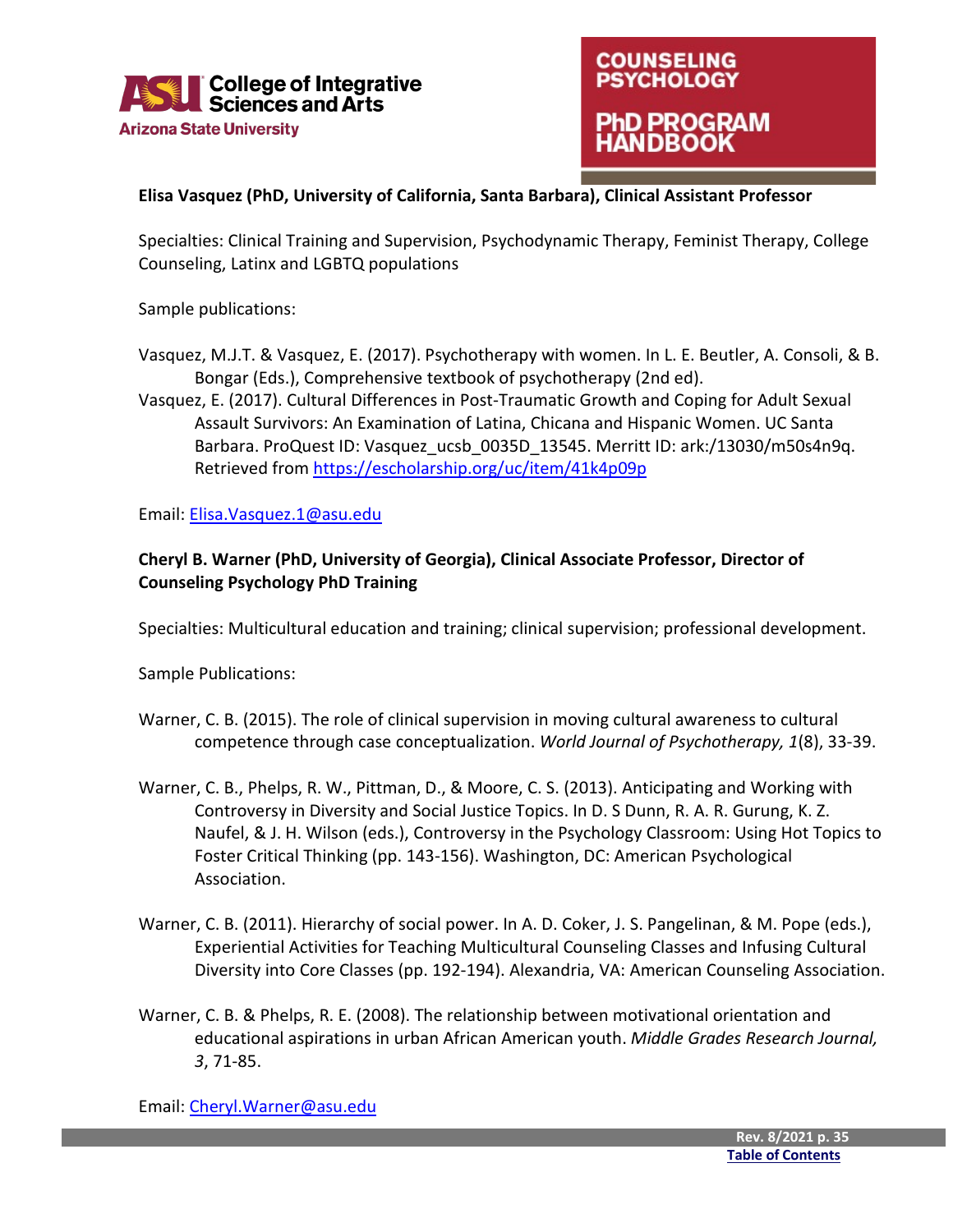

### **COUNSELING PSYCHOLOGY 1D PROGRAM IDBOOK**

#### **UNDERGRADUATE FACULTY**

#### **Bryan W. Camp (MA, Arizona State University), Instructor**

Specialties: Learning and Memory, Neuroscience, Neuroendocrinology, Statistics

Sample publications:

- Camp, B. W., Gerson, J. E., Tsang, C. W., Villa, S. R., Acosta, J. I., Blair Braden, B., Hoffman, A. N., Conrad, C. D., & Bimonte-Nelson, H. A. (2012). High serum androstenedione levels correlate with impaired memory in the surgically menopausal rat: a replication and new findings. The European journal of neuroscience, 36(8), 3086–3095. https://doi.org/10.1111/j.1460-9568.2012.08194.x
- Acosta, J. I., Hiroi, R., Camp, B. W., Talboom, J. S., & Bimonte-Nelson, H. A. (2013). An update on the cognitive impact of clinically-used hormone therapies in the female rat: models, mazes, and mechanisms. Brain research, 1514, 18–39. https://doi.org/10.1016/j.brainres.2013.01.016
- Mennenga, S. E., Baxter, L. C., Grunfeld, I. S., Brewer, G. A., Aiken, L. S., Engler-Chiurazzi, E. B., Camp, B. W., Acosta, J. I., Braden, B. B., Schaefer, K. R., Gerson, J. E., Lavery, C. N., Tsang, C. W., Hewitt, L. T., Kingston, M. L., Koebele, S. V., Patten, K. J., Ball, B. H., McBeath, M. K., & Bimonte-Nelson, H. A. (2014). Navigating to new frontiers in behavioral neuroscience: traditional neuropsychological tests predict human performance on a rodent-inspired radial-arm maze. Frontiers in behavioral neuroscience, 8, 294. https://doi.org/10.3389/fnbeh.2014.00294
- Mennenga, S. E., Koebele, S. V., Mousa, A. A., Alderete, T. J., Tsang, C. W., Acosta, J. I., Camp, B. W., Demers, L. M., & Bimonte-Nelson, H. A. (2015). Pharmacological blockade of the aromatase enzyme, but not the androgen receptor, reverses androstenedione-induced cognitive impairments in young surgically menopausal rats. Steroids, 99(Pt A), 16–25. https://doi.org/10.1016/j.steroids.2014.08.010

Email[: bwcamp@mainex1.asu.edu](mailto:bwcamp@mainex1.asu.edu)

#### **Laura E. Jimenez Arista (PhD, Arizona State University), Clinical Assistant Professor**

Specialties: Psychotherapy process and outcome, child sexual abuse prevention, Hispanic population.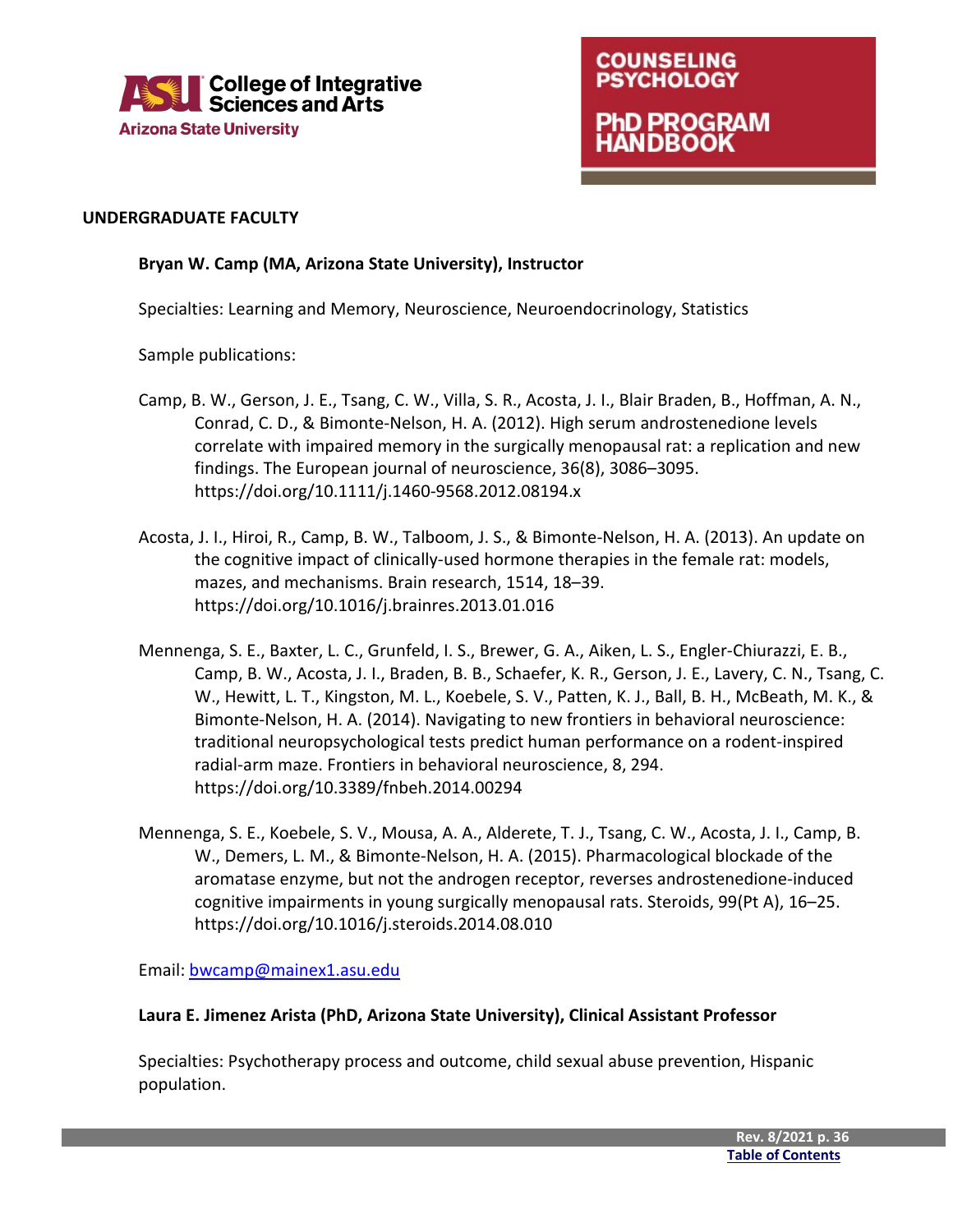



Sample publications:

- Jimenez-Arista, L. E., Holzapfel, J., Shanholtz, C. E., & Tracey, T. J. G. (2019).The incremental validity of the sPaCE scale in predicting final outcome. Measurement and Evaluation in Counseling and Development, 1-16.
- Jimenez-Arista, L. E., Tracey, T. J. G., & Levy, R. (2018). Patterns of Symptomatology over Time and their Relation to Outcome. *Canadian Psychology 59*(4), 347-360.
- Jimenez-Arista, L. E. & Koro-Ljungberg, M. (2017). Spiral struggles and dialectical tensions in the life of a successful undocumented student. *Journal of Ethnographic & Qualitative Research, 12*(1), 1- 17.
- Jimenez-Arista, L. E., Walsh, K. J., & Randall, A. K. (2016). Dyadic coping among couples in the U.S. In
- M. K. Falconier, A. K. Randall, & G. Bodenmann (Eds.), Couples coping with stress: A cross- cultural perspective. New York, NY: Routledge.

Email[: lejimene@asu.edu](mailto:lejimene@asu.edu)

#### **Rachel Ocampo Hoogasian (PhD, University of Wisconsin-Madison), Assistant Clinical Professor**

Specialties: Multicultural counseling, Latinx spirituality and mental health, clinical work with children and families.

Sample publications:

- Ocampo Hoogasian, R., McNeill, B.W., & Chavez, T. (in press) Healing with Curanderas: Exploring the conceptions of illness, healing processes, and outcomes of Mexican American clients in Curanderismo. In J. Cervantes & B.W. McNeill (Ed.) Latinx Healing Practices: Psychospiritual Counseling Interventions. San Diego, CA: Cognella Academic Publishing.
- Ocampo Hoogasian, R. & Gloria, A. M. (2015). The healing powers of a patrón espiritual: Latina/o clinicians' understanding and use of spirituality and ceremony in psychotherapy. *Journal of Latina/o Psychology, 3*(3), 177-192.
- Hoogasian, R. & Lijtmaer, R. (2010). Integrating Curanderismo into counselling and psychotherapy. *Counselling Psychology Quarterly, 23*(3), 297-307. doi: 10.1080/09515070.2010.505752

Email[: rachel.ocampo.hoogasian@asu.edu](mailto:rachel.ocampo.hoogasian@asu.edu)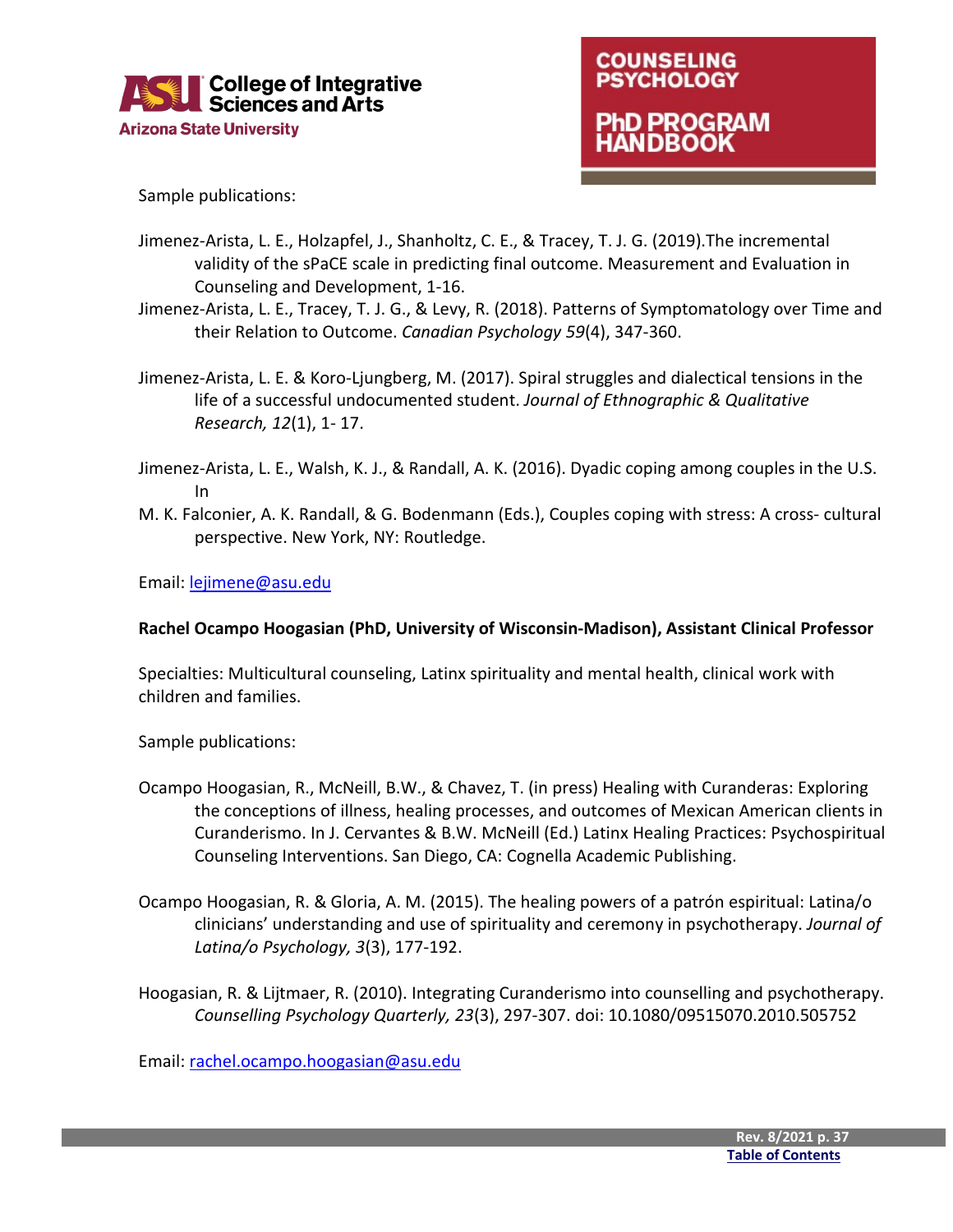

**Arizona State University** 



#### **EMERITI FACULTY**

G. Miguel Arciniega (PhD, University of Arizona) Bianca Bernstein (PhD, University of California, Santa Barbara) Sharon Robinson Kurpius (PhD, Indiana University) Terence Tracey (PhD, University of Maryland) J. Jeffries McWhirter (PhD, University of Oregon)

#### **AFFILIATED FACULTY**

Shelby Langer, (PhD, Lehigh University), Associate Professor, Nursing and Health Innovation Nicole A. Roberts, (PhD, University of California, Berkeley), Associate Professor, Social and Behavioral Sciences Hyung Choi Brandon Yoo (PhD, University of Minnesota), Associate Professor, Asian Pacific American Studies and School of Social Transformation

#### **FACULTY ASSOCIATES**

Maria Aguilar-Amaya (PhD, University of Phoenix) Lindsey R. Buckman (PsyD, Pepperdine University) Sherry Craft (PhD, Washington State University) Kristin Crocfer (PhD, Loma Linda University) Jennifer Holzapfel (PhD, Arizona State University) Sophia Murphy (DBH, Arizona State University) Meredith Van Tine (PsyD, Stanford University School of Medicine Consortium; JD, University of Virginia)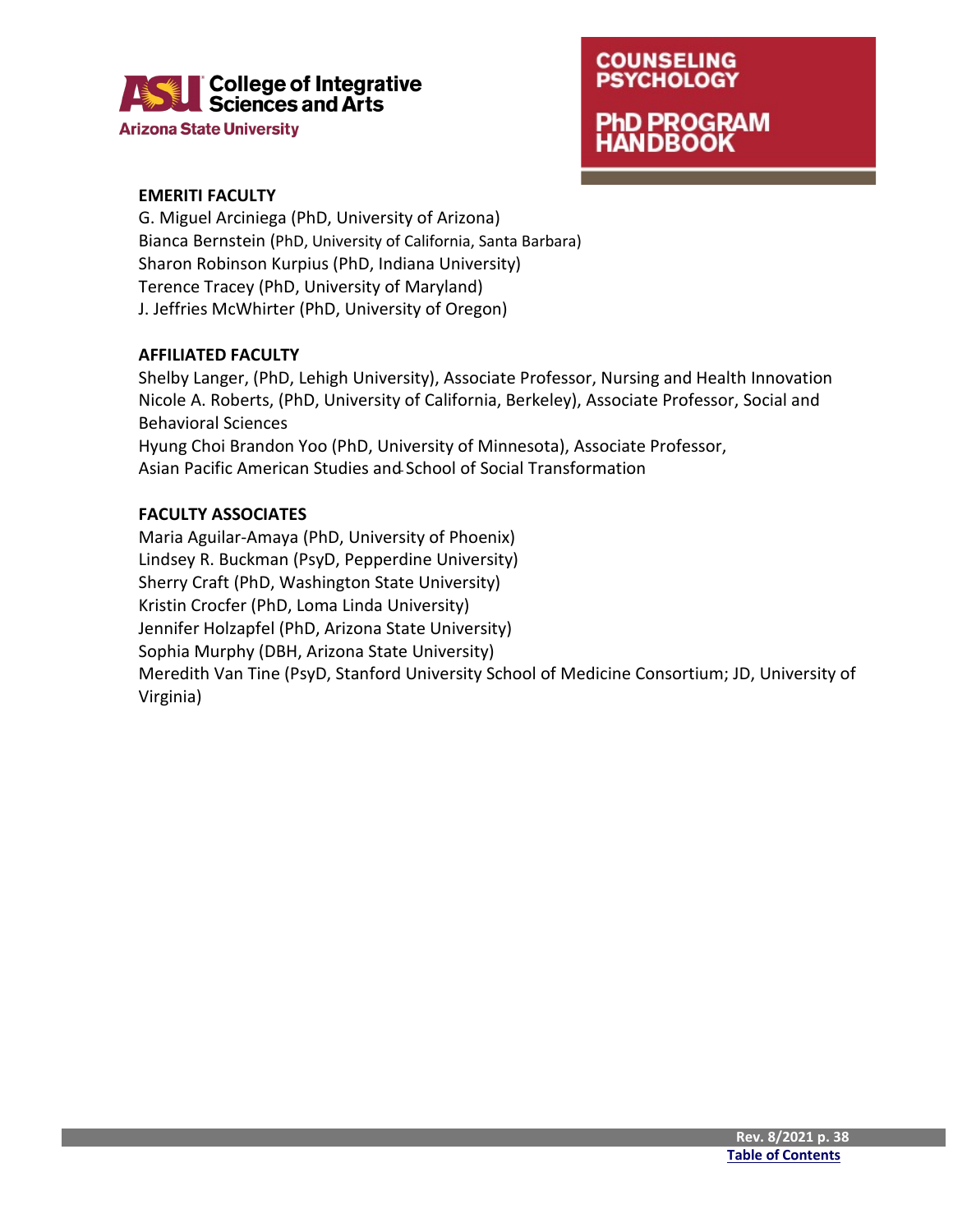



#### <span id="page-39-0"></span>**COUNSELING PSYCHOLOGY PHD FREQUENTLY ASKED QUESTIONS (FAQ)**

#### **What is the application deadline?**

Completed applications are due December 1. ALL materials must be received by this date. It takes time to process files; therefore, it is wise to get your materials in 4-6 weeks before the deadline to ensure that all is ready for consideration.

#### **What standardized tests are required?**

The [Graduate Record Examination \(GRE\) \(](http://www.ets.org/gre/)General Test) is optional and students may register online. ASU [Office of Evaluation and Educational Effectiveness a](https://uoeee.asu.edu/testing)lso offers the GRE. An applicant whose native language is not English must provide proof of English proficiency regardless of current residency. This program requires a TOEFL score of at least 600 (pBT) or 100 (iBT).

#### **Can I use past scores on the GRE?**

Yes. Past scores are acceptable. Please note, the GRE is not required. If an applicant chooses to submit, GRE scores must be taken within five years of the start date of the semester to which the applicant applies. Therefore, test results older than September 1, 2016 are not considered valid for the AY22-23 admission cycle.

#### **What are the minimum GRE scores?**

There are no minima for these tests per se. The GRE is not required. However, if an applicant chooses to submit GRE scores, the program will calculate the FRK index. A FRK index of 5.5 or higher is preferred. The scores are used along with the undergraduate GPA to calculate the FRK index, which is then used in considering admissions.

#### **Is a specific undergraduate degree required?**

No. However, we prefer students with degrees in psychology and related fields so that they are prepared for the rigors of our program.

#### **If a person is not accepted, what options exist?**

Students may apply again the following year. Updated materials and/or scores may improve one's application materials. Due to the numbers involved, it is impossible to meet individually with each applicant who was denied admission.

#### **How many years does it take to complete the PhD?**

Most students complete the program in 6 years, on average. Please view our Student Admission, Outcomes, and Other Data available [here.](https://cisa.asu.edu/graduate/ccp/CP_Student-Resources)

#### **How many credits should I take in my first semester?**

Most full-time students take 13 credits in their first semester. Keep in mind that 9 credit hours is full-time status per Graduate College and 6 credit hours is full time with a TA/RA position.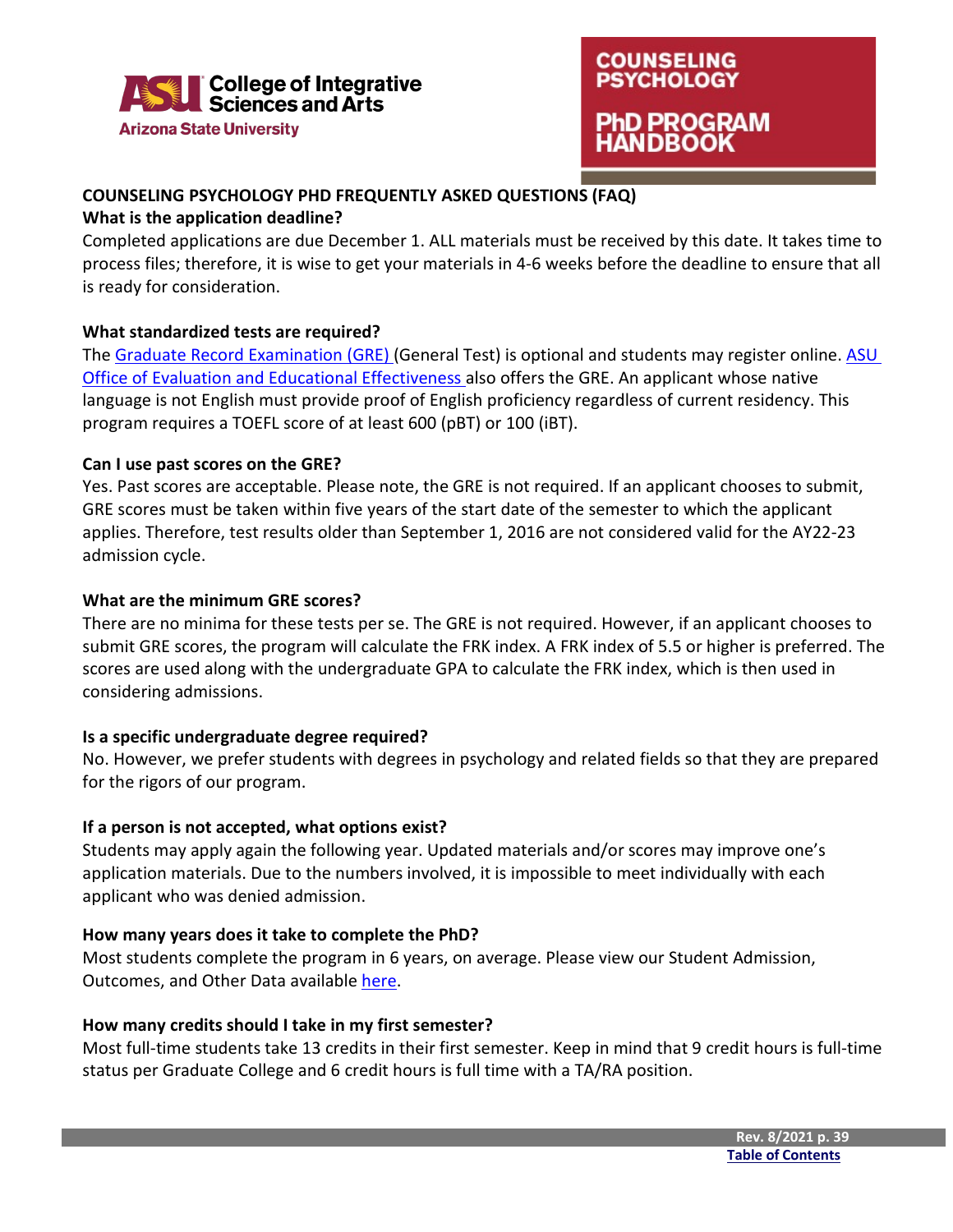

#### **Must I stay enrolled?**

ASU Graduate College requires that all students maintain continuous enrollment (fall and spring) otherwise they are automatically dismissed from the University. If dismissed, students will have to reapply for admission. If they reapply, admission is not guaranteed, and they are viewed as new applicants with only 12 credits taken prior to readmission being allowed to count toward the degree. If students take a one-semester leave of absence, they must complete a Graduate College form to maintain continuous enrollment. This request must be submitted and approved before the anticipated semester of non-registration. Students may request to maintain continuous enrollment without course registration for a maximum of two semesters during their entire program.

#### **Where could I find information regarding veteran resources?**

The [Pat Tillman Veterans Center](https://veterans.asu.edu/) provides support for student veterans and dependents. Explore ASU's veteran affairs and services, and get help with your education benefits.

#### **How do I complete a voluntary withdrawal from ASU?**

If a student wishes to withdraw from his/her graduate degree program and the university, they must complete the Voluntary Withdrawal form. Students must separately complete the appropriate forms with the University Registrar to withdraw from their courses. International students should contact the International Student and Scholars Center (ISSC) before submitting a Voluntary Withdrawal form, as it most likely will affect their visa status.

#### **How do I complete a voluntary withdrawal from a graduate degree program?**

If a student wishes to transition from one graduate degree program to another graduate degree program, the student should complete the Voluntary Withdrawal form. The student should not take this action until they have been admitted to the other graduate degree program.

#### **Are there other types of withdrawals?**

There are appropriate circumstances when students may need to withdraw from the university (i.e., [medical or compassionate withdrawal\)](https://cisa.asu.edu/medicalcompassionate-withdrawal-instructions). The policies for such withdrawals are the same for both undergraduate and graduate students. Types of withdrawals and procedures can be found at: students.asu.edu/drop-add. For course withdrawals, contact the University Registrar's Office.

#### **Is there a maximum course load?**

The office for Graduate Admission Services does not have a maximum credit hour enrollment policy. It is expected that academic units will set course loads for their students that facilitate academic success. Throughout the program, it is recommended that students take no more than 12-15 credits each semester. Students are encouraged to discuss course load with their advisor. Unit approval is required for more than 15 credits per semester.

#### **Does ASU have international student services?**

Yes, please visit the [International Students and Scholars Center.](https://issc.asu.edu/)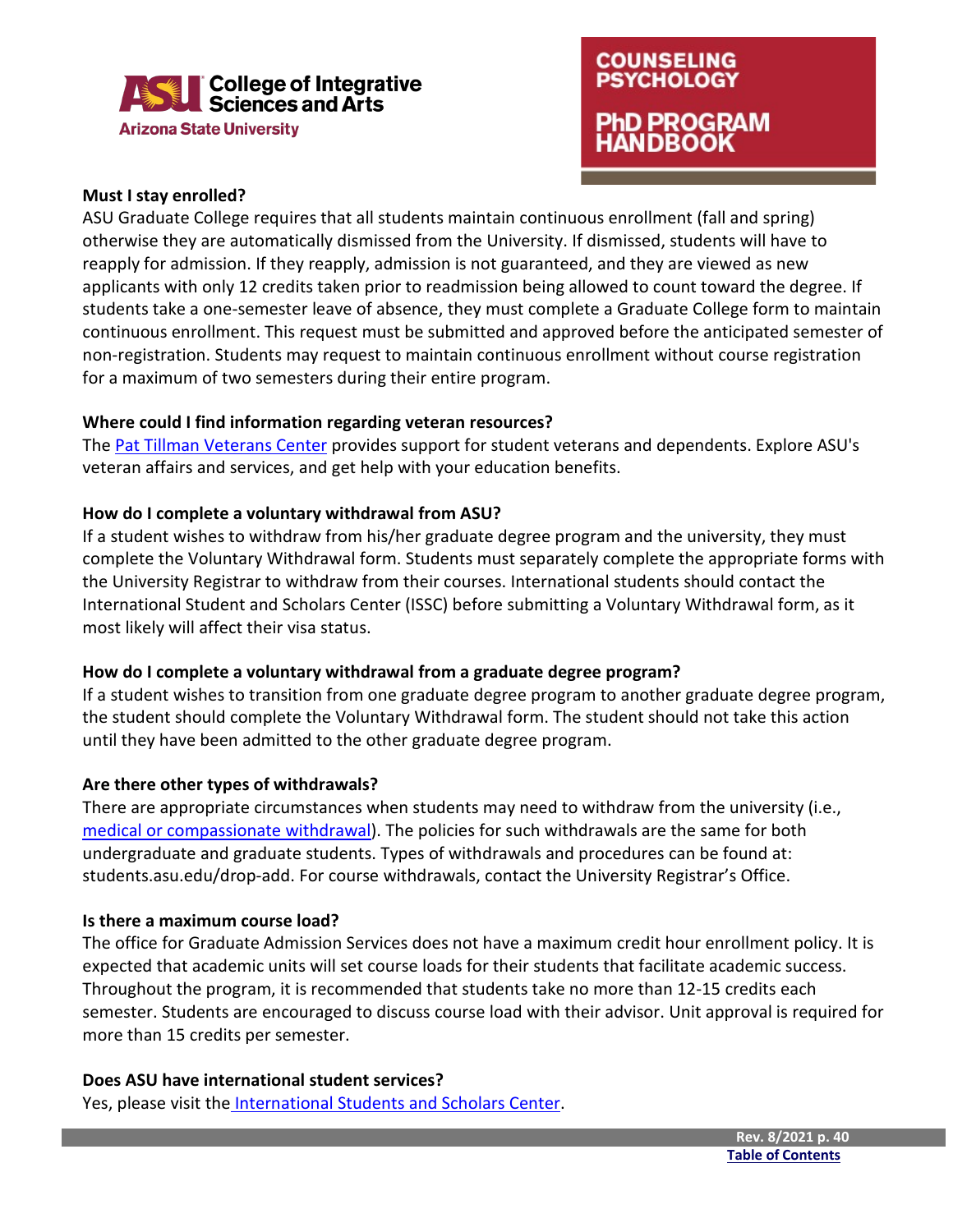

### **COUNSELING PSYCHOLOGY** PhD PROGRAM **NDBOOK**

#### **Do I need an official ASU ID card?**

ASU requires all students, employees and qualifying university affiliates to obtain an official ASU ID card. Your ASU ID card will be required to enter certain departmental spaces like the CTC and suite 311. Additional information regarding the ASU ID card is available [here.](https://cfo.asu.edu/cardservices)

#### **Where could I find additional information regarding transportation?**

Information regarding parking, campus shuttles, and public transit is available [here.](https://cfo.asu.edu/transit)

#### **Who is our program's assigned librarian?**

[JoAnn Mulvihill](https://isearch.asu.edu/profile/42939) is the Liaison Librarian for Psychology, Counseling, Sociology, & Family and Human Development. More information regarding ASU libraries is available [here.](https://tours.asu.edu/tempe/asu-libraries)

#### **Where could I access information regarding information technology services?**

Please visit [University Technology Office \(UTO\)](https://uto.asu.edu/) webpage for moreinformation.

#### **Is there a campus tour available?**

Yes, on-campus tours could be schedule[d here.](https://tours.asu.edu/) In addition, virtual tours are available. Campus amenities could also be reviewed on this [webpage,](https://tours.asu.edu/tempe/student-services) which include the Memorial Union, University Health Services, ASU Police Department, Student Services Building, and Sun Devil Camps Stores.

#### **May I complete the program on a part-time basis?**

The program curriculum is designed for students attending full-time. Students may complete the program part-time; however, course availability may be limited at times. Please note pre-doctoral internship requires a full-time commitment.

#### **May I enroll in courses offered by Counseling and Counseling Psychology if I am not in the program?**

In some cases, ASU graduate non-degree seeking students or students in other ASU programs are able to enroll in our courses. If you so desire, please review our course offerings and descriptions for the upcoming semesters. If you have not done so already, you would need to apply to ASU. In addition to being admitted to ASU, you would need to be gain instructor's approval to take courses that our program offers. Seats are not guaranteed as we must prioritize students who are admitted to our programs. Some courses like practicum and internship are only available to students in the MC or PhD programs. We generally hold seats until about a week or so prior to the start of the term. You may search for courses via ASU's Class Search.

#### **Can I transfer credits?**

The PhD program considers up to 12 graduate-level credit hours with grades of "B" or better that were not used towards a previous degree. Preadmission credits must have been taken within three years of admission to the ASU degree program to be accepted pursuant to ASU Graduate College policy.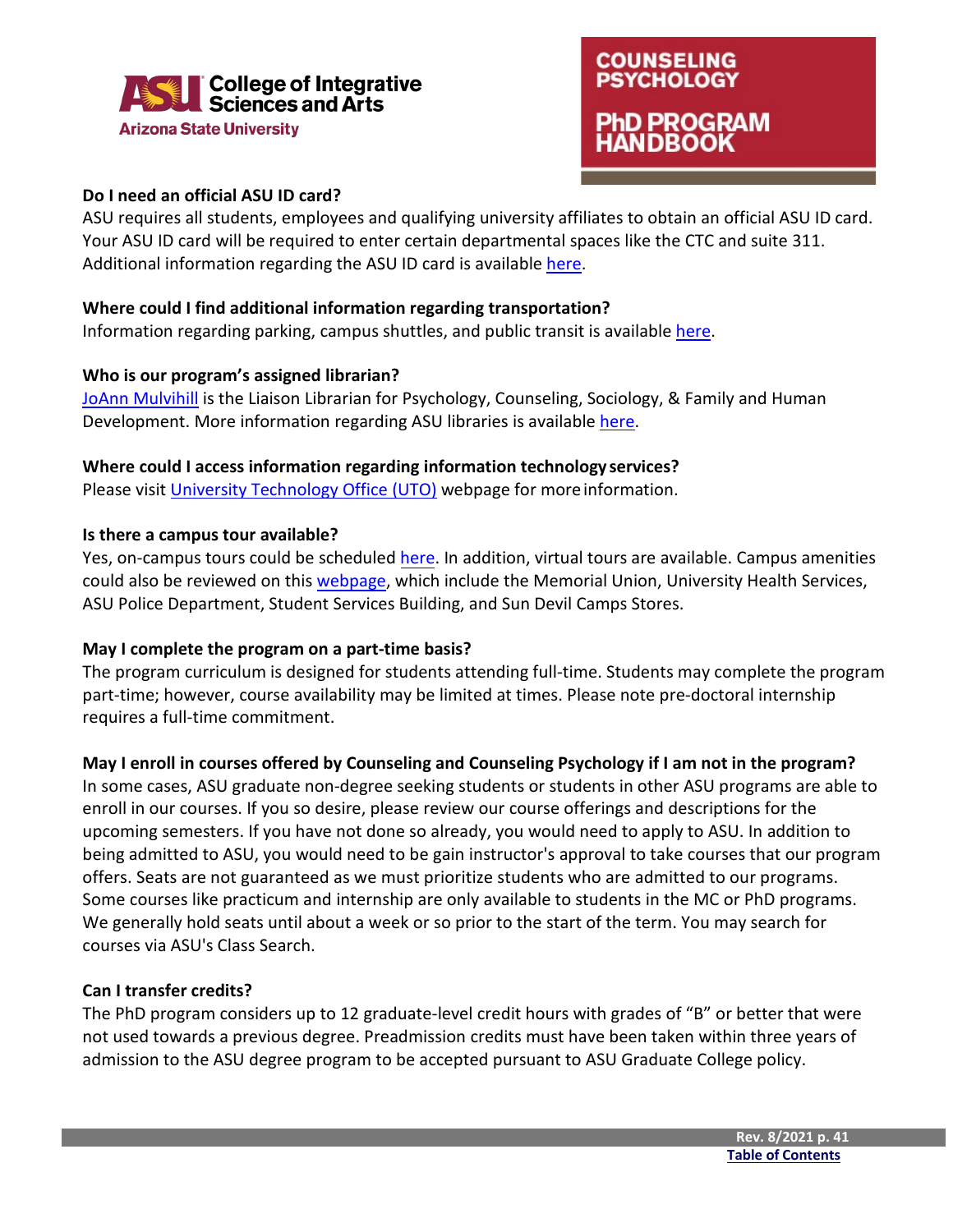

### **COUNSELING PSYCHOLOGY** PhD PROGRAM HANDBOOK

#### **How do I schedule an academic advising appointment as a prospective student?**

Please note, our program does not have academic advisors; our faculty serve as advisors to our students. You may contact faculty members via email to discuss potential fit. Please be patient in contacting faculty members as due to the large number of applicants faculty members are not always able to meet in person with potential applicants. The faculty information is available in the Counseling Faculty section of the PhD Handbook.

#### **What resources are available for breastfeeding support?**

Please visit this **[webpage](https://eoss.asu.edu/students-families/breastfeeding)** for detailed information and reservation requests.

#### **Where can students locate interfaith resources?**

Please visit this **[webpage](https://eoss.asu.edu/mu/whats-in/interfaith-room)** for detailed information.

#### **Does Counseling and Counseling Psychology have student groups available?**

PhD students may participate in Doctoral Students in Counseling Psychology (DSCP). Details are distributed via the student listserv. Students may also participate in CCP's Diversity Equity, and Inclusion (DEI) committee. Please contac[t ccp@asu.edu](mailto:ccp@asu.edu) to be connected with the current student leaders. In addition, ASU has a variety of student organizations available. Details are available **[here](https://eoss.asu.edu/clubs/tempe/)**.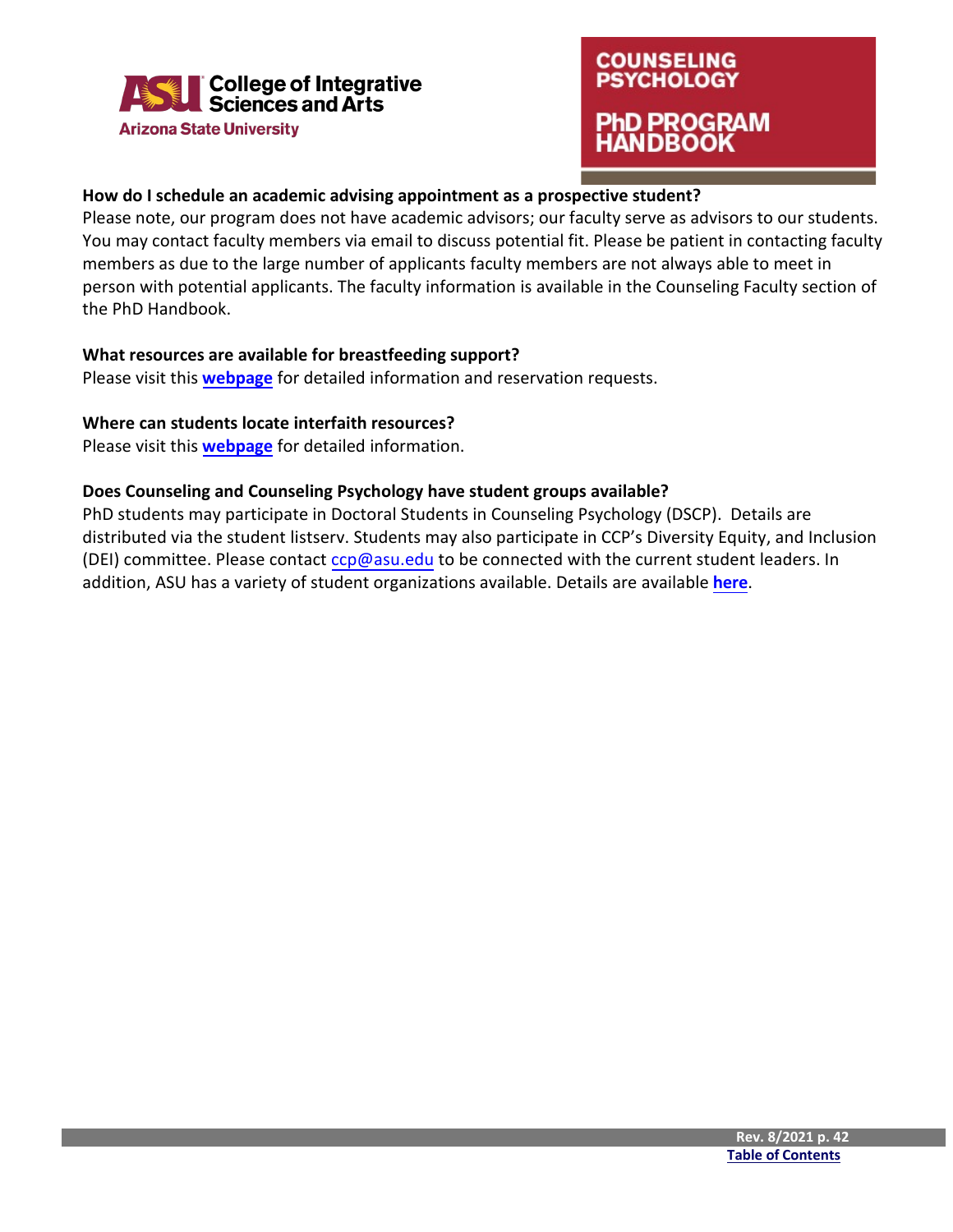

# **COUNSELING PSYCHOLOGY PhD PROGRAM**<br>HANDBOOK

#### <span id="page-43-0"></span>**APPENDIX A – CPY COURSEWORK CHECKLIST**

Please use the fillable PDF available on the CCP Forms page [here.](https://cisa.asu.edu/graduate/ccp/forms)



| Last Name:         |  |
|--------------------|--|
| <b>First Name:</b> |  |
| <b>ASU ID#:</b>    |  |

#### **CPY Coursework Checklist**

| (Complete in conjunction with Plan of Study [iPOS])                                              |              |                                       |       |
|--------------------------------------------------------------------------------------------------|--------------|---------------------------------------|-------|
| <b>Course and Title</b>                                                                          | <b>Hours</b> | Semester taken/<br>planned or waived* | Grade |
| <b>Domain 1: Counseling Essentials</b>                                                           |              |                                       |       |
| CED522 Theories of Counseling and Psychotherapy                                                  | 3            |                                       |       |
| <b>CED523 Psychological Tests</b>                                                                | 3            |                                       |       |
| <b>CED534 Occupations and Careers</b>                                                            | 3            |                                       |       |
| <b>CED545 Analysis of the Individual</b>                                                         | 3            |                                       |       |
| <b>CED567 Group Dynamics and Counseling</b>                                                      | 3            |                                       |       |
| <b>CED577 Counseling Pre-practicum</b>                                                           | 3            |                                       |       |
| <b>CPY645 Professional Issues and Ethics</b>                                                     | 3            |                                       |       |
| <b>CPY671 Multicultural Counseling</b>                                                           | 3            |                                       |       |
| Domain 2: General Psychology Core                                                                |              |                                       |       |
| <b>CPY679 History and Systems</b>                                                                | 3            |                                       |       |
| <b>CPY654 Biological Bases</b>                                                                   | 3            |                                       |       |
| CPY691 Cognitive/Affective Bases of Behavior**                                                   | 3            |                                       |       |
| <b>CPY676 Social Bases of Behavior</b>                                                           | 3            |                                       |       |
| CED529 Lifespan Human Development                                                                |              |                                       |       |
| <b>Domain 3: Empirical Foundations</b>                                                           |              |                                       |       |
| CPY701 Science & Practice of Counseling Psychology                                               | 3            |                                       |       |
| CPY702 Research Methods in Counseling Psychology                                                 | 3            |                                       |       |
| CED502 Counseling Data Analysis***                                                               | 3            |                                       |       |
| <b>EDP552 Multiple Regression and Correlation Methods</b>                                        | 3            |                                       |       |
| <b>COE503 Intro to Qualitative Research</b>                                                      | 3            |                                       |       |
| Supply title of additional course below:                                                         |              |                                       |       |
| Course title:                                                                                    | з            |                                       |       |
| CPY792 Research (Master's Thesis Equivalency); attach certifying letter<br>if already completed) |              |                                       |       |
| <b>CPY599 Thesis (Masters in Passing)</b>                                                        |              |                                       |       |

\* If a course waiver was obtained, attach a copy of the letter certifying waiver of program requirement. Total hours needed for degree still holds.

\*\* CPY691: Advanced Aspects of Cognitive and Affective Psychology meets the requirement of the Advanced Integrative Knowledge of Basic Discipline-Specific Content Areas, required by the CoA C-7D, Category 3.

\*\*\*If students are sufficiently advanced in statistics, they may consult with advisor to determine course to replace CED502.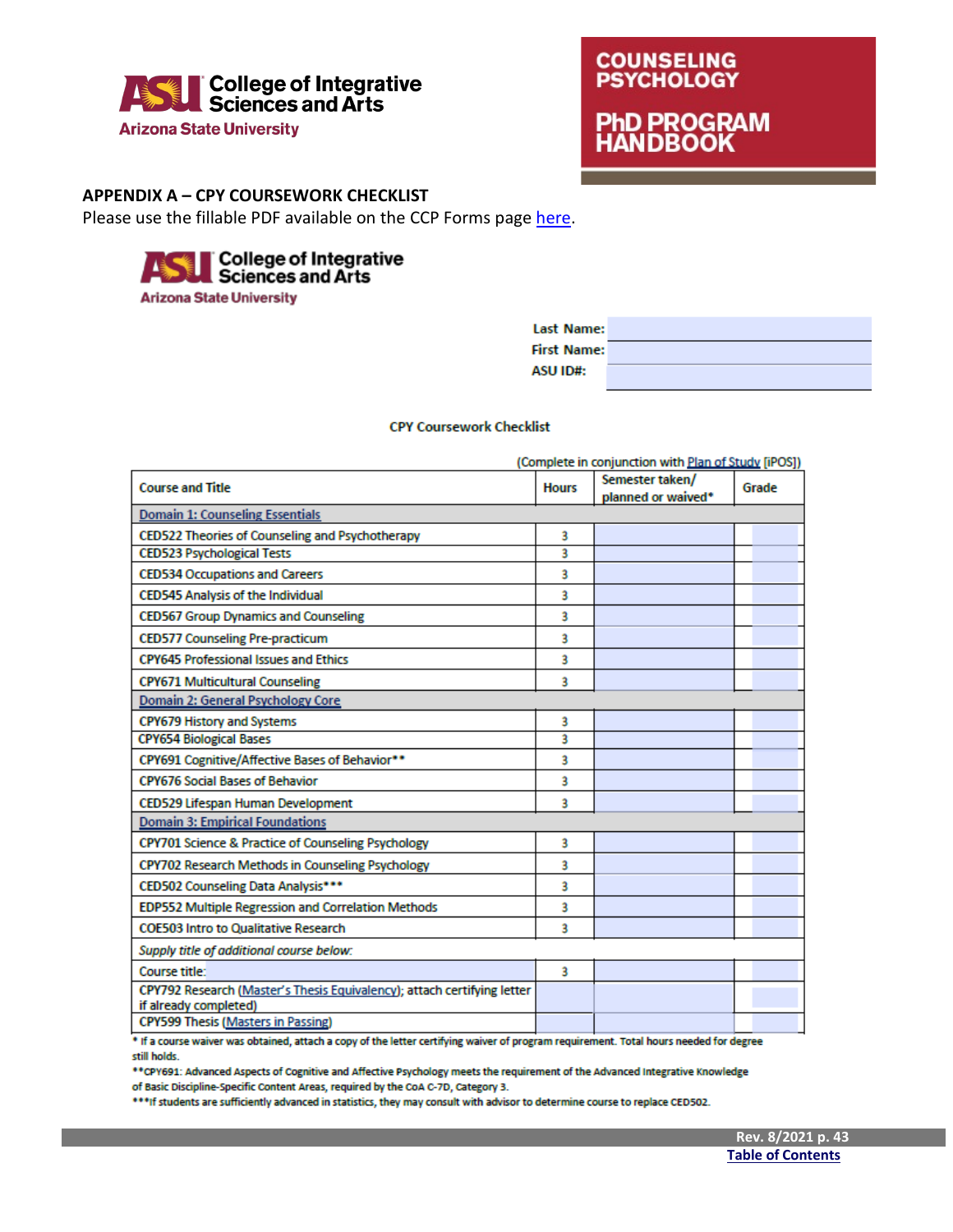

**Arizona State University** 

# **COUNSELING**<br>**PSYCHOLOGY PhD PROGRAM**<br>HANDBOOK

| <b>Course and Title</b>                                                                                              | <b>Hours</b> | Semester taken/<br>planned or waived* | Grade |  |
|----------------------------------------------------------------------------------------------------------------------|--------------|---------------------------------------|-------|--|
| Domain 4: Counseling Theory and Method (Musttake at least 1 course in each of the 5 areas and must take a total of 3 |              |                                       |       |  |
| courses in area of specialization). Bold denotes a required course. Brackets [] indicate optional electives.         |              |                                       |       |  |
| Area 1: Counseling Theory & Intervention                                                                             |              |                                       |       |  |
| <b>CPY677 Advanced Counseling</b>                                                                                    | 3            |                                       |       |  |
| <b>CPY678 Supervision Theory</b>                                                                                     | 3            |                                       |       |  |
| [CED672 Couple & Family Counseling]                                                                                  | 3            |                                       |       |  |
| Area 2: Psychological Assessment                                                                                     |              |                                       |       |  |
| <b>CPY651 Personality Assessment</b>                                                                                 | 3            |                                       |       |  |
| [CPY652 Intellectual Assessment]                                                                                     | 3            |                                       |       |  |
|                                                                                                                      | 3            |                                       |       |  |
| Area 3: Career Psychology                                                                                            |              |                                       |       |  |
| <b>CPY644 Psychology of Careers</b>                                                                                  | 3            |                                       |       |  |
|                                                                                                                      | 3            |                                       |       |  |
|                                                                                                                      | 3            |                                       |       |  |
| Area 4: Consultation/Prevention                                                                                      |              |                                       |       |  |
| <b>CPY660 Prevention &amp; Consultation</b>                                                                          | 3            |                                       |       |  |
|                                                                                                                      | 3            |                                       |       |  |
|                                                                                                                      | 3            |                                       |       |  |
| <b>Area 5: Diversity</b>                                                                                             |              |                                       |       |  |
| [CPY650 Counseling Latinos]                                                                                          | 3            |                                       |       |  |
| [CPY674 Counseling Women]                                                                                            | 3            |                                       |       |  |
| [CED591 Counseling LGBT]                                                                                             | 3            |                                       |       |  |
| <b>Professional Development</b>                                                                                      |              |                                       |       |  |
| <b>CPY635 Professional Development</b>                                                                               | 1            |                                       |       |  |
| <b>CPY635 Professional Development</b>                                                                               | 1            |                                       |       |  |
| <b>CPY635 Professional Development</b>                                                                               | 1            |                                       |       |  |
| <b>CPY635 Professional Development</b>                                                                               | 1            |                                       |       |  |
| <b>Domain 5: Counseling Practice</b>                                                                                 |              |                                       |       |  |
| CED680 Beginning Practicum****                                                                                       | 6            |                                       |       |  |
| <b>CPY780 Advanced Practicum</b>                                                                                     | 3            |                                       |       |  |
| CPY783 Fieldwork                                                                                                     |              |                                       |       |  |
| CPY784 Pre-doctoral Internship                                                                                       | 3            |                                       |       |  |
| <b>CPY799 Dissertation</b>                                                                                           | 12           |                                       |       |  |
| <b>Total Hours (minimum of 113)</b>                                                                                  |              |                                       |       |  |

\* If a course waiver was obtained, attach a copy of the letter certifying waiver of program requirement. Total hours needed for degree still holds. \*\*\*\* Pre-requisites CED522, CED577, and CPY645. Pre- or co-requisites CED534 and CPY671.

I have reviewed this course plan in conjunction with the CCP Projected Course Offerings, located under Student Resources on the CCP homepage, and I understand that course availability is subject to change.

| <b>Student Signature</b>      | Date |  |
|-------------------------------|------|--|
| <b>Advisor Signature</b>      | Date |  |
| <b>Faculty Head Signature</b> | Date |  |
|                               |      |  |

Rev. 08/202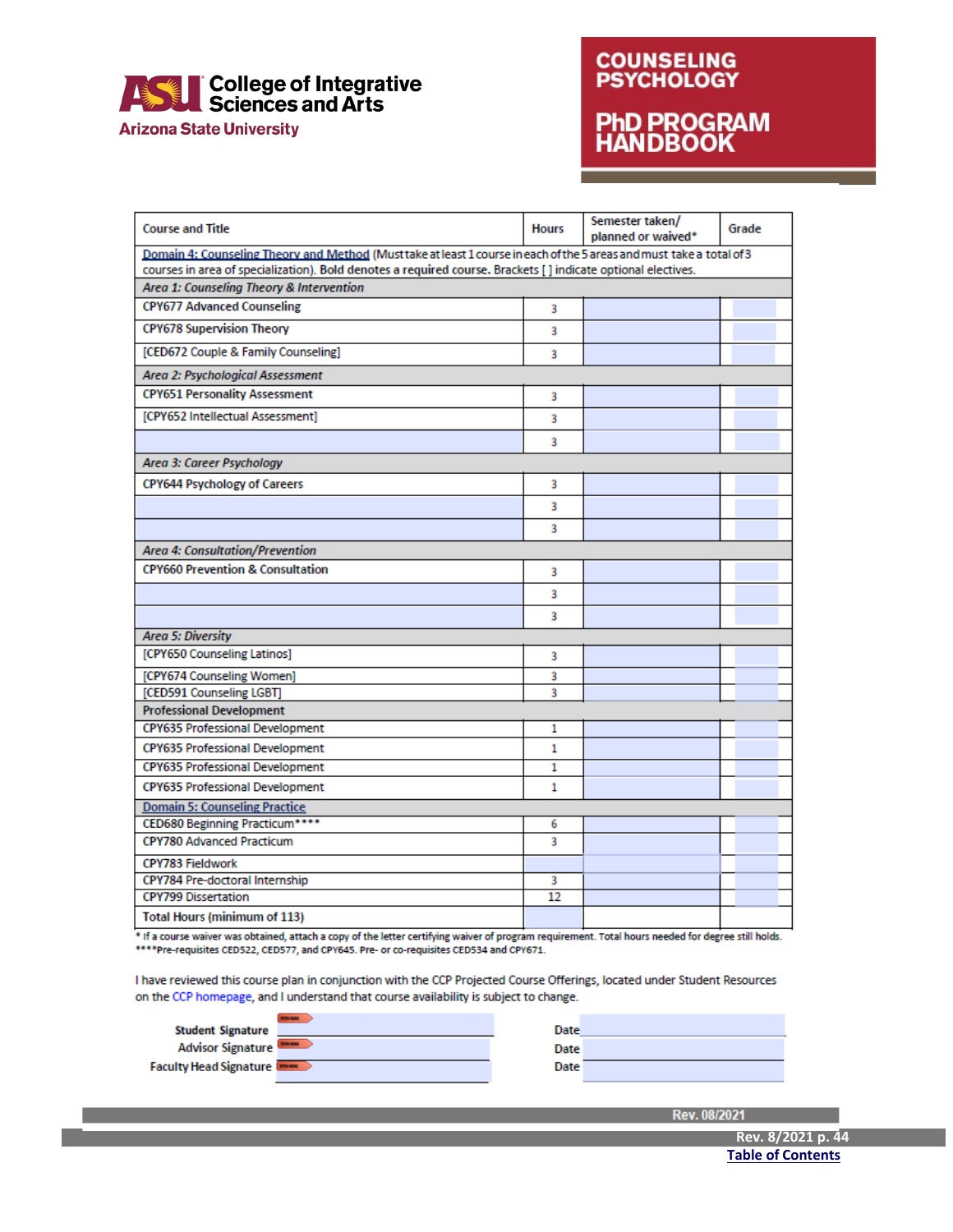

### **COUNSELING PSYCHOLOGY hD PROGRAM NDBOOK**

#### <span id="page-45-0"></span>EXCERPTED FROM: CISA ACADEMIC AFFAIRS POLICIES AND PROCEDURES MANUAL

#### **Appendix B - Section** *[600 Student Academic Grievance Procedures](https://cisa.asu.edu/sites/default/files/academic_affairs_policies_and_procedures_manual_1_11_19_final.pdf)*

#### 600 STUDENT ACADEMIC GRIEVANCE PROCEDURES

Students who are enrolled in a College of Integrative Sciences and Arts / University College course and believe they have been unfairly or improperly graded may be assured of just treatment and fair consideration through the processes described in this document. Any such grievance must be started within the regular semester immediately following the course at issue, whether the student is enrolled in the university or not. The grievance procedures do not deal with matters that properly belong in personnel proceedings.

#### **Primary Procedures**

1. Initially, the aggrieved student should communicate with the faculty member concerned and discuss the problem openly.

2. If this discussion does not result in a satisfactory resolution, the student may appeal in writing providing documentation to the faculty head or professor in charge of the instructor's area who will employ the area's procedures to resolve the grievance.

#### **Secondary Procedures**

1. If the grievance has not been successfully cleared by the area's procedures, the student may make a written request to the faculty head that the grievance be referred to the office of the Dean. The Dean (or designee) will provide a recommendation on whether an academic grievance hearing is warranted.

a. The Dean or the Dean's designee may request any additional documentation to determine whether an academic grievance hearing is warranted. The student and faculty member shall have at least fourteen (14) days to provide that documentation. b. The Dean will either deny the request for a hearing or recommend a hearing be convened.

c. If the Dean recommends a hearing, the grievance will be referred to the Colleges' Grade Appeal and Academic Integrity Committee. The committee will convene for the specific purpose of hearing the student academic grievance. For grade appeals, 3 faculty committee members will hear the case. For cases involving academic integrity, 2 faculty committee members and 1 student committee member will hear the case.

2. If the Dean refers the student grievance to the Colleges' Grade Appeal and Academic Integrity Committee and appoints a hearing committee chair, the chair or designee will:

a. Notify the student that all further communication related to the grievance should be made with the chair of the panel.

b. Forward a copy of the grievance to the faculty member against whom the grievance is filed and request the instructor to file an electronic copy of a written response with the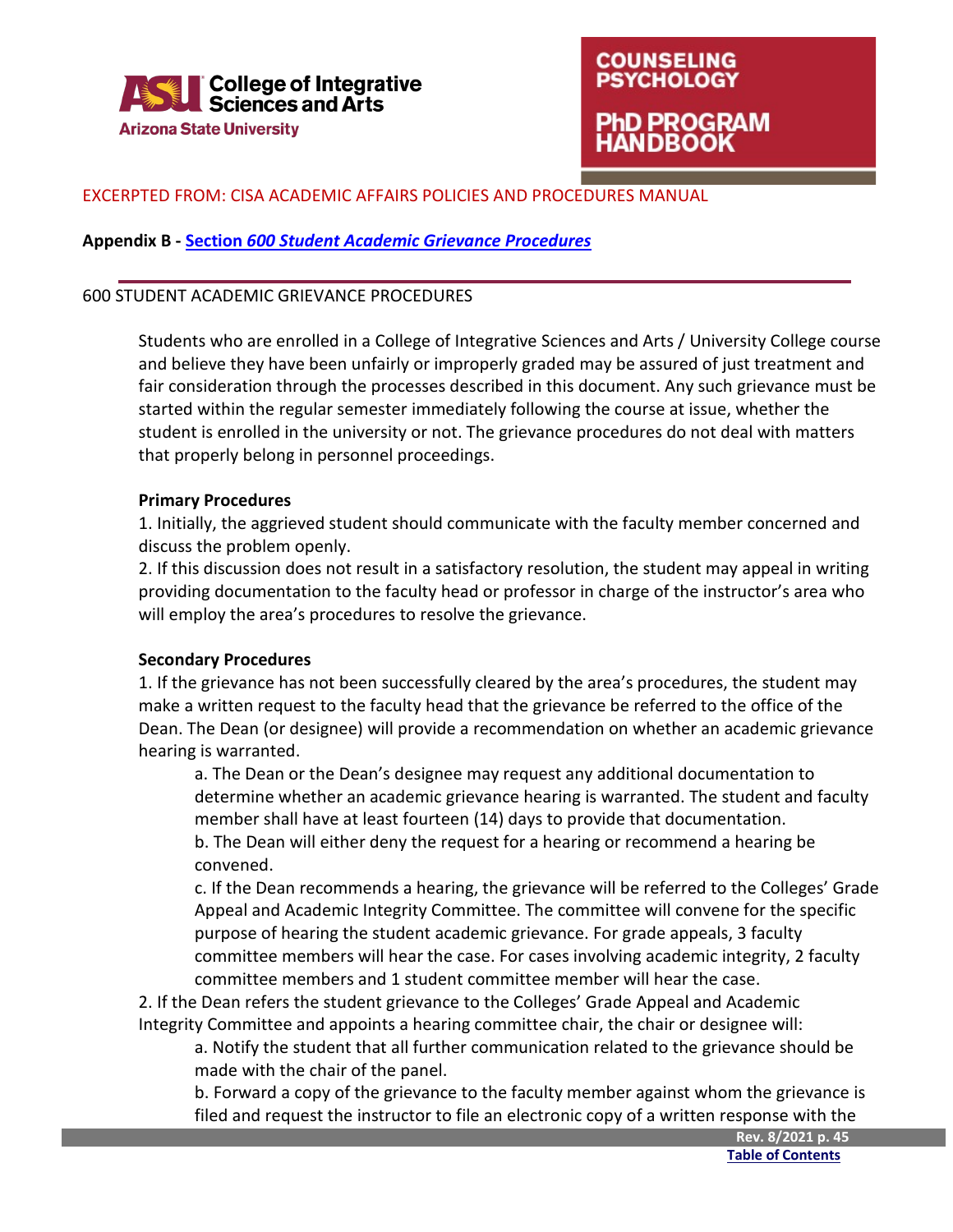### | College of Integrative<br>| Sciences and Arts **Arizona State University**

### **COUNSELING PSYCHOLOGY** hD PROGRAM ANDBOOK

panel chair within seven (7) days after receiving a copy of the grievance.

c. Forward a copy of the student grievance and faculty response to the faculty head of the area offering the course and ask that administrator to provide an opinion on the case at hand to the committee within seven (7) days after receiving a copy of the two documents.

3. The committee chair or designee will:

a. Forward copies of the grievance, the instructor's response to the student, and the response from the faculty head to the other members of the panel.

b. Schedule a hearing, which may consist of one or more meetings with the student and the instructor, to hear the positions of the student and instructor respectively, related to the grievance. The first meeting will be scheduled no later than 30 days after the panel chair received the grievance.

4. If the student or instructor believes a member of the panel should not participate, based on perceived or actual bias or conflict of interest, the student or instructor may request, in writing, that the panel member be excused and the Dean will appoint another member of the Grade Appeal and Academic Integrity Committee to serve on the hearing panel. If a designated committee panel member believes he or she has a bias or conflict of interest which would negatively impact on the ability to decide the grievance fairly, the panel member will excuse himself or herself, notify the Dean, and the Dean will appoint a new panel member.

5. The student and instructor may provide documents to the panel for review and consideration, if three (3) copies of the documents are provided to the panel chair at least 10 days before the first scheduled date of the hearing. However, the chair of the panel will advise the student and the instructor that the panel will only consider documents that specifically relate to the grievance and response. The panel chair will retain one set of documents and forward the other two sets to the other two panel members at least seven (7) days before the hearing.

6. In keeping with the Family Education and Privacy Rights Act, if the grievance involves the grievant's grade, other matters or information contained in the grievant's academic or educational records maintained by ASU, it is presumed that the student has consented to the review of such information by the filing of the grievance. In the event any information will be reviewed or provided to the panel related to grades or information contained in the educational records or academic files of students other than the grievant, such information is considered confidential under the Family Education and Privacy Rights Act and the panel shall proceed as follows:

a. The panel will obtain the written consent of the students involved (other than the grievant) to review grades or information from their educational records, OR b. The chair of the panel will excise the names, social security numbers, addresses, and any other identifying information from the education records of the students involved (other than the grievant).

7. The hearing shall be conducted by the panel chair and shall be closed. Participants may be accompanied by an advisor of their choice. Advisors may make an oral statement on behalf of, and confer with, their advisee. Advisors may not directly address the committee or other participants. Arrangements for the order of appearance, for submission of materials, testimony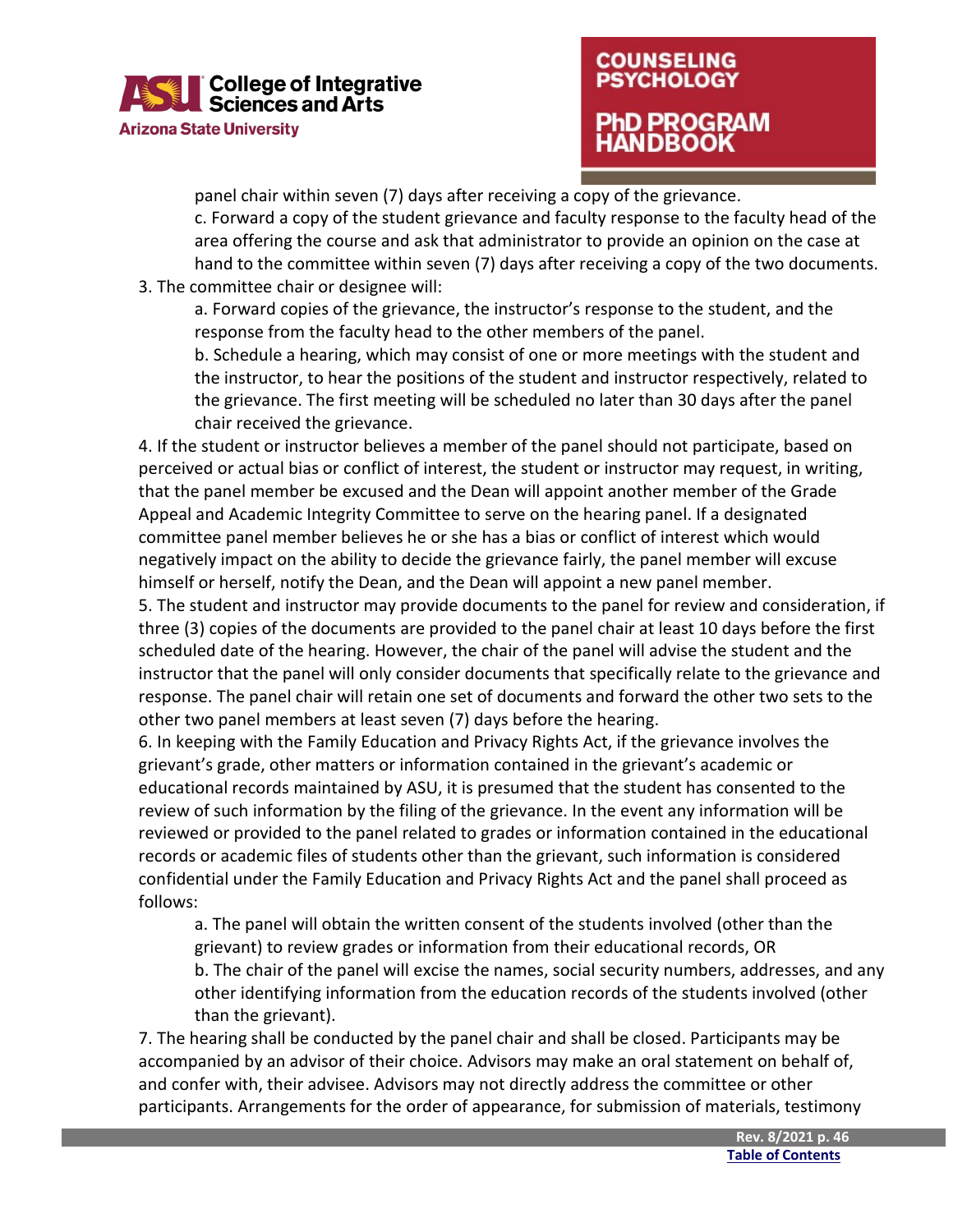

### **COUNSELING PSYCHOLOGY** PhD PROGRAM IANDBOOK

and related matters should be made through and by the panel chair.

8. At the hearing, the grievant will present his or her position first and try to do so within 30 minutes, including presentation of witness testimony and documentation. The chair may extend the time if necessary. The members of the panel may question the grievant during the presentations of their testimony. The instructor may question the student at the end of the presentation, but questioning should be limited to approximately 10 minutes or less. The chair may require the instructor to direct questions to the grievant through the chair.

9. The same process will be followed with the presentation of the instructor's case.

10. All questions should be related to the specific allegations of the grievance or statements in the response and the chair has final authority to judge relevancy.

11. The chair of the panel will digitally record the hearing and the digital file will be maintained by the College of Integrative Sciences and Arts/University College for two years after the decision on the grievance is made. The student and/or instructor may record the meeting at their own expense and with their own equipment.

12. After the presentations of the grievant and instructor have concluded, each will be excused while the panel deliberates.

13. The chair of the panel shall prepare a written report with the recommendations of the majority of the panel for the Dean. If there is disagreement among the panel, a minority report and recommendation may be submitted by the dissenting panel member to the Dean. The report shall include:

- a. Identity of student grievant and instructor involved in the grievance.
- b. Date grievance and response were filed with the committee.
- c. Identity of the panel members who heard the grievance.
- d. Dates the panel met to conduct the grievance.
- e. Summary of the positions of the student and instructor.
- f. Summary of the testimony and documents presented.
- g. Conclusions of the panel.
- h. Recommendations of the panel.

14. The Dean will take final action in each case after full consideration of the hearing committee's recommendation. The Dean may make grade changes, if any are recommended. The Dean shall inform the student, the instructor, the appropriate faculty head, the registrar, and the grievance committee of any action taken.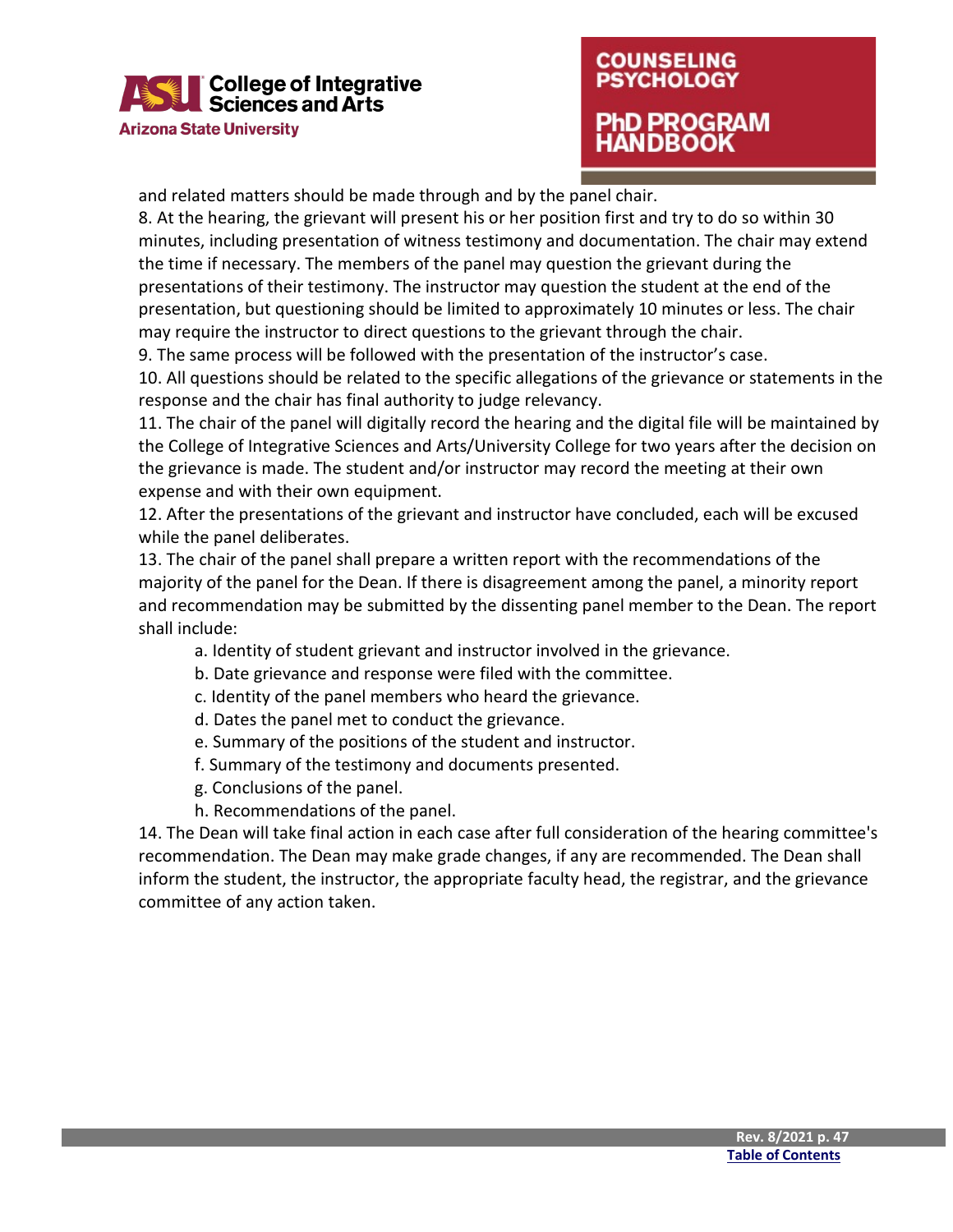

### **COUNSELING PSYCHOLOGY PhD PROGRAM HANDBOOK**

#### **Contacts**

[Bookstore 4](https://contact.asu.edu/content/bookstore)80-965-3191 [Career and Professional Development Services](https://career.asu.edu/contact-us) 480-965-2350 [Counseling and Counseling Psychology Faculty & Staff](https://cisa.asu.edu/people/faculty/ccp) 480-965-8733 [ASU Counseling Services](https://eoss.asu.edu/counseling/about-us/location-and-hours) 480-965-6146 [Counselor Training Center \(CTC\)](https://cisa.asu.edu/graduate/ccp/ctc) 480-965-5067 [Financial Aid Services](https://students.asu.edu/financial-aid) 855-278-5080 [ASU Gammage](https://www.asugammage.com/contact) 480-965-5062 [Graduate Admission Services 4](https://admission.asu.edu/contact)80-965-6113 [Graduate College](https://graduate.asu.edu/about/contact-us) 480-965-3521 [Graduate and Professional Student Association](https://gpsa.asu.edu/locations/) 480-727-9870 [Graduation Office \(Registrar\) 4](https://students.asu.edu/contact/office-university-registrar)80-965-3256 [ASU Health Services](https://eoss.asu.edu/health/contact) 480-965-3349 [International Students and Scholars Center](https://issc.asu.edu/contact-us) 480-727-4776 [Meal Plans](https://sundevildining.asu.edu/contact) 480-965-3463 [Official Transcripts](https://students.asu.edu/contact/office-university-registrar) 480-965-7276 [Parking and Transit Services](https://cfo.asu.edu/parking-and-transit-services-contact-information) 480-965-6124 [Residency Classification](https://students.asu.edu/contact/office-university-registrar) 480-965-7712 [University Housing](https://housing.asu.edu/contact-us) 480-965-3515 [Scholarship Services](https://scholarships.asu.edu/) 480-965-6967 [Student Accessibility and Inclusive Learning Services](https://eoss.asu.edu/accessibility) 480-965-1234 [Student Business Services](https://students.asu.edu/contact-tuition-billing) 855-278-5080 [Student Employment 4](https://students.asu.edu/employment)80-965-5186 [Sun Card Office](https://cfo.asu.edu/cardservices) 480-965-2273 [Sun Devil Fitness 4](https://fitness.asu.edu/contact)80-727-7802 [Sun Devil Ticket Office 4](https://thesundevils.com/sports/2013/8/12/209109460.aspx)80-727-0000 [Testing and Scanning Services](https://uoeee.asu.edu/contact-us) 480-965-7146 [University Technology Office](https://uto.asu.edu/contact) 480-965-6500 [ASU Veterans Resources](https://veterans.asu.edu/) 480-965-7723